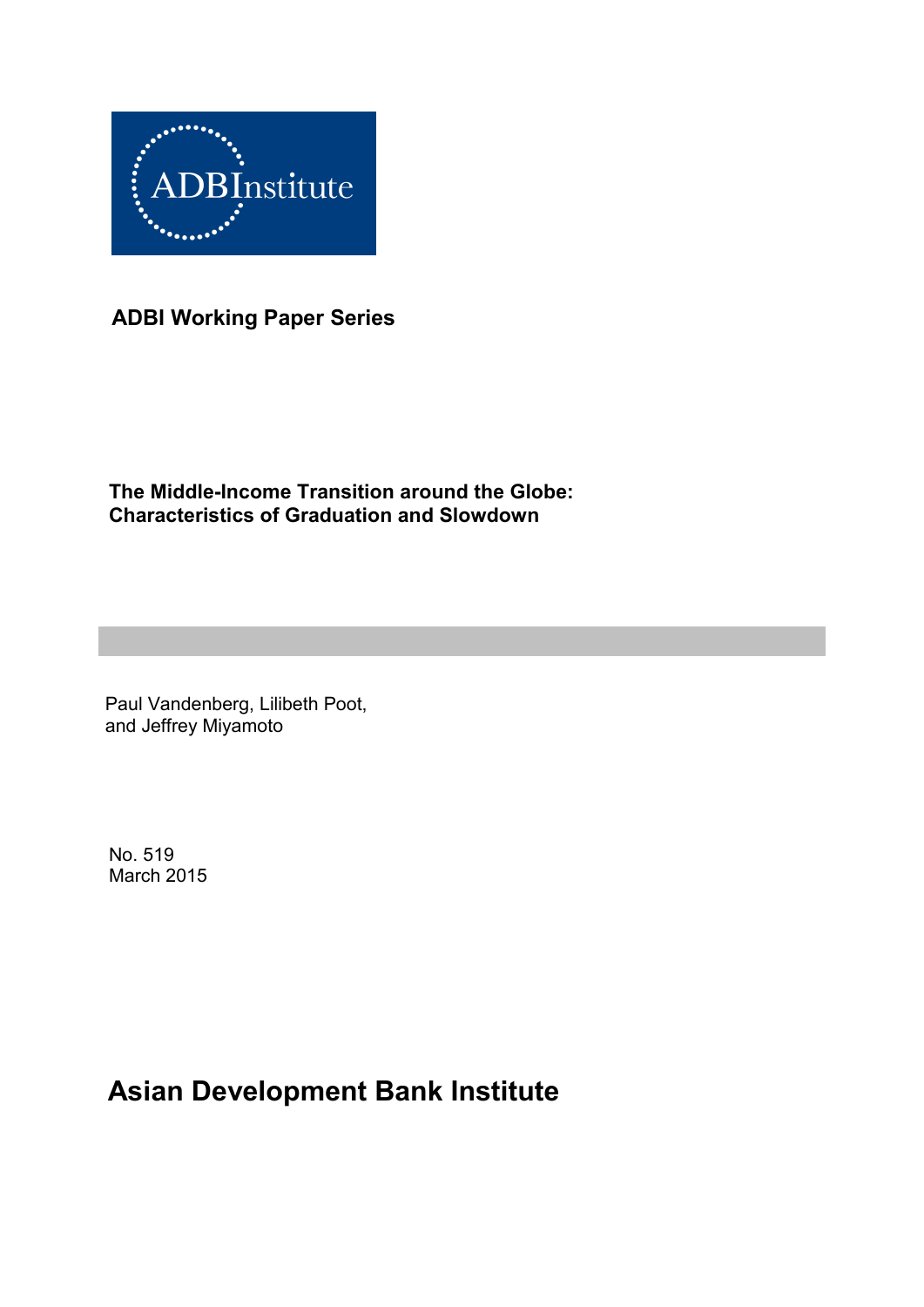Paul Vandenberg is a senior capacity building economist at the Asian Development Bank Institute (ADBI). Lilibeth Poot is an economics officer at the Economic Research and Regional Cooperation Department at the Asian Development Bank (ADB). Jeffrey Miyamoto is a capacity building associate at ADBI.

The views expressed in this paper are the views of the author and do not necessarily reflect the views or policies of ADBI, the ADB, its Board of Directors, or the governments they represent. ADBI does not guarantee the accuracy of the data included in this paper and accepts no responsibility for any consequences of their use. Terminology used may not necessarily be consistent with ADB official terms.

Working papers are subject to formal revision and correction before they are finalized and considered published.

The Working Paper series is a continuation of the formerly named Discussion Paper series; the numbering of the papers continued without interruption or change. ADBI's working papers reflect initial ideas on a topic and are posted online for discussion. ADBI encourages readers to post their comments on the main page for each working paper (given in the citation below). Some working papers may develop into other forms of publication.

Suggested citation:

Vandenberg. P., L. Poot., and J. Miyamoto. 2015. The Middle-Income Transition around the Globe: Characteristics of Graduation and Slowdown. ADBI Working Paper 519. Tokyo: Asian Development Bank Institute. Available: http://www.adbi.org/workingpaper/2015/03/31/6588.middle.income.transition.globe/

Please contact the authors for information about this paper.

Email: pvandenberg@adbi.org, lpoot@adb.org, jmiyamoto@adbi.org

Asian Development Bank Institute Kasumigaseki Building 8F 3-2-5 Kasumigaseki, Chiyoda-ku Tokyo 100-6008, Japan

Tel: +81-3-3593-5500<br>Fax: +81-3-3593-5571 Fax: +81-3-3593-5571 URL: www.adbi.org E-mail: info@adbi.org

© 2015 Asian Development Bank Institute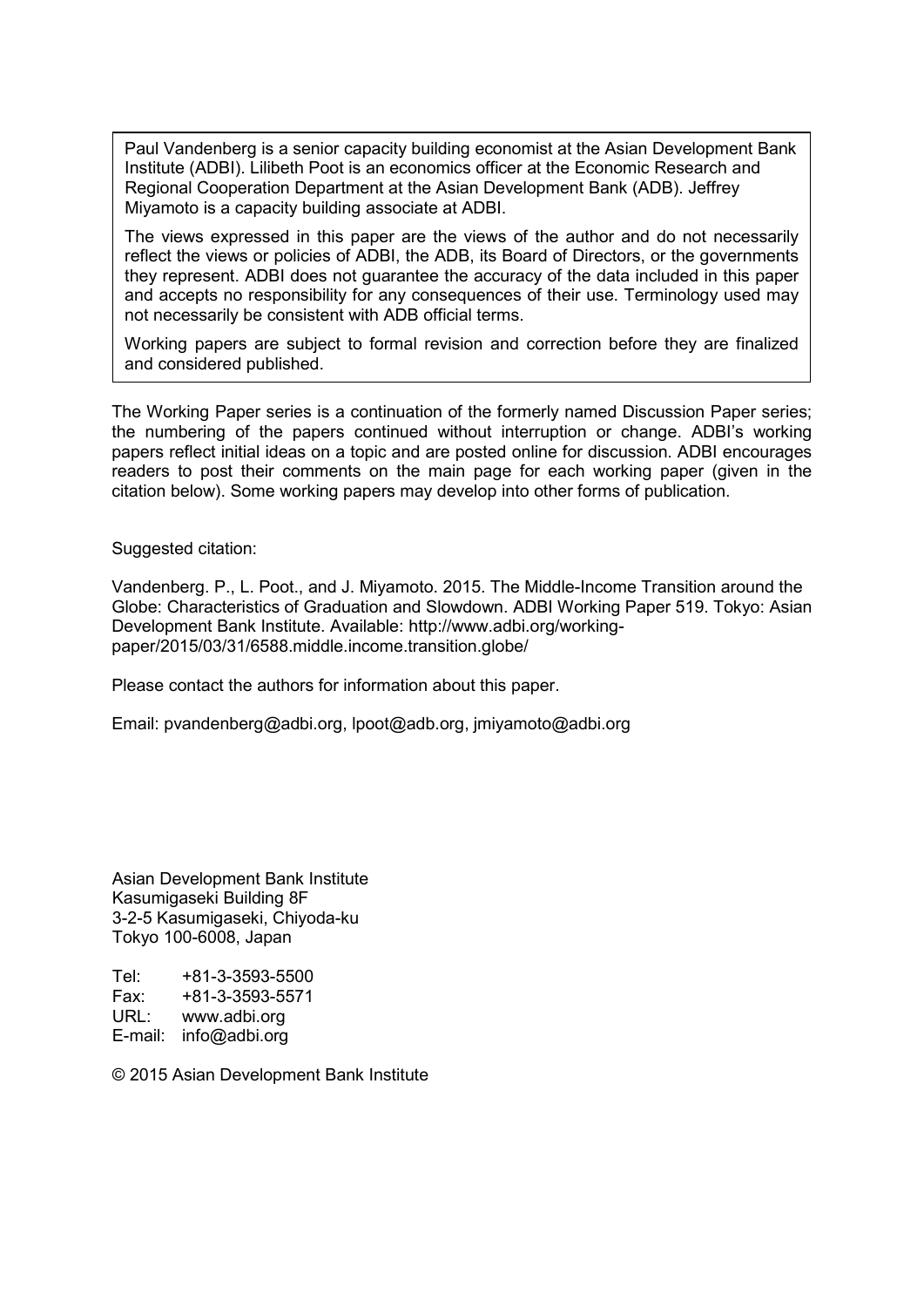#### **Abstract**

The paper investigates the situation of middle-income economies around the world. Since 1965, only 18 economies with a population of more than 3 million and not dependent on oil exports have made the transition to being high income. Many more have not been able to move beyond the middle-income stage. We conduct statistical tests of differences between two groups of economies across a range of growth and development variables. The results suggest that middle-income economies are particularly weak in the following areas: governance, infrastructure, savings and investment, inequality, and quality—but not quantity—of education. The findings are used to suggest whether the People's Republic of China is successfully progressing through the middle-income stage or whether it may get caught in a middle-income trap.

**JEL Classification:** O14, O33, O40, O53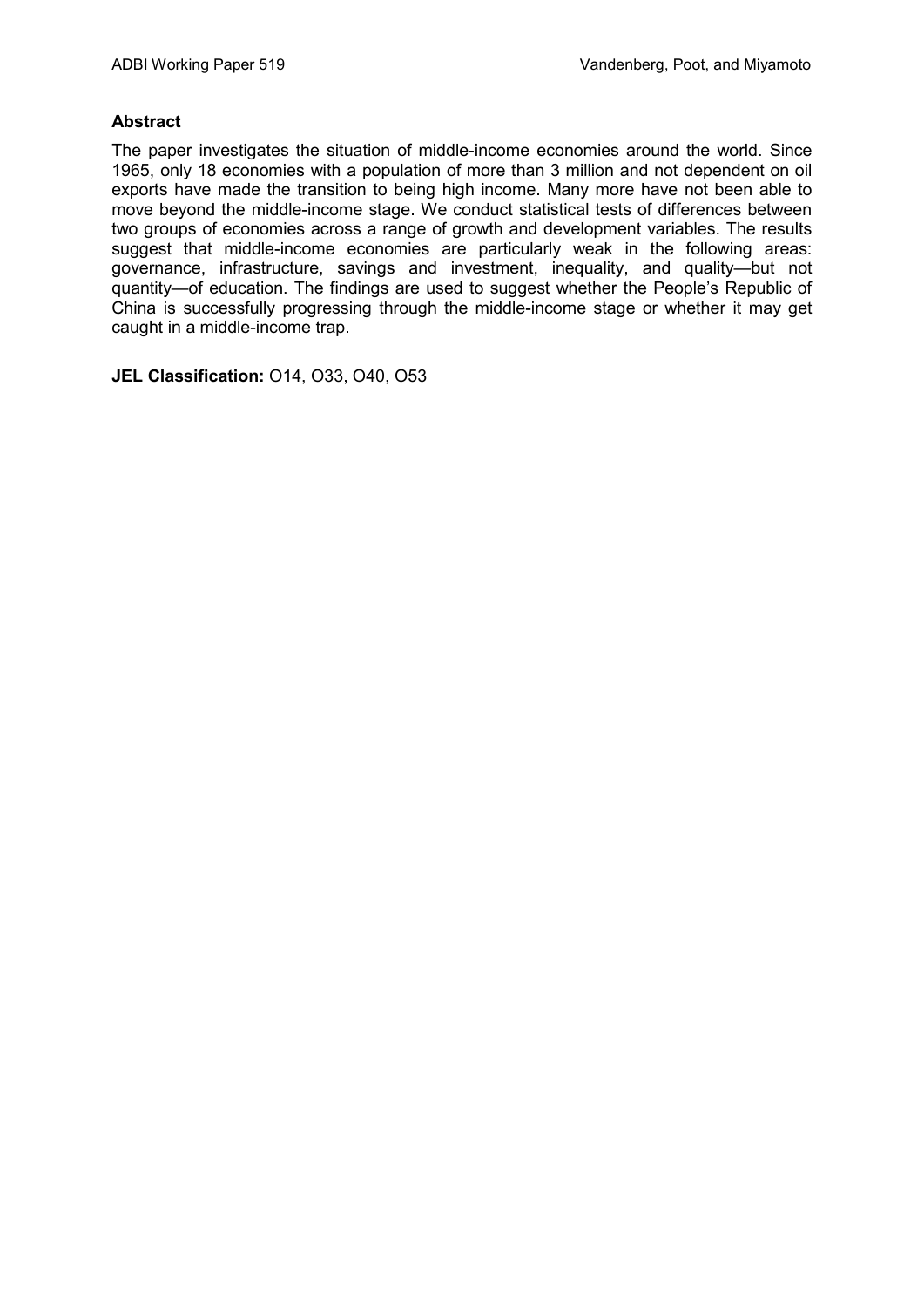## **Contents**

| 1. |                                                                     |  |
|----|---------------------------------------------------------------------|--|
| 2. |                                                                     |  |
|    | 2.1<br>2.2                                                          |  |
| 3. |                                                                     |  |
| 4. |                                                                     |  |
|    | 4.1<br>4.2<br>4.3<br>4.4<br>4.5<br>4.6<br>4.7<br>4.8<br>4.9<br>4.10 |  |
| 5. |                                                                     |  |
| 6. |                                                                     |  |
|    |                                                                     |  |
|    |                                                                     |  |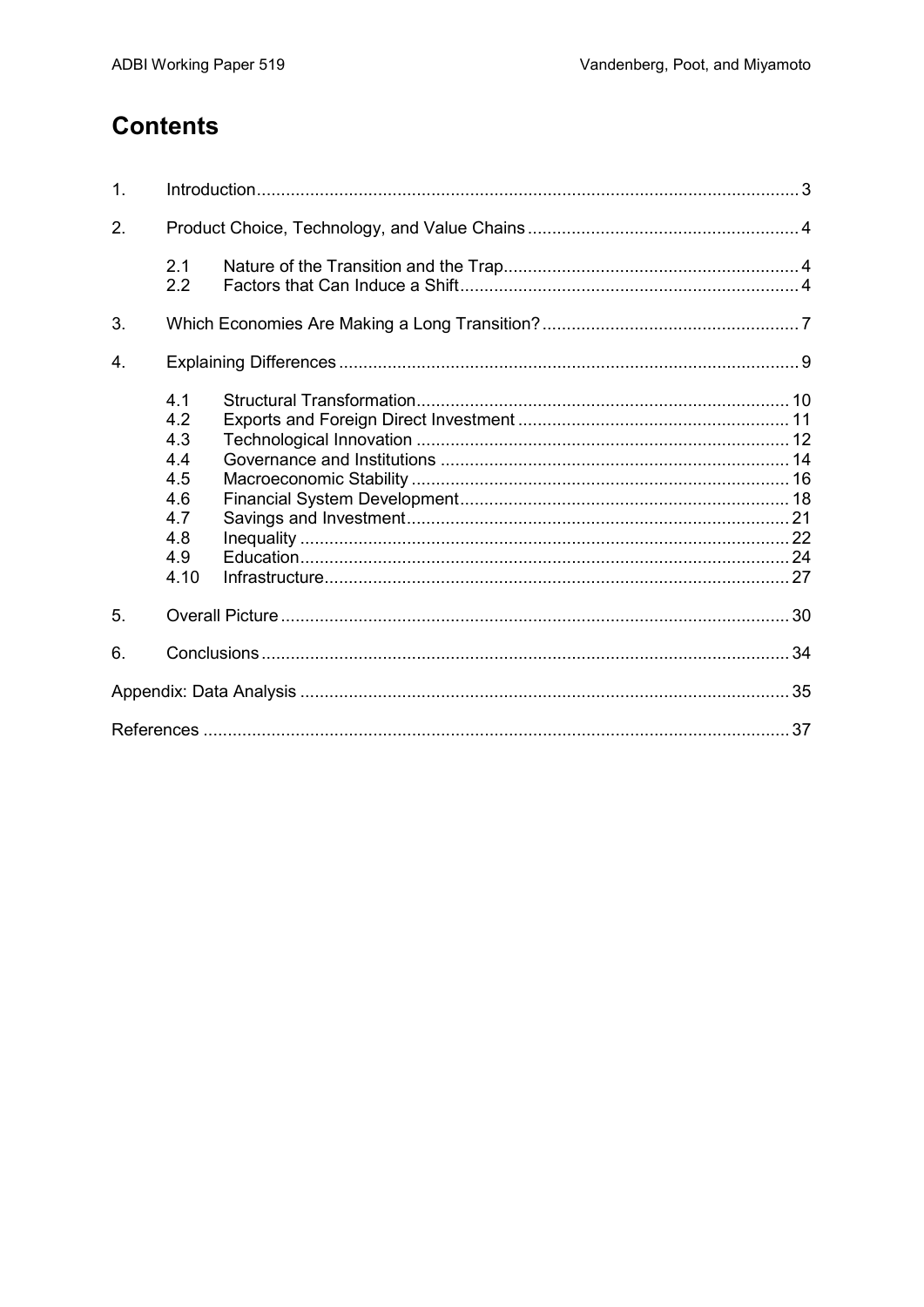# **1. INTRODUCTION**

In 2010 the People's Republic of China (PRC) became the second-largest economy in the world. It surpassed Japan, which had held that position for over 40 years. The move was somewhat inevitable given both the PRC's consistently high growth rates over the 3 decades—as Japan stagnated—and its superior size in terms of population and geography. While the size of its economy is large, the PRC is still a developing country with a modest per capita income. Only in the late 1990s did it graduate from low- to middle-income status. As it continues to expand, increasing attention is now focused on whether it will become a high-income country like several of its neighbors in Northeast Asia or, instead, whether it will suffer the fate of Latin America and Southeast Asia by remaining at the middle-income level of development for decades. As the president of the World Bank noted, "Wise leaders and officials are starting to ask how [the People's Republic of] China can best avoid the middle-income trap" (Zoelick 2010).

In the simple arithmetic of per capita income accounting, a country moves up the income ladder by increasing the value of what it produces at a faster pace than population growth. Sustained increases over several decades allow a country to move to a higher country income classification. Countries move from low to middle income by making a structural transition from agriculture to manufacturing and services. To progress further, they must not only complete that transition and produce at higher levels of efficiency but also engage in higher value production. This means more complex goods and services and, because production processes are increasingly globalized, more complex stages of such production. In crude terms, they move from simple shirts and shoes to designer shirts and shoes; from shirts and shoes to cars and computers; and from assembling cars and computers to designing, manufacturing, and marketing them.

A country may remain at the middle-income stage if it is not able to make the necessary transitions. Upward wage pressure reduces its competitiveness in low-wage production segments while it lacks investment in technology and know-how to master more complex segments that can support higher wages.

Thus, interrogating the middle-income transition means addressing this central puzzle of why only some countries—and indeed the sectors and enterprises in those countries—are able to move up the value chain to higher-value output. Asking this question provokes questions regarding the roles of business and government in the upgrading process, questions that have been at the center of debates on the East Asian miracle and economic development for decades. While there is little disagreement regarding the importance of government in providing public goods in the areas of human capital, infrastructure, institutions, and financial sector regulation, the question is whether these actions alone are sufficient for significant upgrading to take place. Instead, governments may need to play a more active role in promoting the development and use of technology and enticing firms to select and invest in the production of high-value goods and services.

These issues are addressed in this paper. While the paper provides lessons for the PRC, its main empirical focus is on other economies. Section 2 explains the middleincome transition in more detail and Section 3 defines a sample of high- and middleincome economies. The high-income economies are further divided into those that achieved high income before 1965 and those that graduated later. The middle-income economy group includes those that have been middle income since at least 1987, but in many cases have been classified in that manner since the early 1960s. This three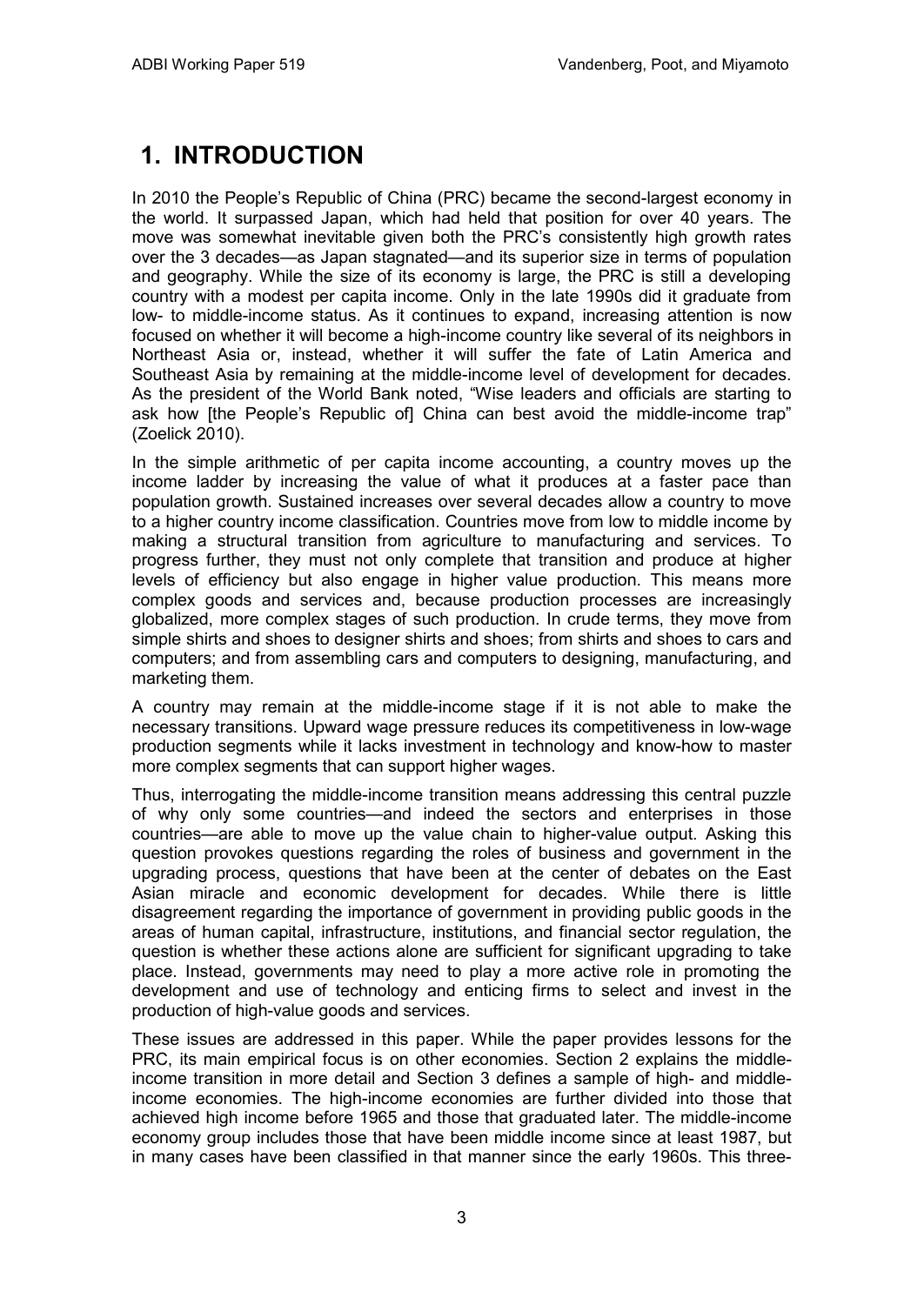way classification (two high-income groups, one middle income) is then used in Section 4 to compare differences across a range of variables.

## **2. PRODUCT CHOICE, TECHNOLOGY, AND VALUE CHAINS**

### **2.1 Nature of the Transition and the Trap**

To progress from middle to high income, a country needs to increase the productive output of its economy. At lower levels of development, this involves a structural shift from agricultural production to the manufacture of goods and increasingly, the provision of high-valued services. Agriculture remains important to output and additional increases in farm productivity raise income through mechanization and the application of modern technologies. At the same time, the demand for rural labor falls and this excess or "surplus" labor can be utilized in an expanding manufacturing sector. The competitiveness of such output depends, in no small part, on relative labor costs. Labor is employed at higher levels of productivity than in agriculture but at wage levels sufficiently low to ensure that the output can be priced and marketed competitively. Thus, a common growth strategy for low-income countries is to expand into low-wage, low-cost, low-technology manufacturing in such items as textiles and food processing. Manufacturing adds to the total productive output of the economy, thus increasing income per capita. This pattern is adequate to move a country from low to middle income but growth will be limited if the national competitive strategy remains rooted in low-end manufacturing.

In effect, middle-income countries can get caught in a trap if competitiveness is based on low wages and low value added (Gill and Kharas 2007). Over time, there may be upward pressure on wages. To be able to increase wages and remain competitive requires an increase in one or both of the two dimensions of productivity: the quantitative aspect (also known as the extensive margin) and the qualitative aspect (i.e., value added, or the intensive margin). In other words, either more has to be produced per worker or the value of what each worker produces needs to rise. Producing more is possible with additional technology, improved skills, and better work organization. However, raising the value of what is produced is more critical and requires a fundamental shift in three aspects. It requires a shift in the types of products that it makes (shirts to computers), in the value or sophistication of those goods (lowquality shoes to designer shoes), and/or in the value-added contribution to end products (electronics assembly to chip manufacturing). As two leading economists on the subject have argued, "rich countries don't just produce more per person, [t]hey also produce different kinds of goods" (Hausmann and Rodrik 2006: 4). These shifts require increases in the sophistication of technology, an educated workforce, and changes in work organization and motivation. How to induce existing firms to move up the technological, product-market, and value-added chain and how to induce new entrepreneurs to enter these markets are the critical issues of economic development for middle-income countries.

### **2.2 Factors that Can Induce a Shift**

Thus, while the initial transition from agriculture to industry represents an inter-sectoral shift, the second transition involves an intra-sectoral shift within industry, and predominantly within the manufacturing. In addition, countries also tend to increase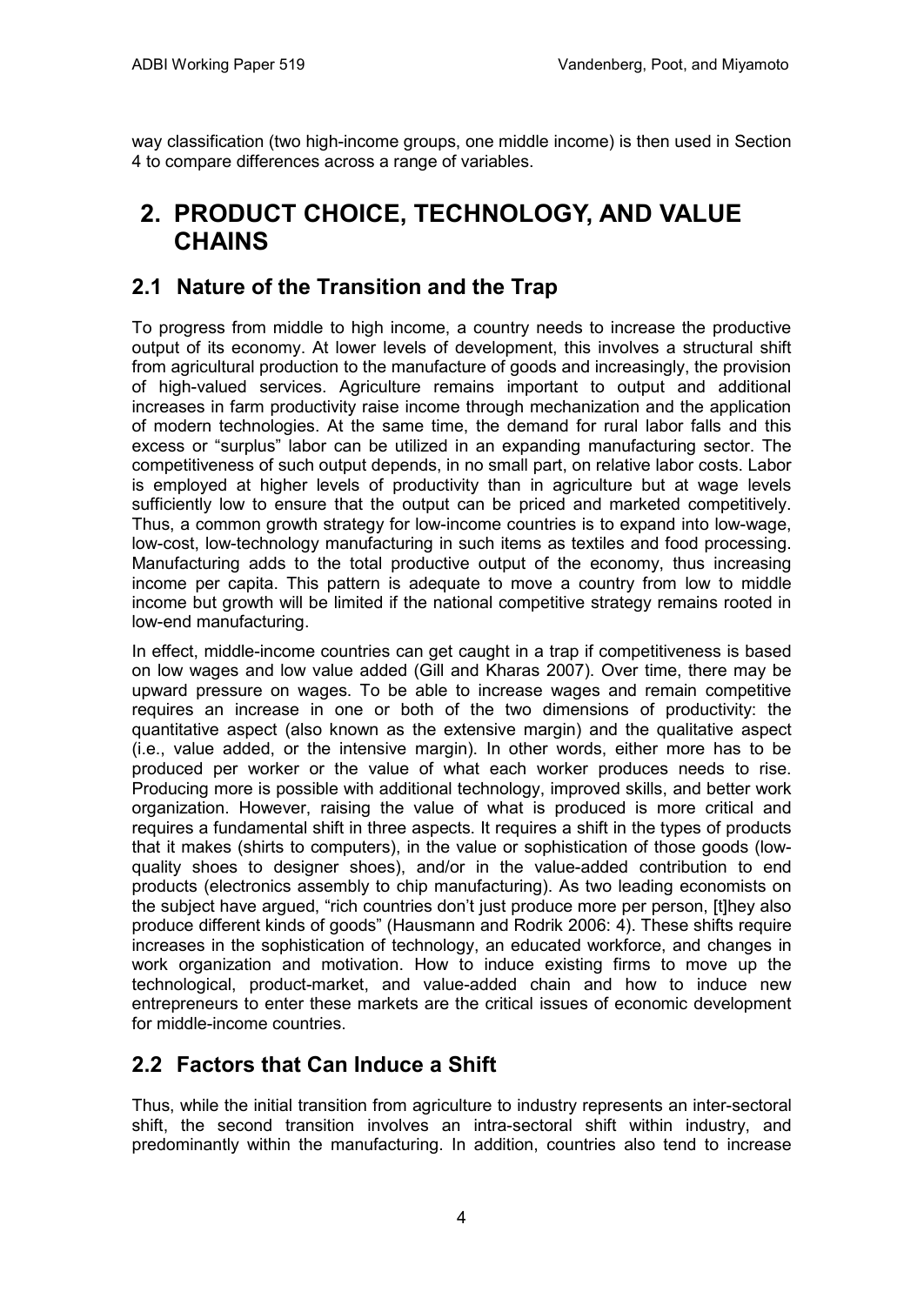their level of value-added services, which represents both an inter-sectoral shift for countries where services have not been important and an intra-sectoral shift where services are of low value. Singapore is an example of a country that used service sector expansion as part of its high growth strategy, while several East European countries graduated to high-income status in the 2000s, in part, by increasing productivity in the services sector.<sup>1</sup>

To suggest that the path to high-income status is through increased value-added manufacturing and services is easy. Determining the factors that can induce that shift is more difficult, and indeed goes to the heart of the matter regarding the process of economic development. Recent work on the new structural economies suggests that a country should produce within its comparative advantage and that attempts to produce substantially outside of it are unlikely to be successful (Lin and Monga 2010). While that may be true, the key issue is how to shape that comparative advantage so that productive sectors can move up the value chain.

This more substantial question brings with it the full range of development questions. How do countries—and indeed the entrepreneurs and enterprises on which the economy is based—move to a comparative advantage in more sophisticated goods and high-value services? The experience of Northeast Asia is that it is unlikely to be a natural process but instead is one that needs policy guidance and program support. Lessons from the five high-income East Asian economies still provide guidance given that they have represented, until very recently, the only economies outside of Europe that have graduated to high-income status over the past half century. <sup>2</sup> Specific successful sectors in middle-income countries provide similar lessons. As Dani Rodrick has noted, reflecting on the relationship between policies and export success:

Scratch the surface of non-traditional export success stories from anywhere around the world and you will more often than not find industrial policies, public R&D, sectoral support, export subsidies, preferential tariff arrangements, and other similar interventions lurking beneath the surface. The role played by such policies in East Asia is well-known. What is less well appreciated is how the same holds for Latin America (Rodrick 2004: 15).

In addition, the manner in which these policies are implemented may be important. Relations between government and business must be managed to avoid rent seeking and the capture of regulators. At the same time, businesses need to be weaned off government support so that they can compete, without support, in domestic and international markets.

The rationale for industrial policy comes from the related concepts of information, innovation, and risk. The production of more complex goods comes with substantial risks for businesses and entrepreneurs. The risks are: (i) that the technology may not be mastered and thus the functionality, reliability, and quality of the output might not be adequate to meet buyer requirements (and compete against foreign producers); and (ii) that it may not be produced at a cost that will allow for competitive pricing (Hausmann and Rodrik 2003). Policy support is guidance and support to enterprises to encourage the production of more complex products, and the mastery of more complex technologies to produce a more competitively priced product. A fundamental aspect of the success in East Asia was "closing the technology/knowledge gap" with countries

 $\overline{a}$ 

Czech Republic, Slovakia, Hungary, Croatia, and Poland. The importance of services in their recent development is highlighted in World Bank (2008).

<sup>2</sup> Chile and Uruguay graduated in 2012.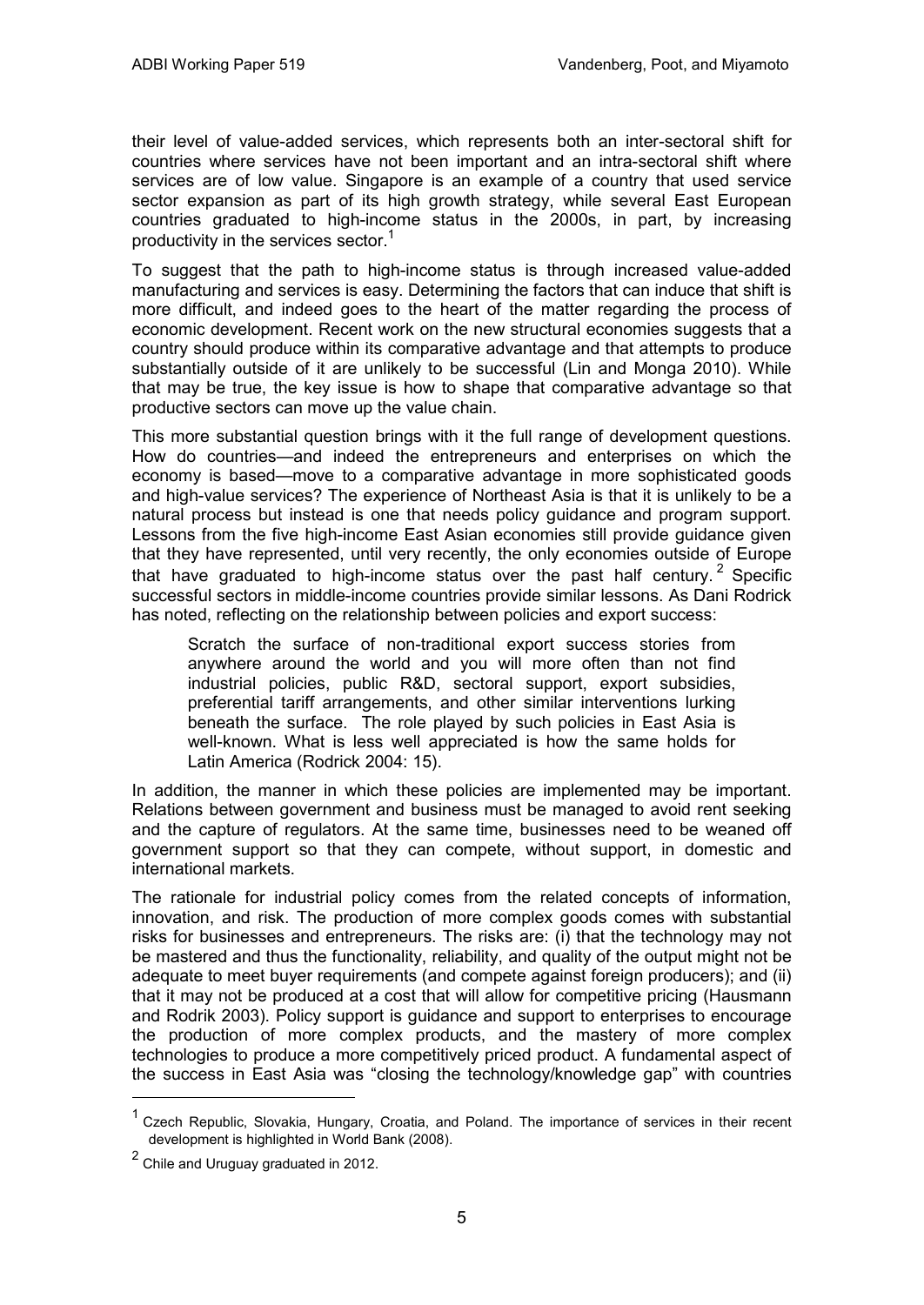that were more advanced at the time (Stiglitz 2001). Closing the gap required an educated population, but that alone was not sufficient. It required specific policies that were able to overcome the market failures inherit in moving up the technology ladder. The Republic of Korea, Japan, and Taipei,China did not make the leap to becoming high-income economies by continuing to focus on exporting cheap shirts and toys.

There may be a variety of ways to minimize costs as firms struggle through the initial phases of mastering technology. These include tax breaks, technology acquisition incentives, and incentives to export. Incentives to export may come in the form of reduced tariffs on inputs, reduced excise taxes, and increased access to low-cost credit. Taipei,China and the Republic of Korea were successful in tying these incentives to export performance. Economies have also been known to limit external competition to allow infant industries to develop, although this will only be successful if it is progressively reduced so as to ensure that companies do not become complacent behind tariff walls. Along with financial incentives, governments may have a role to play in sharing information about the international technology frontier and about competition and opportunities in foreign markets. Many of these techniques were pioneered in Japan and used in other high-growth East Asian economies. Such incentives and support mechanisms may be effectively employed by a developmental state that has a disinterested and non-politicized approach to the enterprises being promoted. They may work less well when the state is less capable.

The role of foreign direct investment (FDI) in the upgrading process remains a controversial one. While FDI was important for the small economies of Singapore and Hong Kong, China, the larger economies of Japan, the Republic of Korea, and Taipei,China developed strong domestic firms that initially used and adapted foreign technology and then innovated technology to compete in global markets. In the case of Singapore, there was a specific policy to upgrade the nature of FDI such that low-end factories were encouraged to shift offshore (to neighboring parts of Malaysia and Indonesia) and only higher end parts of the value chain were incentivized to remain in Singapore. As global production systems have expanded across geographic locations, the range of companies seeking to locate part of their production in other countries has increased. This has occurred through wholly-owned subsidiaries and joint ventures as well as by contracting out production to domestic firms in developing countries. This latter has been a strategy used by apparel firms but also electronic firms such as Apple. Thus, many developing countries today seek to attract FDI to expand manufacturing and exports, and create employment.

The difficulty is that many economies receive investment at the low end of the value chain, whereas high-end components are produced elsewhere. While FDI introduces new technologies and new products to the production structure, the spillovers to the domestic economy are often limited (Harrison and Rodriquez-Clare 2009). FDI raises productivity but predominantly in the foreign subsidiary itself, its joint venture partners (especially if they are state-owned enterprises), and its suppliers. It tends not to boost productivity horizontally (i.e., among supplying firms in the sector) and thus the knowledge spillovers may be limited. FDI policy, as a component of industrial policy meant to increase technological upgrading, may be best focused on equity requirements that foster/require joint ventures and local content requirements. Economies need to define a strategy, as the successful Asian economies did, to exploit global integration to their advantage. A key difference between Latin America and Northeast Asia may be related to the nature of global integration, with Latin America taking a more laissez-faire approach that has limited the benefits in terms of upgrading.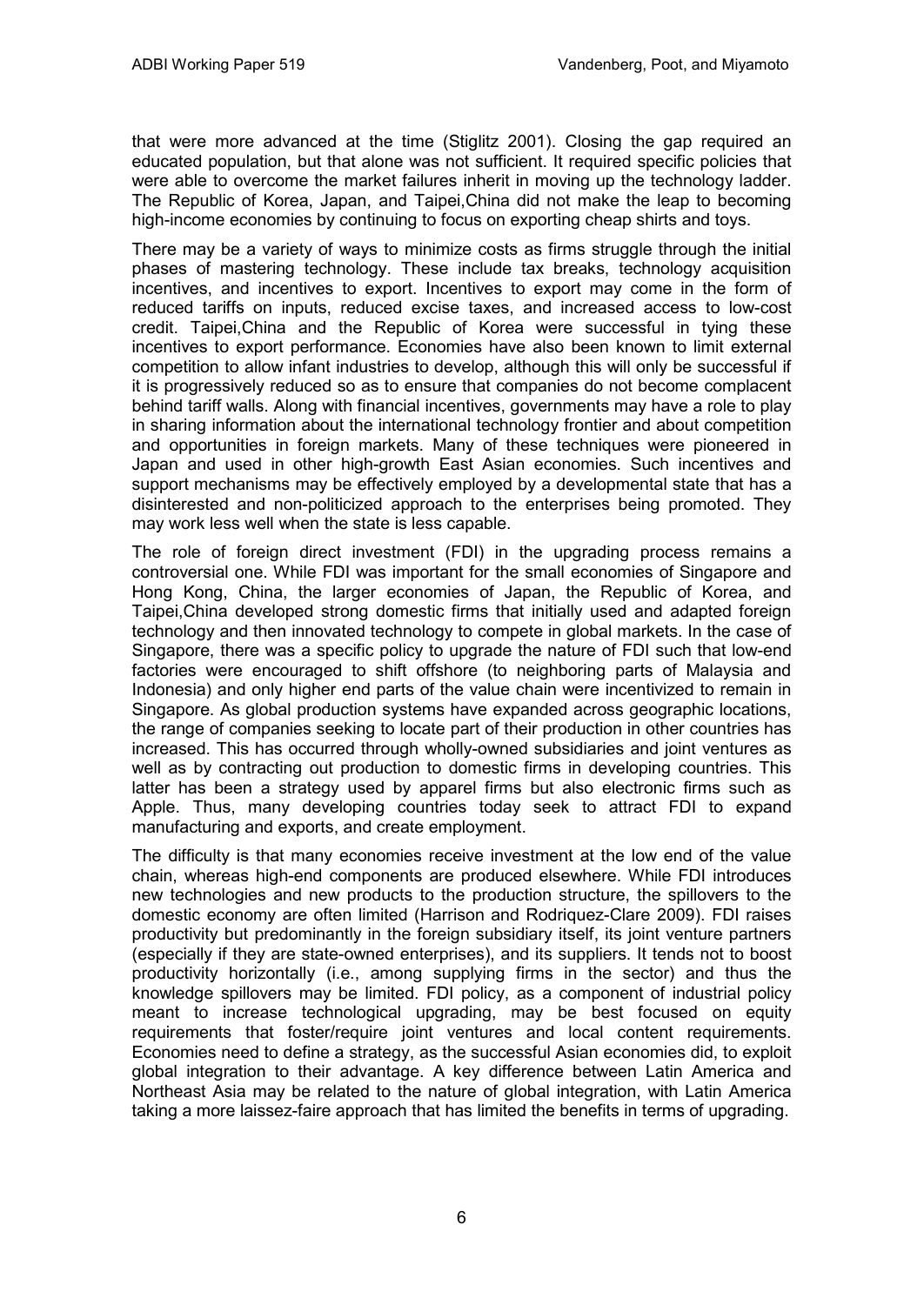## **3. WHICH ECONOMIES ARE MAKING A LONG TRANSITION?**

The problem of making the middle-income transition—and indeed getting caught in what is known as the "middle-income trap"—is thought to affect much of Latin America and the second tier of emerging economies in Asia, the so-called tiger cubs of Malaysia, Thailand, Philippines, Indonesia, and possibly Viet Nam (Zhuang, Vandenberg, and Huang 2012). It was thought that these latter countries might follow the five high-growth Asian economies, but they were severely affected by the Asian financial crisis of 1997–1998 and have seen more modest growth since then. Except for Malaysia, they have not achieved the income levels and growth rates that are necessary to propel them to high-income status in the near future.

For the purposes of our analysis, we define a group of economies that are making a rather long transition through the middle-income phase and are possibly caught in a middle-income trap. The criteria are based on the World Bank's country income classifications. There are three main classifications: low, middle, and high income, with "middle" divided further into lower-middle and upper-middle. The World Bank maintains a country income classification database, based on per capita income thresholds, which includes more than 200 economies from 1987 to the present. The thresholds are set in gross national income (GNI) per capita, using the Atlas method and are set in current US dollars. The thresholds are adjusted upwards each year. In 2013, economies with a per capita income of \$1,035 or less were classified as low income and those with per capita income of \$12,616 or more were classified as high income. Economies in between are middle income with the threshold between lower middle and upper middle set at \$4,085.

To create the economy groups, we took the list of economies in *World Development Indicators* (World Bank 2014a) and excluded those with a population of less than 3 million and those that are members of the Organization of Petroleum Exporting Countries (OPEC).<sup>3</sup> The latter economies were excluded because they possess a single, valuable commodity, which distorts their per capita income. We divided the remaining economies into three groups as follows:

- Group 1: Traditional high income: economies that were high income in 1965
- Group 2: Recent high Income: economies that graduated to high income after 1965
- Group 3: Middle income: economies that were middle income continuously during 1987–2013

As a result, any economy that was classified as low income in any year between 1987 and 2013 was excluded. The reason for this criterion is that such an economy is close to the low/middle income threshold and thus has not been middle income for a long period of time. For the high-income groups, the cut-off year of 1965 was used to allow Japan to be included in Group 2. Clearly, Group 2 is comprised of those economies that have recently exited the middle-income stage.

For Group 3, we used 1987 as a cut-off because that is the year that World Bank classifications began. We did, however, project the thresholds back to earlier years

 $\overline{a}$ 

 $3$  We also analyzed data on Taipei, China, which is not included in WDI.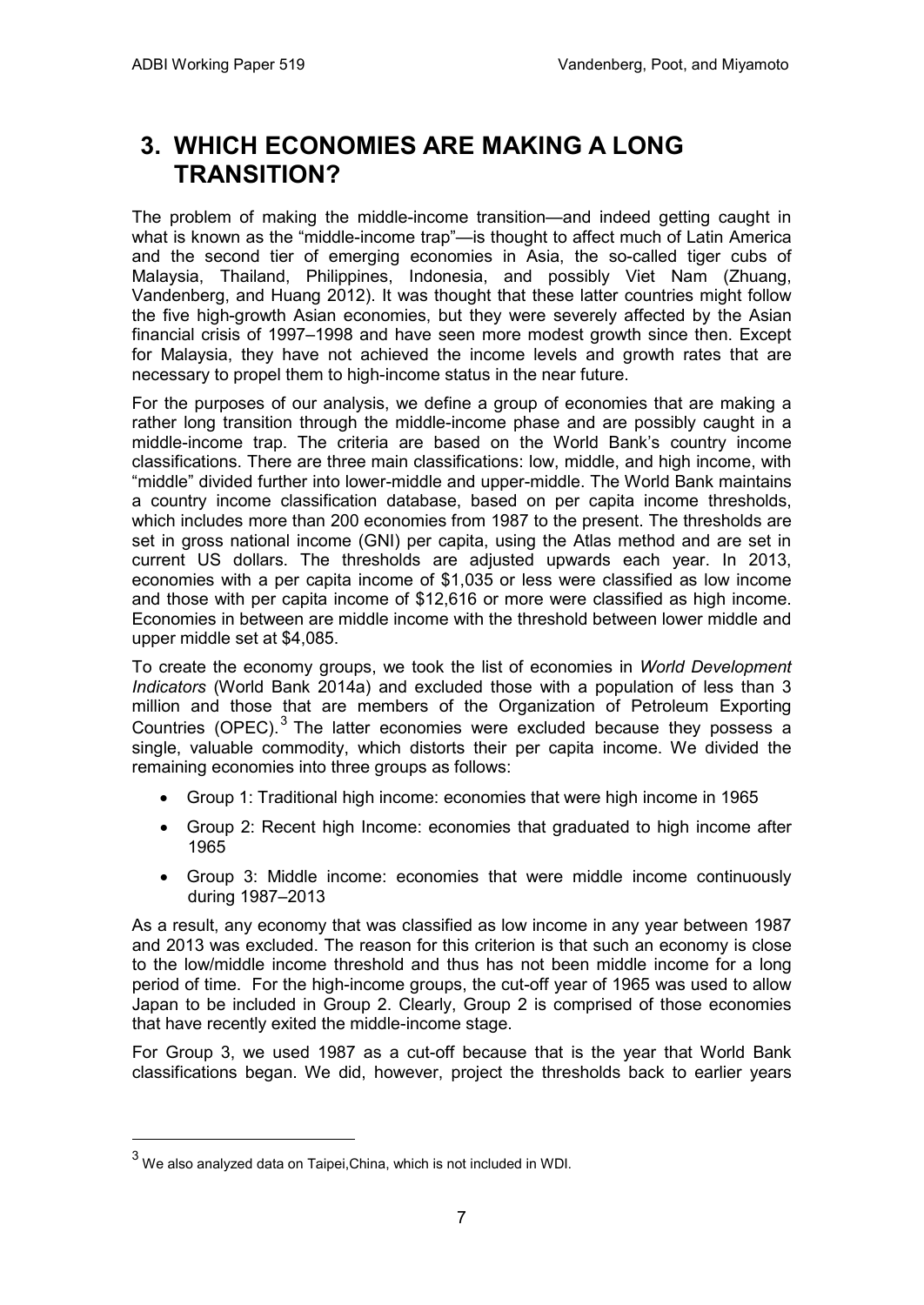$\overline{a}$ 

using the special drawing rights (SDR) deflator and 1987 as the base vear.<sup>4</sup> We found that all the economies in Group 3 for which data are available have been middle income since 1962.<sup>5</sup> Thus, the majority, and potentially all, of the Group 3 economies have been middle income for at least 50 years.

The economies are listed in Table 1. Group 1 includes 17 economies comprised of the US, Canada, Australia, New Zealand, Israel, and 12 European economies. This is certainly the core of what has been regarded for many years as the developed world. Group 2, with 18 economies, is more mixed and is comprised of the five high-growth Asian economies of Japan, Republic of Korea, Taipei,China, Hong Kong, China, and Singapore, along with 11 economies in Europe, and 2 in Latin America. It includes 7 East European economies that graduated since 2006. Group 2 economies have reached high-income status at various times over the past 5 decades. Group 3 is comprised of 24 economies, exactly half of which are in Latin America. This underlines the notion that the problem of making the middle-income transition is closely associated with that region. The remaining economies in this group are from various other regions. They include Malaysia, the Philippines, and Thailand, but not Indonesia and Viet Nam which were low-income economies at some point since 1987. The PRC is not included because it was a low-income economy in the 1990s. However, in the data tables in subsequent sections we have included separate figures on PRC for comparative purposes.

<sup>&</sup>lt;sup>4</sup> The World Bank does not provide thresholds prior to 1987. We used the SDR deflator with the 1987 thresholds to project the thresholds back to earlier years. We could then classify economies for those earlier years based on current GNI per capita (Atlas method).

 $<sup>5</sup>$  There is complete data from 1962 to 1987 for 13 of the 24 economies in Group 3. Data for five other</sup> economies are available from the mid-1960s. For the remaining economies, data begins from 1970 or thereafter.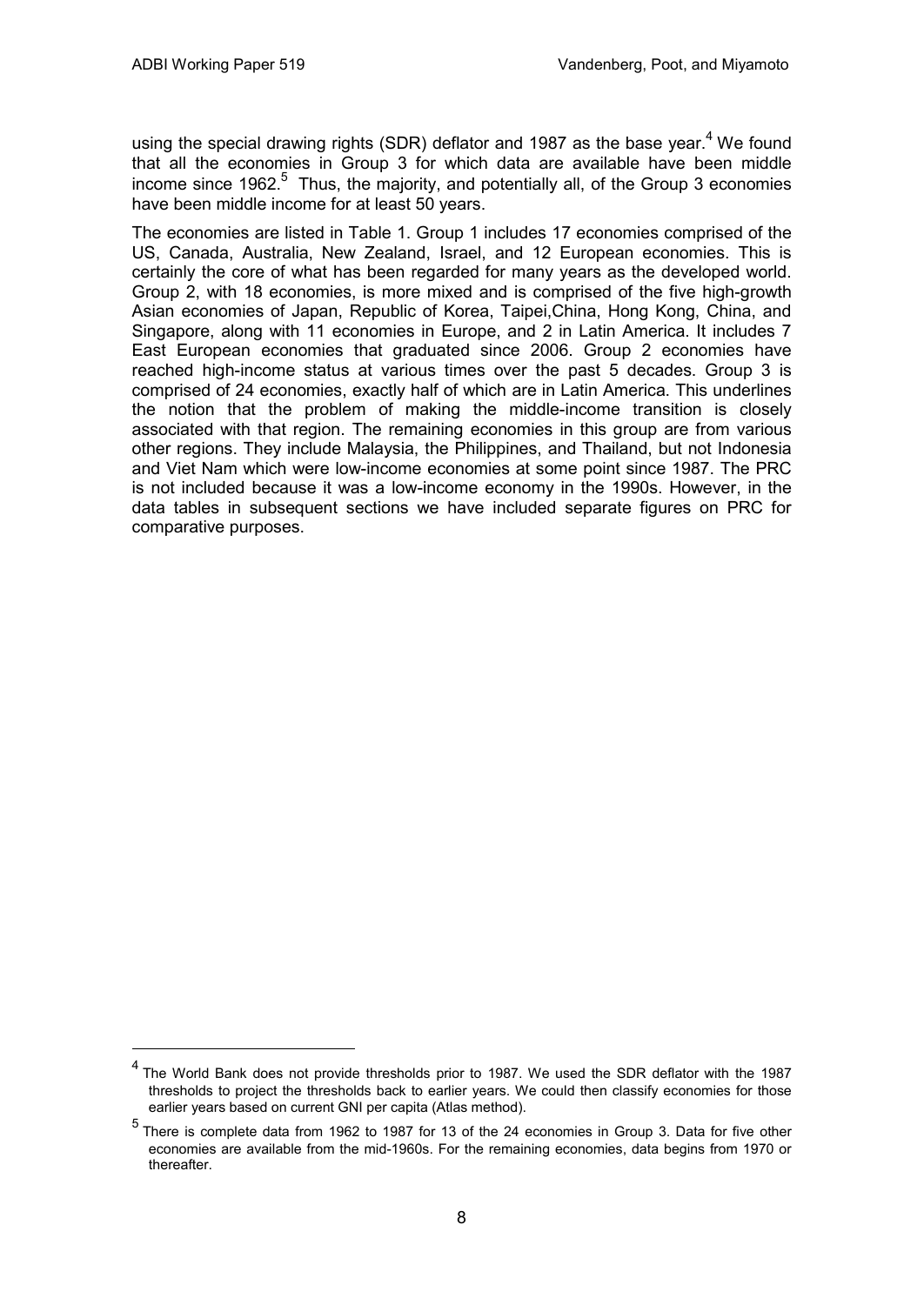| <b>High Income</b>    |                       | <b>Middle Income</b>      |                      |  |  |
|-----------------------|-----------------------|---------------------------|----------------------|--|--|
| Group 1               | Group 2               | Group 3                   |                      |  |  |
| HI before/in 1965     | HI after 1965         | MI continuously 1987-2013 |                      |  |  |
| $n = 17$              | $n = 18$              | $n = 24$                  |                      |  |  |
| <b>Europe</b>         | <b>Europe</b>         | <b>Europe</b>             | <b>Latin America</b> |  |  |
| Austria               | Croatia               | <b>Belarus</b>            | Argentina            |  |  |
| Belgium               | <b>Czech Republic</b> | Romania                   | <b>Bolivia</b>       |  |  |
| Denmark               | Hungary               |                           | <b>Brazil</b>        |  |  |
| Finland               | Lithuania             | Asia                      | Colombia             |  |  |
| France                | Poland                | Malaysia                  | Costa Rica           |  |  |
| Germany               | Slovakia              | Philippines               | Dominican Republic   |  |  |
| Italy                 | Greece                | Thailand                  | El Salvador          |  |  |
| Netherlands           | Ireland               |                           | Guatemala            |  |  |
| Norway                | Portugal              | <b>Africa/Near East</b>   | Mexico               |  |  |
| Sweden                | Russian Federation    | Jordan                    | Panama               |  |  |
| Switzerland           | Spain                 | Lebanon                   | Paraguay             |  |  |
| United Kingdom        |                       | Morocco                   | Peru                 |  |  |
|                       | Asia                  | South Africa              |                      |  |  |
| North America/Oceania | Hong Kong, China      | Syria                     |                      |  |  |
| Australia             | Japan                 | Tunisia                   |                      |  |  |
| Canada                | Korea, Rep. of        | Turkey                    |                      |  |  |
| New Zealand           | Singapore             |                           |                      |  |  |
| <b>United States</b>  | Taipei, China         |                           |                      |  |  |
|                       |                       |                           |                      |  |  |
| <b>Near East</b>      | <b>Latin America</b>  |                           |                      |  |  |
| Israel                | Chile                 |                           |                      |  |  |
|                       | Uruguay               |                           |                      |  |  |

| Table 1: High- and Middle-income Economy Groups |  |
|-------------------------------------------------|--|
|-------------------------------------------------|--|

Note: See text for an explanation of economy classifications. Source: Authors.

## **4. EXPLAINING DIFFERENCES**

We compare middle-income economies to high-income ones. As allowed for by data availability, we compare these groups across different time periods. We use annual data averaged over a 10-year period for each economy. Thus, for Group 1, the traditional high-income economies, we use the earliest data available which in most cases covers the period 1961–1970. For Group 3, the middle-income economies, we use the latest available data up to 2013. For Group 2, the economies that graduated after 1965, we use the 10-year period up to and including the year of graduation in each case. The year of graduation for these economies is listed in the Appendix. This periodization means that we are not comparing middle-income economies today against high-income economies today, but against high-income economies in their runup to achieving high-income status, or what we call "graduation." In this way, we are better able to pinpoint the characteristics that allowed these economies to graduate. In cases where different periods are used, as dictated by data availability, these are explained in the Appendix.

To consider differences, we provide three types of data. Firstly, we compute group averages based on the 10-year economy averages. This provides a general sense of whether differences exist between groups and the magnitude of those differences. Secondly, we test whether differences are statistically significant using two comparative tests. One is a t-test, which compares the group averages, and the other is the nonparametric, Kruskal-Wallis test, which is based on ranking order. The latter test is used to reduce the influence of outliers, which can affect disproportionately the mean and thus distort the t-test results. In a sense, we use it as a check on the t-tests. The p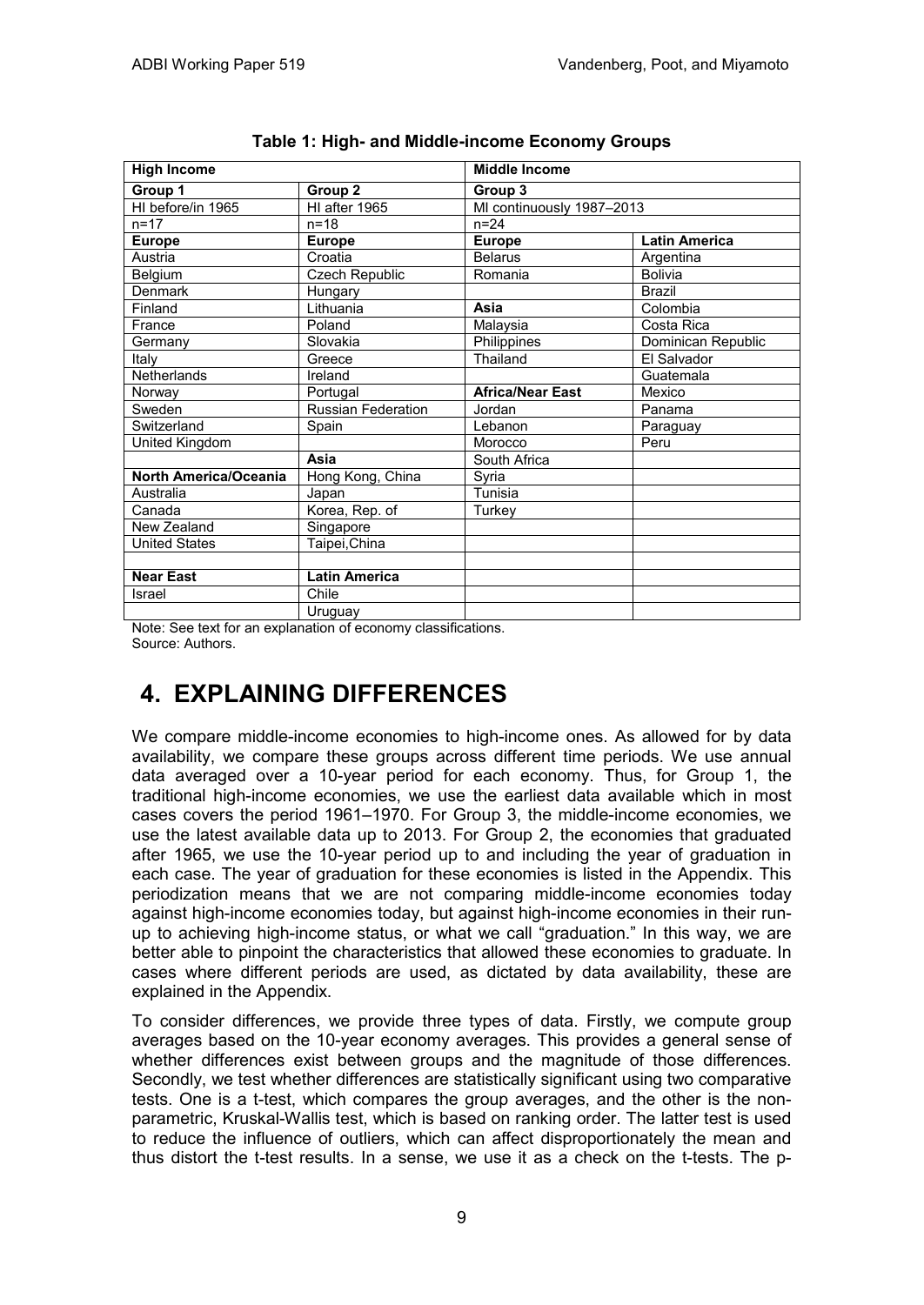values reported in the tables are based on the hypothesis that the two groups are the same. Thus a low probability (p-value), notably below .05, indicates that the difference is statistically significant and therefore it is unlikely that the groups exhibit the same characteristics. Thirdly, we provide some basic data on individual economies chosen at random. These descriptive data can highlight that particular economies may be very different from their group as a whole. For example, Malaysia, a middle-income country, exhibits many characteristics that are similar to the high-income group, rather than its own group.

Differences between middle-income and high-income economies are analyzed across 10 factors, ranging from structural transformation and technological innovation to education and infrastructure. The results are provided in the subsections below. We are looking for correlations and not testing for causality, which would be a better approach but would require more complex empirical methods.

### **4.1 Structural Transformation**

Economies make a structural transformation from primary production, notably farming, to secondary production, notably manufacturing, and further into services. How successful a country is in making this transition and how deeply it shifts into high-value manufacturing and services will determine its growth in per capita income. We focus here on industry value added as a share of GDP. Table 2 shows the mean values and statistical test results. In high-income economies, about 35% of total value added is accounted for by industry. The corresponding figure for middle-income economies is 32%. While the difference may appear small, it is statistically significant when all highincome economies are grouped together. It is not significant when only the recent highincome group is compared. Specific economy data is provided in Table 3.

|                            | Industry,<br><b>Value Added</b> | High-tech<br><b>Exports</b>    | <b>Manufactured</b><br><b>Exports</b> | Food<br><b>Exports</b> | <b>Foreign Direct</b><br>Investment |
|----------------------------|---------------------------------|--------------------------------|---------------------------------------|------------------------|-------------------------------------|
|                            | $(% )^{(1)}$ (% of GDP)         | (% of manufactured<br>exports) | (% of merchandise exports)            |                        | $%$ of GDP)                         |
| Group Average (mean)       |                                 |                                |                                       |                        |                                     |
| High income in/before 1965 | 36.3                            | 14.7                           | 60.1                                  | 18.8                   | 0.8                                 |
| High income after 1965     | 35.4                            | 13.0                           | 59.9                                  | 18.8                   | 3.7                                 |
| Middle income              | 32.1                            | 12.4                           | 53.0                                  | 22.4                   | 3.9                                 |
| Kruskal-Wallis, p-value    |                                 |                                |                                       |                        |                                     |
| All HI vs. MI              | 0.02                            | 0.04                           | 0.27                                  | 0.13                   | 0.00                                |
| Recent HI vs. MI           | 0.21                            | 0.58                           | 0.27                                  | 0.10                   | 0.80                                |
| t-test, p-value            |                                 |                                |                                       |                        |                                     |
| All HI vs. MI              | 0.02                            | 0.69                           | 0.31                                  | 0.48                   | 0.04                                |
| Recent HI vs. MI           | 0.16                            | 0.91                           | 0.42<br>.                             | 0.57                   | 0.87                                |

#### **Table 2: Exports and Foreign Investment**

GDP = gross domestic product, HI = high-income economies, MI = middle-income economies.

Note: See Appendix 1 for time periods and the method of calculation.

Source: Authors' calculations based on data from World Bank (2014a), accessed 17 July 2014.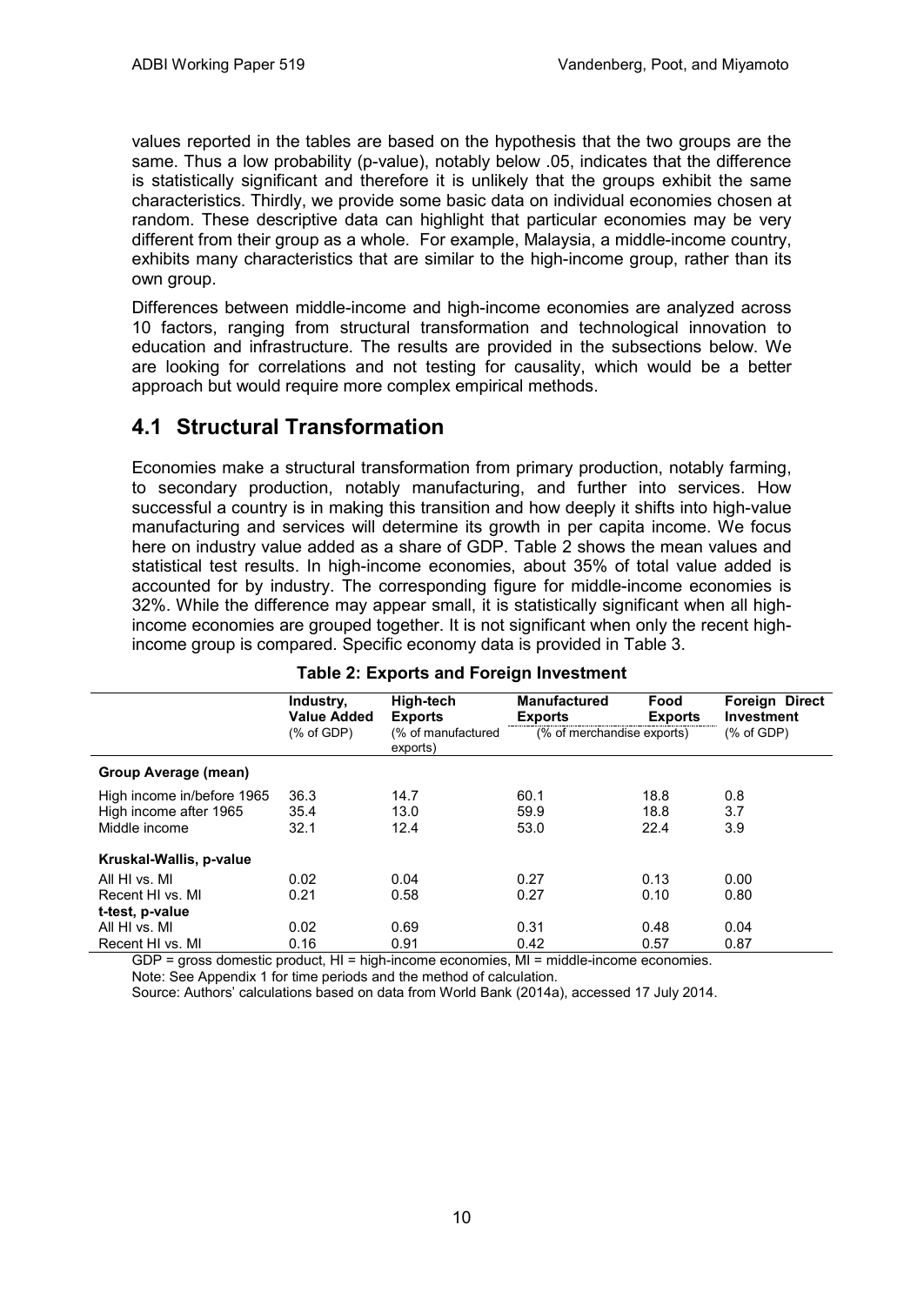|                                   | <b>Industry, Value</b><br>Added | <b>Manufactured</b><br><b>Exports</b> | Food<br><b>Exports</b> | High-tech<br><b>Exports</b>    | <b>Foreign Direct</b><br><b>Investment</b> |
|-----------------------------------|---------------------------------|---------------------------------------|------------------------|--------------------------------|--------------------------------------------|
|                                   | $(% )^{(1)}$ (% of GDP)         | (% of merchandise exports)            |                        | (% of manufactured<br>exports) | $(% )^{2}(x)$ of GDP)                      |
| High-income<br><b>Countries</b>   |                                 |                                       |                        |                                |                                            |
| United Kingdom                    | 40.4                            | 80.6                                  | 6.6                    | 25.6                           | 1.4                                        |
| Germany                           | 44.0                            | 87.1                                  | 2.6                    | 12.3                           | 0.4                                        |
| Japan                             | 43.2                            | 90.8                                  | 4.7                    | 24.7                           | 0.01                                       |
| Ireland                           | 34.3                            | 25.3                                  | 59.8                   | 42.2                           | 1.7                                        |
| Singapore                         | 34.5                            | 44.6                                  | 14.0                   | 47.1                           | 5.7                                        |
| Middle-income<br><b>Countries</b> |                                 |                                       |                        |                                |                                            |
| Malaysia                          | 44.1                            | 68.7                                  | 10.1                   | 49.3                           | 3.4                                        |
| <b>Philippines</b>                | 32.8                            | 80.9                                  | 7.1                    | 63.6                           | 1.2                                        |
| Brazil                            | 28                              | 44.7                                  | 28.9                   | 11.7                           | 2.5                                        |
| Thailand                          | 43.9                            | 75.1                                  | 13.1                   | 25.4                           | 3.3                                        |
| Turkey                            | 27.8                            | 80.9                                  | 9.9                    | 1.8                            | 2                                          |
| China, People's<br>Republic of    | 46.7                            | 92.7                                  | 3.1                    | 27.8                           | 4.1                                        |

#### **Table 3: Industry Value Added, Exports, and Foreign Investment of Selected Countries**

Note: See Appendix for time periods and the method of calculation.

Source: Authors' calculations based on data from World Bank (2014a), accessed 17 July 2014.

### **4.2 Exports and Foreign Direct Investment**

Another key indicator of a country's productive capacity is the structure of its exports. Exports must compete internationally and thus export performance provides a sense of what a country can produce competitively. The evidence provided in the third column of Table 3 shows that high-income economies do, indeed, have a higher share of manufactures in their merchandise exports—60% compared to 53% for middle-income economies. The difference is not, however, statistically significant in the four tests conducted.

The second column provides results on high-tech exports that are, initially, rather surprising. The proportion of high-tech goods in total manufactured exports is only slight lower for middle-income economies (12%) than for high-income ones (13%– 15%). The difference is statistically significant in only one of the four tests. At first, this is counterintuitive. With an understanding of global production systems, however, the difference is readily explained. The data is based on the technological level of exports, and not on the technological level of the value-added to those exports in the economy. A country that assembles computers but imports most of the components will export a lot of high-tech goods.<sup>6</sup> If we consider individual countries, we find that Malaysia and the Philippines have high levels of high-tech exports—even higher than Japan or Germany. We know, however, that much of this is generated from assembly and export processing operations (Yusuf and Nabeshima 2009).

Food as a share of merchandise exports is higher in middle-income economies, where a greater proportion of national output is based on agriculture. However, the difference with high-income economies is not statistically significant. The lower level of manufactures in these economies may coincide with higher levels of combined food, agricultural raw materials, and minerals exports, instead of food alone.

 $\overline{a}$ 

 $^6$  Yao (2009) highlights the problems of using trade data to assess technological sophistication.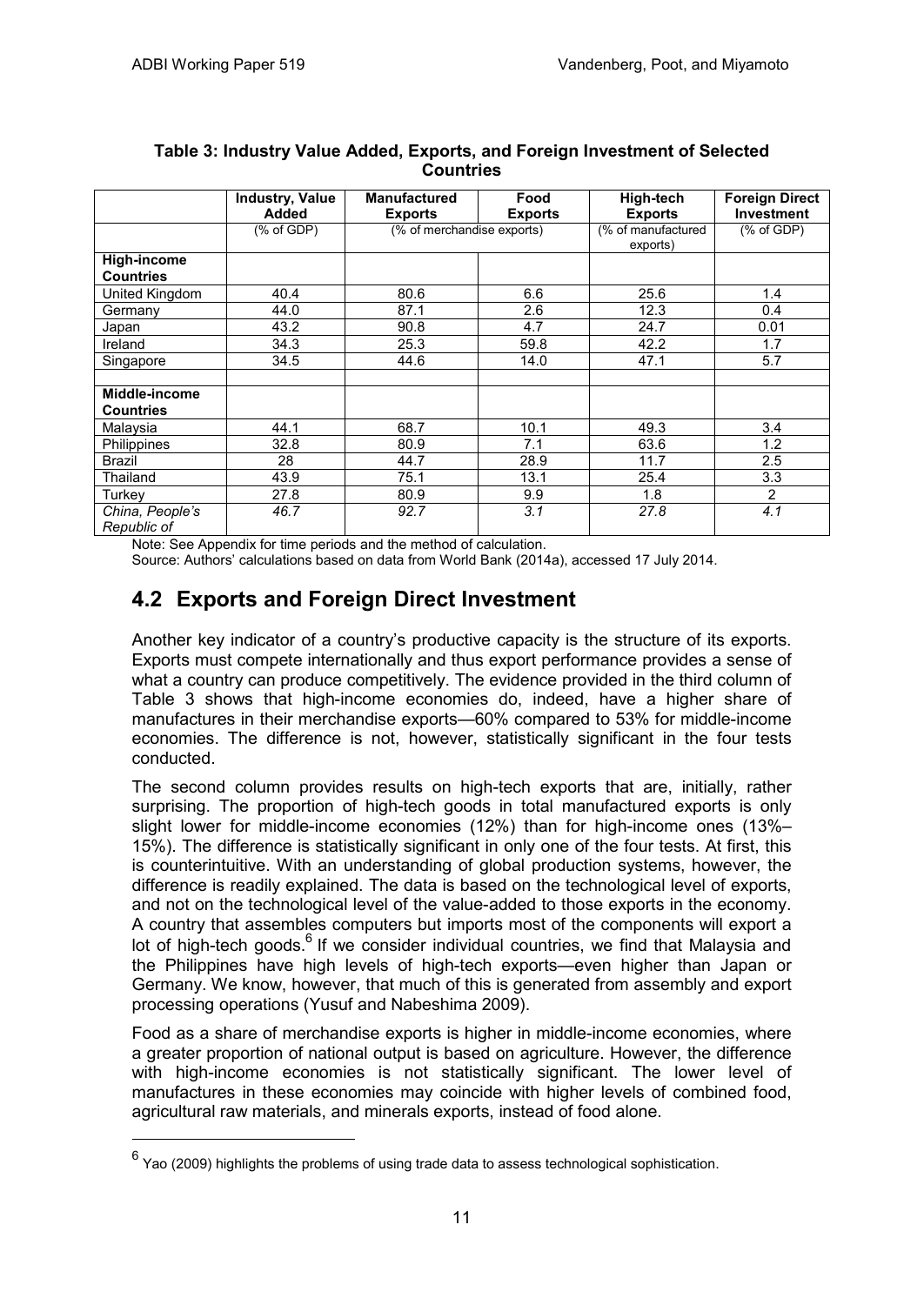The final column shows the level of FDI as a percentage of GDP. Most of the traditional high-income economies have limited levels of such investment (0.8% of GDP). The proportion increases with the recent high-income economies (3.7%) but here it is a mixed story. The larger high-income Asian economies (Japan, Republic of Korea) relied very little on FDI and built their own industrial and technological capacity, often through the licensing of foreign technology. In contrast, Singapore and Hong Kong, China relied much more on foreign investment. As a group, middle-income economies have higher FDI participation (3.9%) than developed economies and the difference is statistically significant, but only if we group all high-income economies together.

### **4.3 Technological Innovation**

Technological adaptation and innovation are critical for economic development but are difficult to gauge. Research may not translate into commercially viable innovations, notably if it is concentrated in public research institutes that have limited links to the private sector. Nonetheless, research and development (R&D) expenditure is commonly used as a proxy for innovation. In Latin America, the majority of R&D is conducted by the public sector and only about 40% is done by the business community—although this is up from 20% in the 1980s (Goel 2010). In Organisation for Economic Co-operation and Development (OECD) countries, private businesses account for almost 70% of R&D. Furthermore, 88% of R&D in Latin America is concentrated in the four large countries of Brazil, Argentina, Chile, and Mexico. Many middle-income countries often have less success at converting results from research institutes and universities into patents and commercially exploitable products or processes.

Research expenditure is lower in middle-income economies than high-income ones. As shown in Table 4, R&D as a percentage of GDP is 0.5% in middle-income economies, on average, compared to 1% and 2% in recent and traditional high-income economies, respectively. The differences are statistically significant. Several economies that scored well on high-tech exports in the previous section show weak research capacity. These include the Philippines at 0.1% and Thailand at 0.2%. Brazil scores a respectable 1.0%, which is the average for recent high-income economies, while Malaysia is at 0.8%.

|                                | <b>R&amp;D</b><br><b>Expenditure</b> |                              | R&D, selected<br>economies<br>(% of GDP) |
|--------------------------------|--------------------------------------|------------------------------|------------------------------------------|
| Group average (mean), % of GDP |                                      | <b>High-income countries</b> |                                          |
| High income in/before 1965     | 2.0                                  | <b>United States</b>         | 2.5                                      |
| High income after 1965         | 1.0                                  | Germany                      | 2.2                                      |
| Middle income                  | 0.5                                  | Japan                        | 2.8                                      |
|                                |                                      | Korea, Rep. of               | 2.4                                      |
| Kruskal-Wallis, p-value        |                                      | Sweden                       | 3.5                                      |
| All HI vs. MI                  | 0.00                                 | Middle-income                |                                          |
| Recent HI vs. MI               | 0.01                                 | Malaysia                     | 0.8                                      |
|                                |                                      | Philippines                  | 0.1                                      |
| t-test, p-value                |                                      | Brazil                       | 1.0                                      |
| All HI vs. MI                  | 0.00                                 | Thailand                     | 0.2                                      |
| Recent HI vs. MI               | 0.01                                 | Argentina                    | 0.5                                      |
|                                |                                      | China, People's Rep. of      | 1.4                                      |

#### **Table 4: Research and Development Expenditure**

HI = high-income economies, MI = middle-income economies.

Note: See Appendix for time periods and the method of calculation.

Source: World Bank (2014a), accessed 18 July 2014.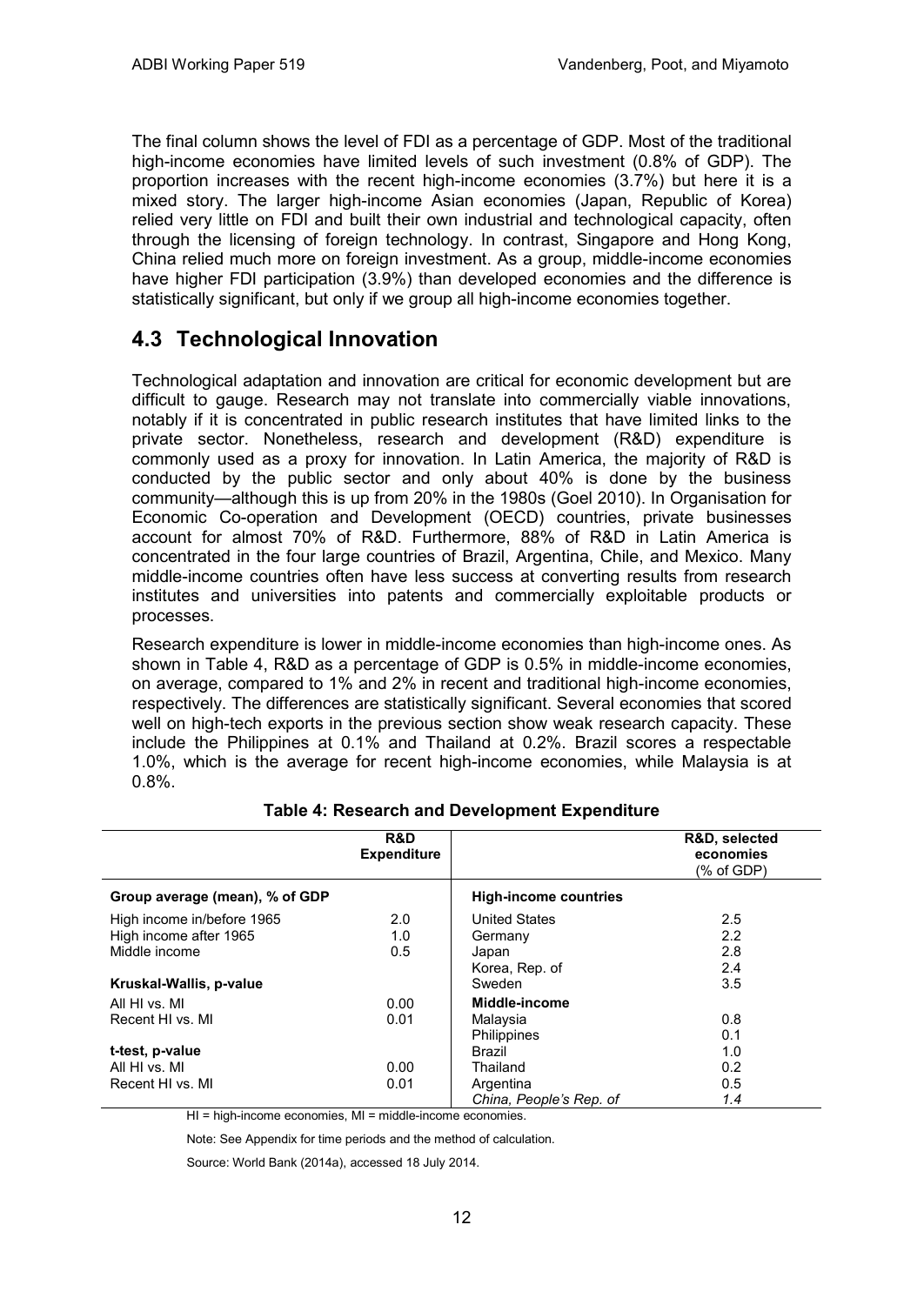Another measure of technological progress is the number of patents and industrial designs generated by an economy and, more specifically, by its residents. While this is also a crude measure, it does provide some evidence of the effort made within economies to make technological advances. Tables 5 and 6 present data on patents and industrial designs. High-income economies have significantly higher levels of patents and designs than middle-income economies but we must realize that the results are skewed by very high levels in a small number of economies, notably the United States and Japan. Significant differences are found in 10 of the 24 tests conducted, including for patents and designs registered by residents for the Kruskal-Wallis test, which is based on ranking instead of means. Patents and designs can be registered at a national patent office by non-residents. There is a tendency for middleincome economies to have more patents and designs registered by non-residents, relative to residents. This result is probably related to the fact that, as noted above, middle-income economies have higher levels of FDI and foreign firms are making the non-resident registrations.

|                            | <b>Patents Granted in</b><br>2012 |                   | Patents,          | <b>Industrial Designs</b><br><b>Registered in 2012</b> |                   | <b>Industrial</b>          |
|----------------------------|-----------------------------------|-------------------|-------------------|--------------------------------------------------------|-------------------|----------------------------|
|                            | <b>Residents</b>                  | Non-<br>residents | total in<br>force | <b>Residents</b>                                       | Non-<br>residents | Designs, total<br>in force |
| Group Average (mean)       |                                   |                   |                   |                                                        |                   |                            |
| High income in/before 1965 | 98                                | 237               | 331.970           | 50                                                     | 56                | 49,286                     |
| High income after 1965     | 247                               | 190               | 190.602           | 98                                                     | 47                | 41,172                     |
| Middle income              | 11                                | 27                | 16.046            | 14                                                     | 11                | 14.783                     |
| Kruskal-Wallis, p-value    |                                   |                   |                   |                                                        |                   |                            |
| All HI vs. MI              | 0.00                              | 0.02              | 0.01              | 0.00                                                   | 0.35              | 0.29                       |
| Recent HI vs. MI           | 0.00                              | 0.19              | 0.17              | 0.00                                                   | 0.80              | 0.65                       |
| t-test, p-value            |                                   |                   |                   |                                                        |                   |                            |
| All HI vs. MI              | 0.14                              | 0.04              | 0.16              | 0.13                                                   | 0.05              | 0.29                       |
| Recent HI vs. MI<br>.      | 0.12                              | 0.05              | 0.24              | 0.13                                                   | 0.10              | 0.37                       |

#### **Table 5: Patents and Industrial Designs, per 1 Million Population, High- versus Middle-income Economies**

HI = high-income economies, MI = middle-income economies.

Note: See Appendix for time periods and the method of calculation.

Source: Authors' calculations based on data from WIPO (2012) and population figures from World Bank (2014a), both accessed 18 July 2014.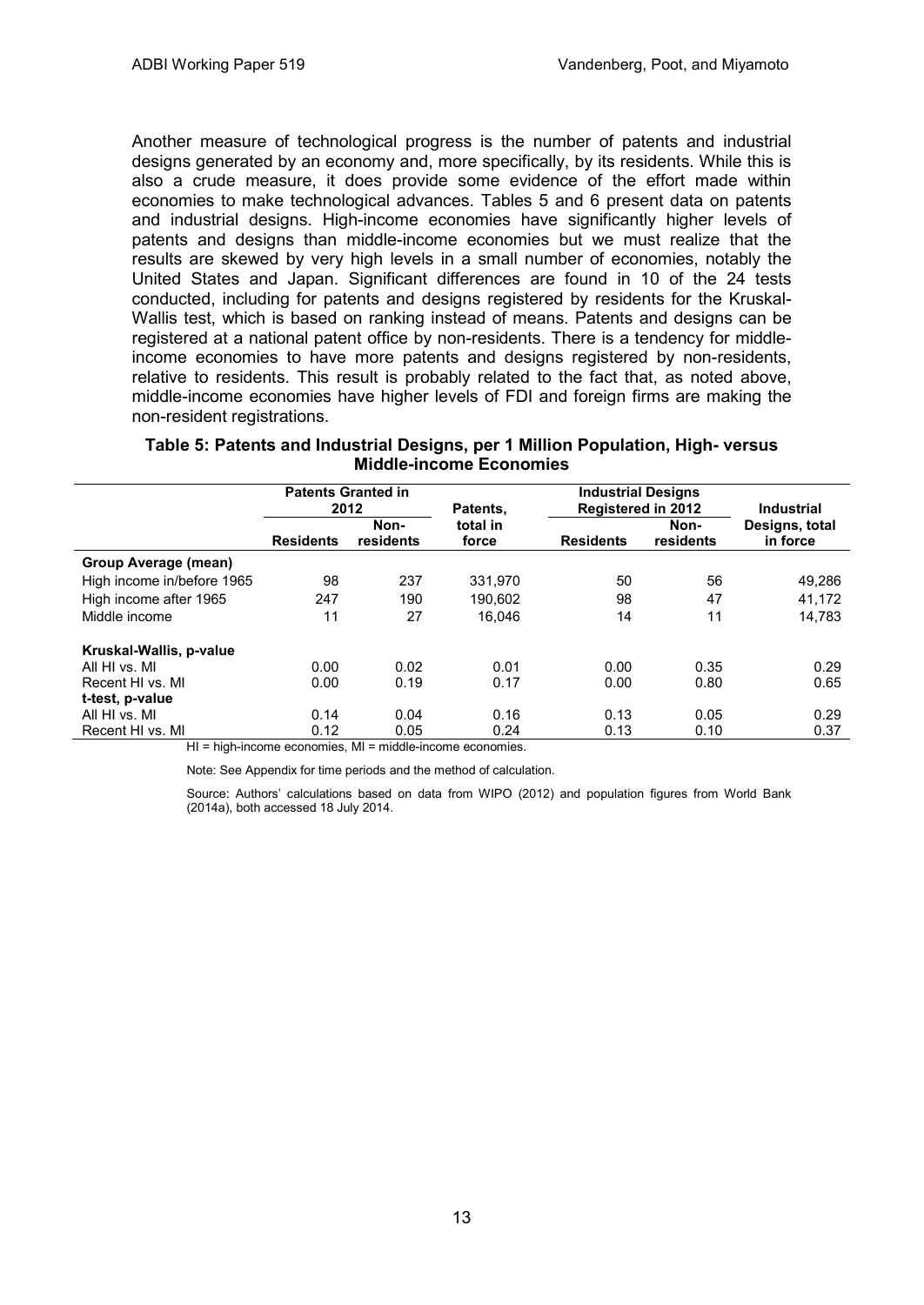|                                         | <b>Patents Granted in 2012</b> |                   | Patents,<br>total in | <b>Industrial Designs</b><br><b>Registered in 2012</b> |                   | <b>Industrial</b><br>Designs, |
|-----------------------------------------|--------------------------------|-------------------|----------------------|--------------------------------------------------------|-------------------|-------------------------------|
|                                         | <b>Residents</b>               | Non-<br>residents | force                | <b>Residents</b>                                       | Non-<br>residents | total in<br>force             |
| <b>High-income Countries</b>            |                                |                   |                      |                                                        |                   |                               |
| <b>United States</b>                    | 385                            | 421               | 2,239,231            | 40                                                     | 30                | 269,501                       |
| Canada                                  | 69                             | 559               | 144,363              | 17                                                     | 103               | 34,756                        |
| Sweden                                  | 90                             | 15                |                      | 33                                                     | 2                 | 6,896                         |
| Finland                                 | 129                            | 25                | 46,854               | 26                                                     | 8                 | 3,085                         |
|                                         |                                |                   |                      |                                                        |                   |                               |
| <b>High-income Countries after 1965</b> |                                |                   |                      |                                                        |                   |                               |
| Japan                                   | 1,757                          | 390               | 1,694,435            | 193                                                    | 29                | 248,822                       |
| Korea, Rep. of                          | 1,681                          | 588               | 738,312              | 853                                                    | 70                | 260,107                       |
| Poland                                  | 47                             | 16                | 41,242               | 40                                                     |                   | 12,321                        |
| Chile                                   | 20                             | 168               | 8981                 |                                                        | 15                | 1726                          |
|                                         |                                |                   |                      |                                                        |                   |                               |
| <b>Middle-income Countries</b>          |                                |                   |                      |                                                        |                   |                               |
| Mexico                                  | 2                              | 100               | $\cdot$ .            | 7                                                      | 14                | 22,821                        |
| Thailand                                | 0                              | 14                | 11,065               | 21                                                     | 10                | 10,783                        |
| Malaysia                                | 10                             | 74                | 21,447               | 25                                                     | 40                | 17,130                        |
| Brazil                                  | $\overline{2}$                 | 12                |                      | 12                                                     | 10                |                               |
| China, People's Rep. of                 | 106                            | 54                | 875,385              | 335                                                    | 13                | 1,132,132                     |

#### **Table 6: Patents and Industrial Designs, per 1 Million Population, Selected Countries**

Note: See Appendix for time periods and the method of calculation.

Source: Authors' calculations based on data from WIPO (2014) and population figures from World Bank (2014a), both accessed 20 July 2014.

### **4.4 Governance and Institutions**

Good governance is an important ingredient for economic growth. Government activity permeates all levels of commercial life and therefore the manner in which elected officials and civil servants carry out their mandates can affect economic progress. Governance is conducted through institutions that impact a host of factors, including human capital accumulation, infrastructure development, productivity growth, and technological progress.

Studies indicate a positive link between good governance, including effective institutions, on the one hand, and economic growth, on the other (Zhuang, de Dios, and Lagman-Martin 2010; Le 2009; Tebaldi and Elmslie, 2008; Rivera-Batiz (2002). Moreover, this association is more evident in the long run than the short run. The positive association also appears to hold across regions. A study of developing economies in Asia shows that those governments with above average performance on such aspects as government effectiveness, regulatory quality, and rule of law in 1998 grew faster during the 1998–2008 period by 1.6, 2.0, and 1.2 percentage points, respectively, as compared to economies with below average performance. Developing Asia, however, has a lot of catching up to do to achieve the quality of governance in OECD and East European countries (Zhuang, de Dios, and Lagman-Martin 2010).

Similarly, the quality of governance is found to be critical in transition economies confronting a shift from socialism to capitalism. Redek and Susjan (2005) tested two hypotheses in this regard: (i) that those countries with institutions closer to market economies adjust faster to the demands of market mechanisms, and (ii) that economic performance and institutional quality are highly correlated. The hypotheses were confirmed with robust results. The fairness of the legal system, protection of private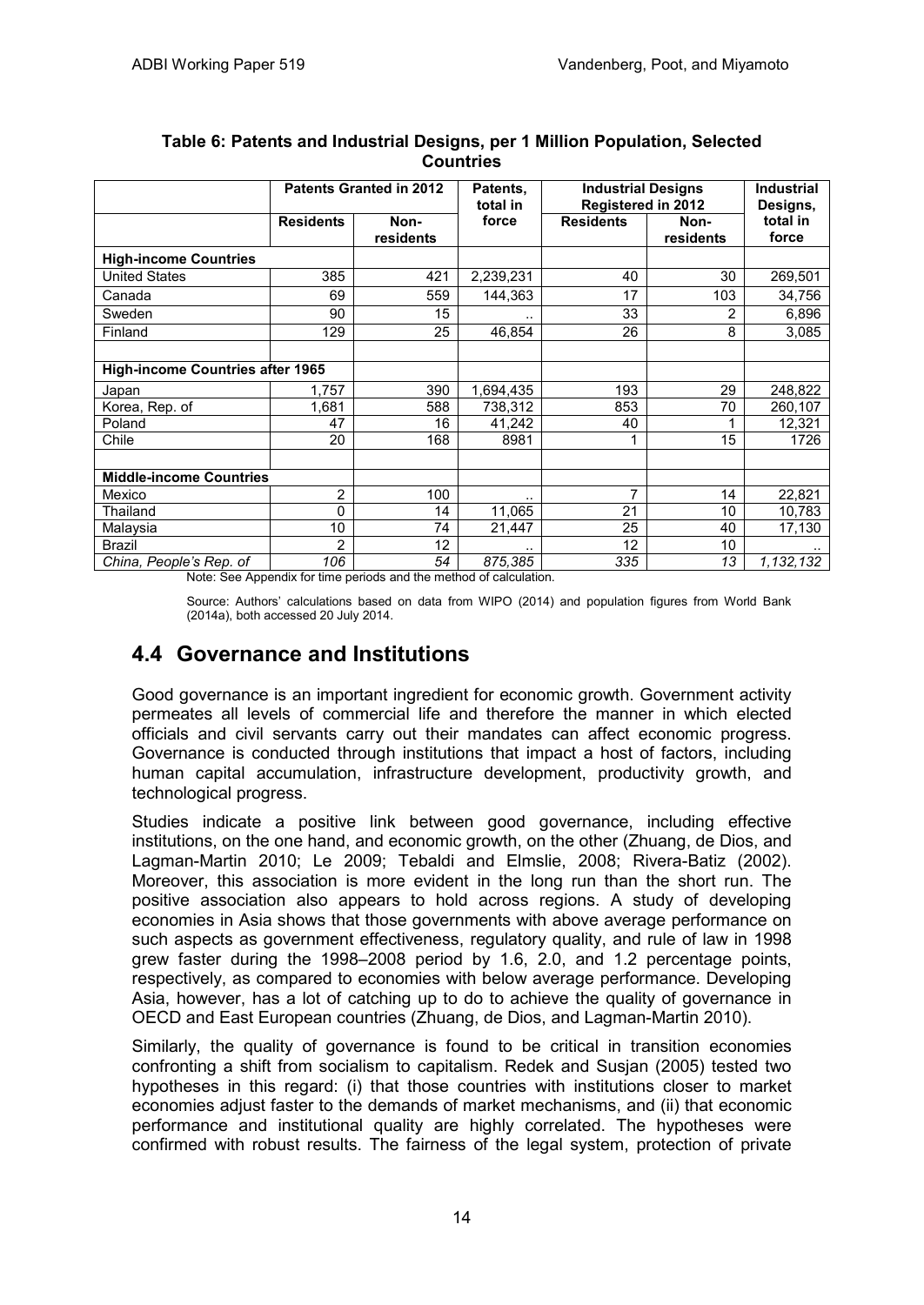$\overline{a}$ 

property rights, stability of the financial system, and a modest, incorrupt, and supportive state all contribute to high and stable long-run economic growth. Moreover, after many years of transition, most countries of the former Soviet Union are still grappling with institutional reforms while countries with narrower gaps to close, such as Slovenia, Hungary, and Poland, quickly established institutions very close to those of capitalist economies. This latter set of East European countries also performed better in terms of output growth (Redek and Susjan 2005).

The Worldwide Governance Indicators (WGI) were used in the current study to assess the performance of high- and middle-income economies.<sup>7</sup> As shown in Table 7, highincome economies, as a group, consistently perform better than middle-income economies in terms of all six indicators across all variables.<sup>8</sup> The results of the tests also indicate significant differences between the groups. The scores of the governance indicators for the recent high-income economies though are not as strong as those of the traditional high-income group (Table 8).

| 1.51<br>1.01 | 1.62<br>0.82 | 1.83<br>0.76 |
|--------------|--------------|--------------|
|              |              |              |
|              |              |              |
|              |              |              |
|              | $-0.31$      | $-0.31$      |
|              |              |              |
| 0.00         | 0.00         | 0.00         |
| 0.00         | 0.00         | 0.00         |
|              |              |              |
| 0.00         | 0.00         | 0.00         |
| 0.00         | 0.00         | 0.00         |
|              | 0.02         |              |

#### **Table 7: Governance Indicators, High- versus Middle-income Economies**

HI = high-income economies, MI = middle-income economies.

Note: See Appendix for time periods and the method of calculation.

Source: Authors' calculations based on data from World Bank (2014b), accessed 21 July 2014.

<sup>&</sup>lt;sup>7</sup> WGI covers over 200 economies. It measures six dimensions of governance: voice and accountability; political stability and absence of violence/terrorism; government effectiveness; regulatory quality; rule of law; and control of corruption. These indicators are based on several hundred individual variables, taken from a wide variety of data sources. The data reflect the views on governance of the survey respondents and public, private, and nongovernment sector experts worldwide (Kaufman, Kraay, and Mastruzzi 2010).

 $8$  The six governance indicators are measured on a scale ranging from  $-2.5$  to +2.5, with higher values reflecting better governance outcomes.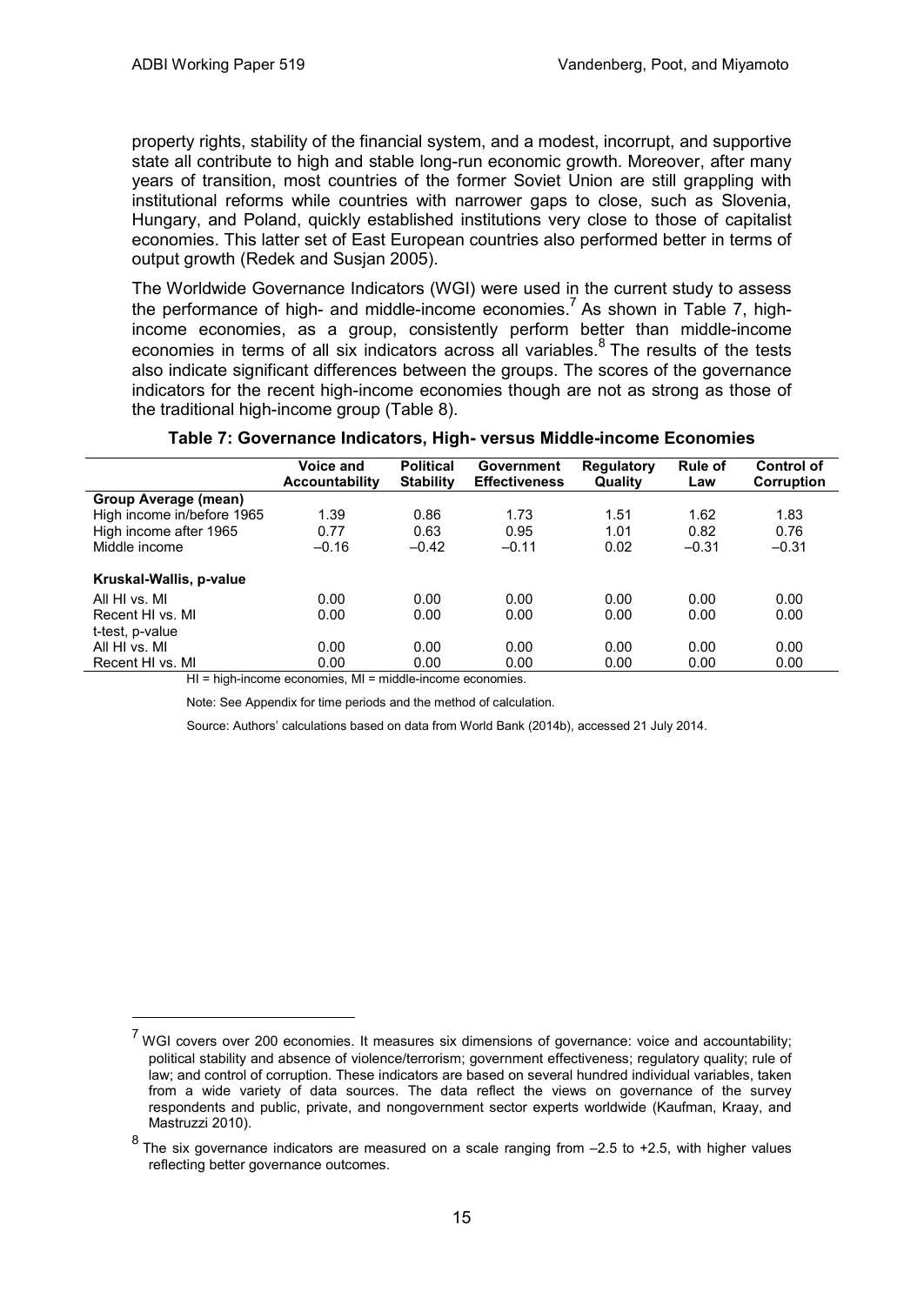|                         | Voice and<br><b>Accountability</b> | <b>Political</b><br><b>Stability</b> | Government<br><b>Effectiveness</b> | <b>Regulatory</b><br>Quality | <b>Rule of</b><br>Law | Control of<br>Corruption |
|-------------------------|------------------------------------|--------------------------------------|------------------------------------|------------------------------|-----------------------|--------------------------|
| <b>High Income</b>      |                                    |                                      |                                    |                              |                       |                          |
| Finland                 | 1.58                               | 1.49                                 | 2.14                               | 1.75                         | 1.94                  | 2.39                     |
| <b>United States</b>    | 1.22                               | 0.44                                 | 1.64                               | 1.54                         | 1.55                  | 1.51                     |
| Norway                  | 1.60                               | 1.29                                 | 1.92                               | 1.39                         | 1.91                  | 2.12                     |
| France                  | 1.25                               | 0.56                                 | 1.56                               | 1.13                         | 1.41                  | 1.38                     |
|                         |                                    |                                      |                                    |                              |                       |                          |
| High Income after 1965  |                                    |                                      |                                    |                              |                       |                          |
| Japan                   | 0.99                               | 1.00                                 | 1.33                               | 0.99                         | 1.29                  | 1.26                     |
| Korea, Rep.             | 0.66                               | 0.35                                 | 0.97                               | 0.76                         | 0.90                  | 0.41                     |
| Croatia                 | 0.38                               | 0.43                                 | 0.44                               | 0.35                         | $-0.01$               | $-0.07$                  |
| Uruguay                 | 0.98                               | 0.77                                 | 0.50                               | 0.43                         | 0.54                  | 1.00                     |
|                         |                                    |                                      |                                    |                              |                       |                          |
| <b>Middle Income</b>    |                                    |                                      |                                    |                              |                       |                          |
| <b>Brazil</b>           | 0.41                               | $-0.02$                              | 0.04                               | 0.14                         | $-0.34$               | $-0.03$                  |
| Chile                   | 1.02                               | 0.72                                 | 1.24                               | 1.49                         | 1.26                  | 1.41                     |
| Malaysia                | $-0.42$                            | 0.28                                 | 1.04                               | 0.49                         | 0.50                  | 0.31                     |
| <b>Philippines</b>      | $-0.01$                            | $-1.18$                              | $-0.07$                            | $-0.02$                      | $-0.48$               | $-0.57$                  |
| China, People's Rep. of | $-1.53$                            | $-0.46$                              | $-0.00$                            | $-0.24$                      | $-0.42$               | $-0.49$                  |

| Table 8: Governance Indicators, Selected Countries |  |  |  |
|----------------------------------------------------|--|--|--|
|----------------------------------------------------|--|--|--|

Note: See Appendix for time periods and the method of calculation.

Source: Authors' calculations based on data from World Bank (2014b), accessed 21 July 2014.

### **4.5 Macroeconomic Stability**

Businesses require a stable macroeconomic environment for investment and production planning. Large changes in prices, fluctuations in the exchange rate, and distortions in capital markets caused by excessive government borrowing can limit the growth process. Indeed, governments in Latin America experienced considerable difficulty in managing the macroeconomy from the mid-1970s to the early 1990s. Part of the instability was caused by global problems related to oil price hikes and the resulting inflation. In Latin America's case, excessive international borrowing resulted in an inflation-debt spiral that severely interrupted the development process. Other regions have been affected by instability, as well, arising either from specific domestic problems and inadequate policy measures, or global shocks. The East Asian financial crisis of 1997–1998 stalled the development process in parts of Asia, although most countries were able to restore stability and growth in a few years but with lower investment levels.

Table 9 provides the results of comparisons between the economy groups in terms of inflation and government spending (surplus/deficit). In this case we have deviated from the usual use of 10-year periods to look at averages across 20 years. Even with this expanded period, it does not include Latin America's lost decade of the 1980s. It does, however, include the Asian financial crisis.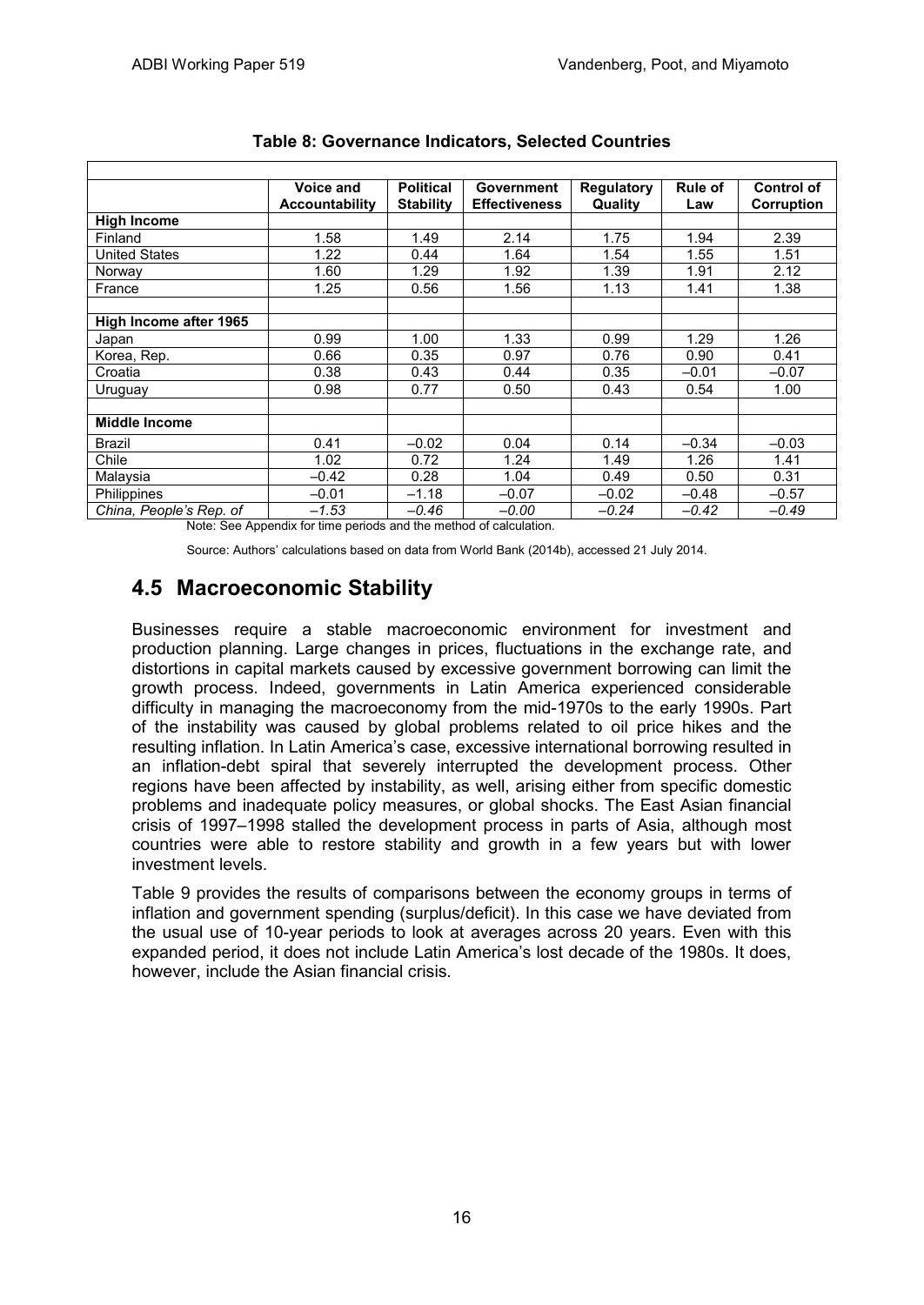|                                                               | <b>Inflation</b> |                                        |                                                          |
|---------------------------------------------------------------|------------------|----------------------------------------|----------------------------------------------------------|
|                                                               | annual average   | average<br>coefficient<br>of variation | <b>Government Cash</b><br>Deficit/Surplus<br>as % of GDP |
| Group Averages (mean)                                         |                  |                                        |                                                          |
| High income in/before 1965                                    | 8.7              | 0.53                                   | $-0.67$                                                  |
| High income after 1965                                        | 22.6             | 1.07                                   | $-1.64$                                                  |
| High income after 1965 (modified)                             | 15.1             | 0.88                                   |                                                          |
| Middle income                                                 | 30.9             | 1.44                                   | $-2.18$                                                  |
| Middle income (modified)                                      | 10.8             | 1.00                                   |                                                          |
| Kruskal-Wallis, p-value                                       |                  |                                        |                                                          |
| All HI vs. MI                                                 | 0.09             | 0.00                                   | 0.95                                                     |
| Recent HI vs. MI                                              | 0.30             | 0.30                                   | 0.41                                                     |
| All HI vs. MI (modified)                                      | 0.18             | 0.00                                   |                                                          |
| Recent HI vs. MI (modified)                                   | 0.07             | 0.48                                   |                                                          |
| t-test, p-value                                               |                  |                                        |                                                          |
| All HI vs. MI                                                 | 0.00             | 0.03                                   | 0.28                                                     |
| Recent HI vs. MI                                              | 0.00             | 0.00                                   | 0.59                                                     |
| All HI vs. MI (modified)                                      | 0.81             | 0.04                                   |                                                          |
| Recent HI vs. MI (modified)<br>$\sim$ $\sim$ $\sim$<br>$\sim$ | 0.41<br>.        | 0.00<br><b>B A B</b>                   |                                                          |

#### **Table 9: Macroeconomic Stability, Selected Indicators**

GDP = gross domestic product, HI = high-income economies, MI = middle-income economies.

Note: See Appendix for time periods and the method of calculation.

Source: Authors' calculations based on data from World Bank (2014a), accessed 22 July 2014.

Inflation has been, on average, higher in middle-income economies. The overall figure of 31% annual inflation for the period is distorted by hyperinflation experienced by a few economies, notably in the early 1990s. If we remove the five economies with annual inflation rate above 100%, the average falls to 11% (Table 9, middle income modified). This is certainly still high. For the recent high-income economies, the figure of 23% is also high but is affected disproportionately by a brief spell of hyperinflation in Croatia. If we remove Croatia, the average falls to 15% over a 20-year period.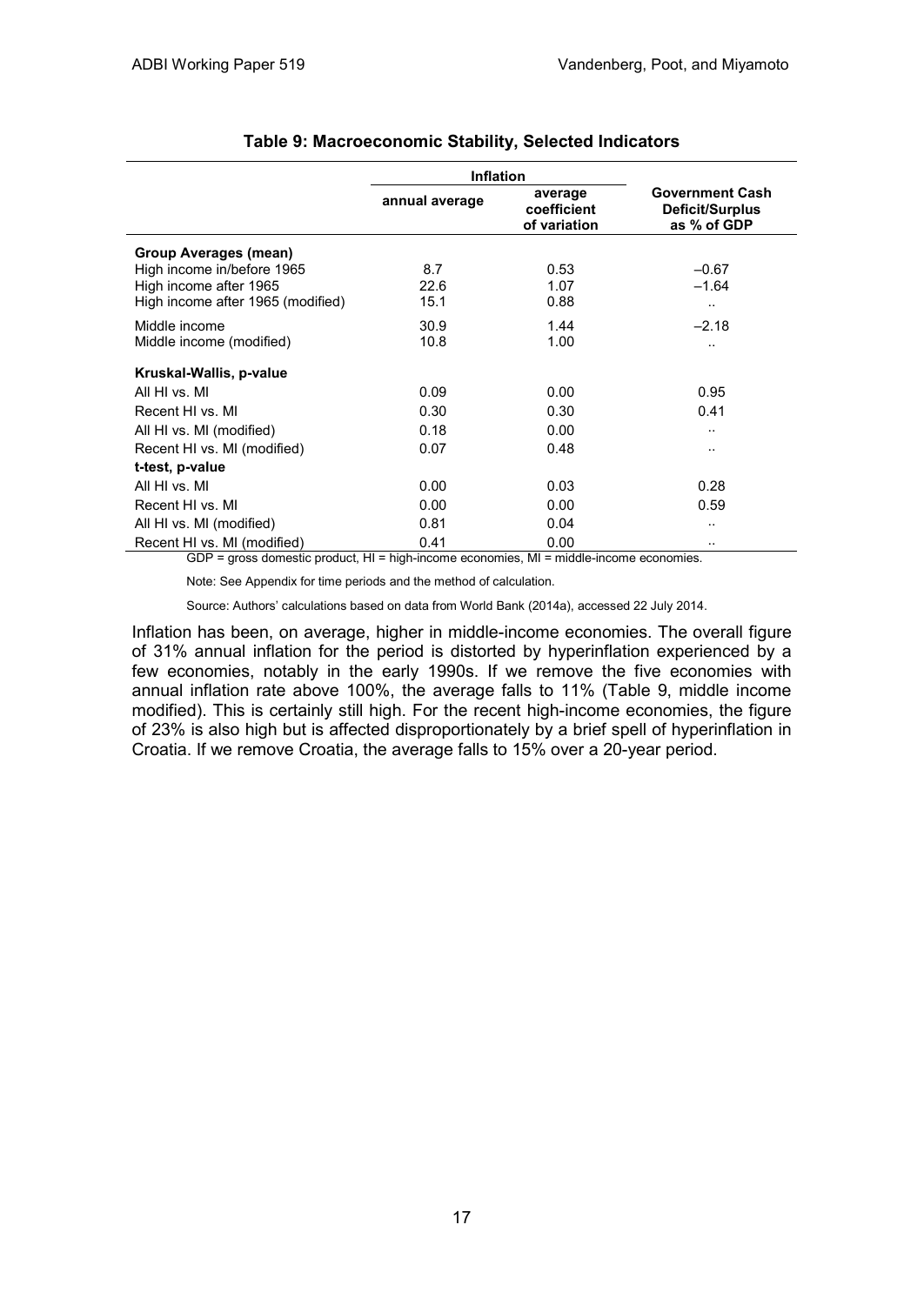|                           | <b>Inflation</b> | <b>Government Cash</b>              |                                |
|---------------------------|------------------|-------------------------------------|--------------------------------|
|                           | average annual   | average coefficient<br>of variation | deficit/surplus<br>as % of GDP |
| <b>High Income</b>        |                  |                                     |                                |
| France                    | 8.0              | 0.4                                 | $-3.7$                         |
| <b>United States</b>      | 5.8              | 0.3                                 | $-5.1$                         |
| Germany                   | 12.4             | 0.6                                 | $-1.8$                         |
| Australia                 | 9.8              | 1.0                                 | $-3.6$                         |
| Norway                    | 14.9             | 1.1                                 | 14.1                           |
|                           |                  |                                     |                                |
| High Income after<br>1965 |                  |                                     |                                |
| Korea, Rep. of            | 11.4             | 0.6                                 | 1.7                            |
| Japan                     | 5.8              | 0.3                                 | $-5.1$                         |
| Hungary                   | 15.0             | 0.6                                 | $-5.1$                         |
| Chile                     | 7.1              | 0.7                                 | 2.0                            |
| Russian Federation        | 150.9            | 2.4                                 | 4.0                            |
| <b>Middle Income</b>      |                  |                                     |                                |
| <b>Brazil</b>             | 248.3            | 2.6                                 | $-2.3$                         |
| Philippines               | 6.2              | 0.8                                 | $-2.4$                         |
| Malaysia                  | 3.7              | 1.0                                 | $-3.3$                         |
| Turkey                    | 41.7             | 0.9                                 | $-2.5$                         |
| Thailand                  | 3.2              | 0.8                                 | 0.1                            |
| China, People's Rep.      | 4.0              | $\overline{0.7}$                    | $\sim$ $\sim$                  |

**Table 10: Macroeconomic Stability, Selected Countries**

Note: See Appendix for time periods and the method of calculation.

Source: Authors' calculations, based on data from the World Bank (2014a), accessed 22 July 2014.

We have also calculated the coefficient of variation, to test whether inflation is highly variable. The results follow a similar pattern with high-income economies demonstrating less variability than middle-income ones. Overall, differences between middle-income and recent high-income economies are not statistically significant. Another measure of macroeconomic stability is the size of the budget deficit. We find that deficits on average are smaller in high-income economies but the differences are not statistically significant (Tables 9 and 10).

### **4.6 Financial System Development**

A robust financial system is also important for economic development. The system provides a vehicle for saving and channels savings into investment to expand productive capacity. The financial system also provides a payment system to facilitate commercial transactions.

Since the early 1990s, a number of studies have found a strong positive correlation between financial sector development and economic growth (for a review see Zhuang et al. 2009). Path-breaking studies by King and Levine (1993a, 1993b) showed that a country would grow by an additional 1% annually if its financial depth (ratio of liquid liabilities to GDP) were to increase from the mean of the slowest growing countries to that of the faster growing. The studies suggest that financial depth can explain about 20% of the growth difference between slow- and fast-growing countries over the period 1960–1989. A subsequent study found that the results held when controlling for simultaneity bias (Levine, Loayza, and Beck 2000). Furthermore, the contribution of financial sector development to economic growth is also likely to be more significant and more persistent in developing countries than in developed ones (Mavrotas and Son 2006).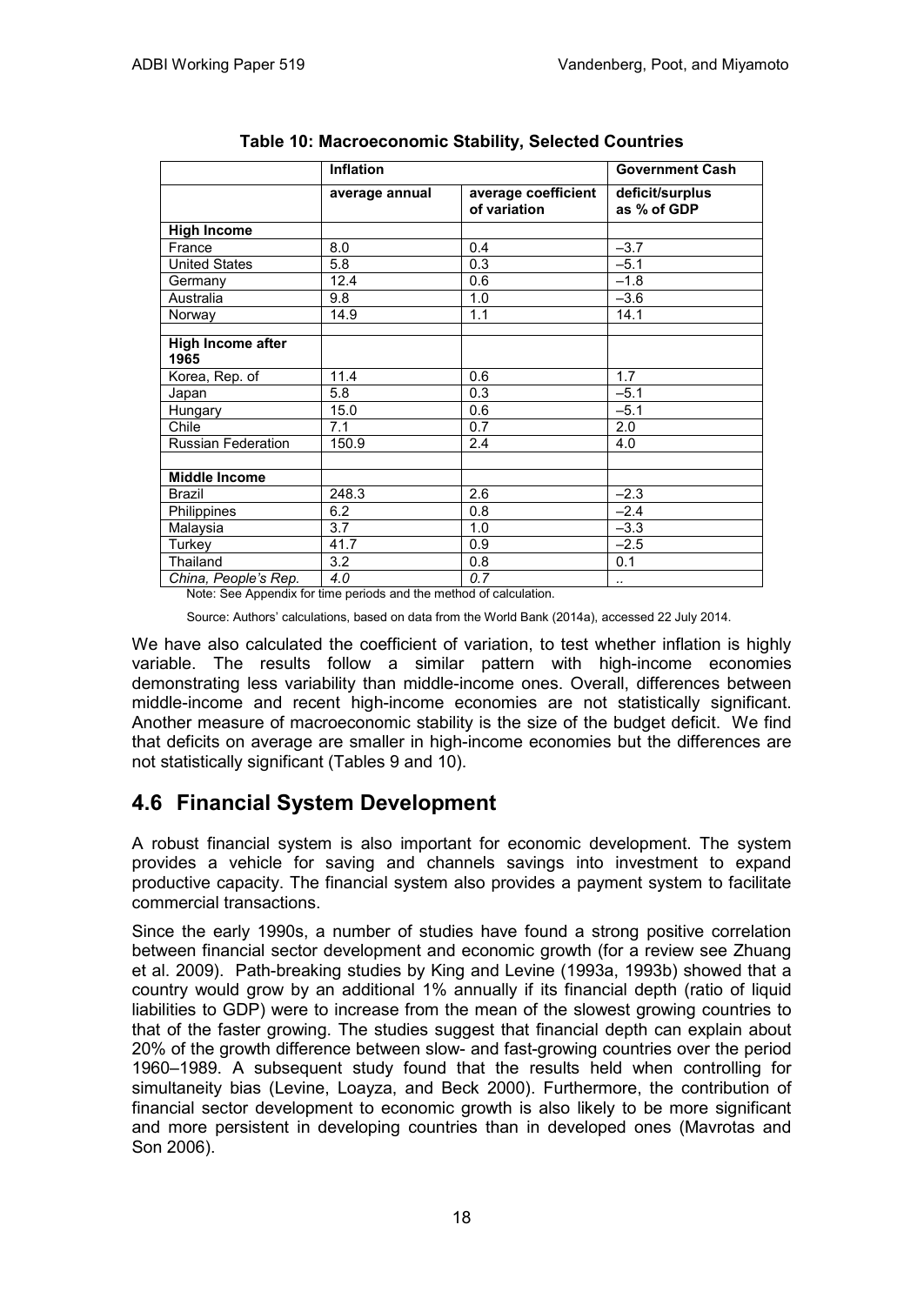Due to the inherent risks associated with investments in higher value goods that may be new to the domestic and, sometimes, global economy, there is often a dearth of low-cost, long-term finance in these areas. Some governments, particularly in East Asia, have used government financing or credit subsidies to support these new and emerging producers. The question of whether these credit supports were a fundamental ingredient in the success of the high-growth Asian economies was a key point of contention in the debate regarding the miracle economies. Specific Asian governments used low-cost credit as an incentive to companies that were able to achieve production and export targets in key sectors. As such, governments lowered the cost of capital in those areas that were inherently high risk. Whether other economies, without a disinterested and politically shielded bureaucracy, can successfully deploy similar incentive mechanisms, remains an issue. Such mechanisms may only work where a developmental state exists.

The issue of financial sector support for growth has affected the outcomes of financial deregulation policies and financial crises over the past several decades. While financial deregulation, notably increased financial sector competition and the elimination of interest rate controls, was needed in many developing countries, rapid liberalization has often led to crisis. The sequence of rapid deregulation and crisis affected many Latin American countries in the 1980s, notably under the prescriptions of the Washington Consensus, and contributed to the lost decade of the 1980s. In Asia, the financial and currency crisis of 1997–1998 called into question the Asian growth model and the role of the financial sector. Key high-growth economies were affected; notably those with heavy foreign inflows and less-than-adequate banking supervision and controls. The Republic of Korea was heavily affected and, indeed, slipped briefly from high- to middle-income status as a result of the crisis. These economies have, however, regained momentum since and shored up their financial sectors by building a cushion against further currency runs by accumulating foreign reserves. Asian financial sectors were not the cause of, and were able to resist contagion from, the US-led global financial crisis of 2008–2009.

Table 11 provides basic measures of the financial system and shows the results of tests for differences between high- and middle-income groups. Table 12 provides data for a number of selected countries.

|                                               | <b>Money Supply</b><br>(M2)<br>as % of GDP | <b>Domestic Credit</b><br>to Private Sector<br>as % of GDP | Non-performing<br>Loans<br>as % of total loans                                                           | <b>Interest Rate</b><br><b>Spread</b><br>lending-deposit |
|-----------------------------------------------|--------------------------------------------|------------------------------------------------------------|----------------------------------------------------------------------------------------------------------|----------------------------------------------------------|
| Group Average (mean)<br>High income in/before |                                            |                                                            |                                                                                                          |                                                          |
| 1965                                          | 51.3                                       | 43.5                                                       | $2.5\,$                                                                                                  | 10.4                                                     |
| High income after 1965                        | 55.5                                       | 48.6                                                       | 6.5                                                                                                      | 4.1                                                      |
| Middle income                                 | 67.0                                       | 49.6                                                       | 5.4                                                                                                      | 8.7                                                      |
| Kruskal-Wallis, p-value                       |                                            |                                                            |                                                                                                          |                                                          |
| All HI vs. MI                                 | 0.81                                       | 0.65                                                       | 0.01                                                                                                     | 0.03                                                     |
| Recent Hi vs. MI                              | 0.82                                       | 0.24                                                       | 0.66                                                                                                     | 0.03                                                     |
| t-test, p-value                               |                                            |                                                            |                                                                                                          |                                                          |
| All HI vs. MI                                 | 0.18                                       | 0.61                                                       | 0.45                                                                                                     | 0.71                                                     |
| Recent HI vs. MI                              | 0.41                                       | 0.93                                                       | 0.53<br>$CDD =$ and a demonstrative modular $10 - h/m$ income according $M = m/m$ delay income according | 0.03                                                     |

#### **Table 11: Financial Sector Development, High- versus Middle-income Economies**

GDP = gross domestic product, HI = high-income economies, MI = middle-income economies.

Note: See Appendix for time periods and the method of calculation.

Source: Authors' calculations based on data from World Bank (2014a), accessed 15 July 2014.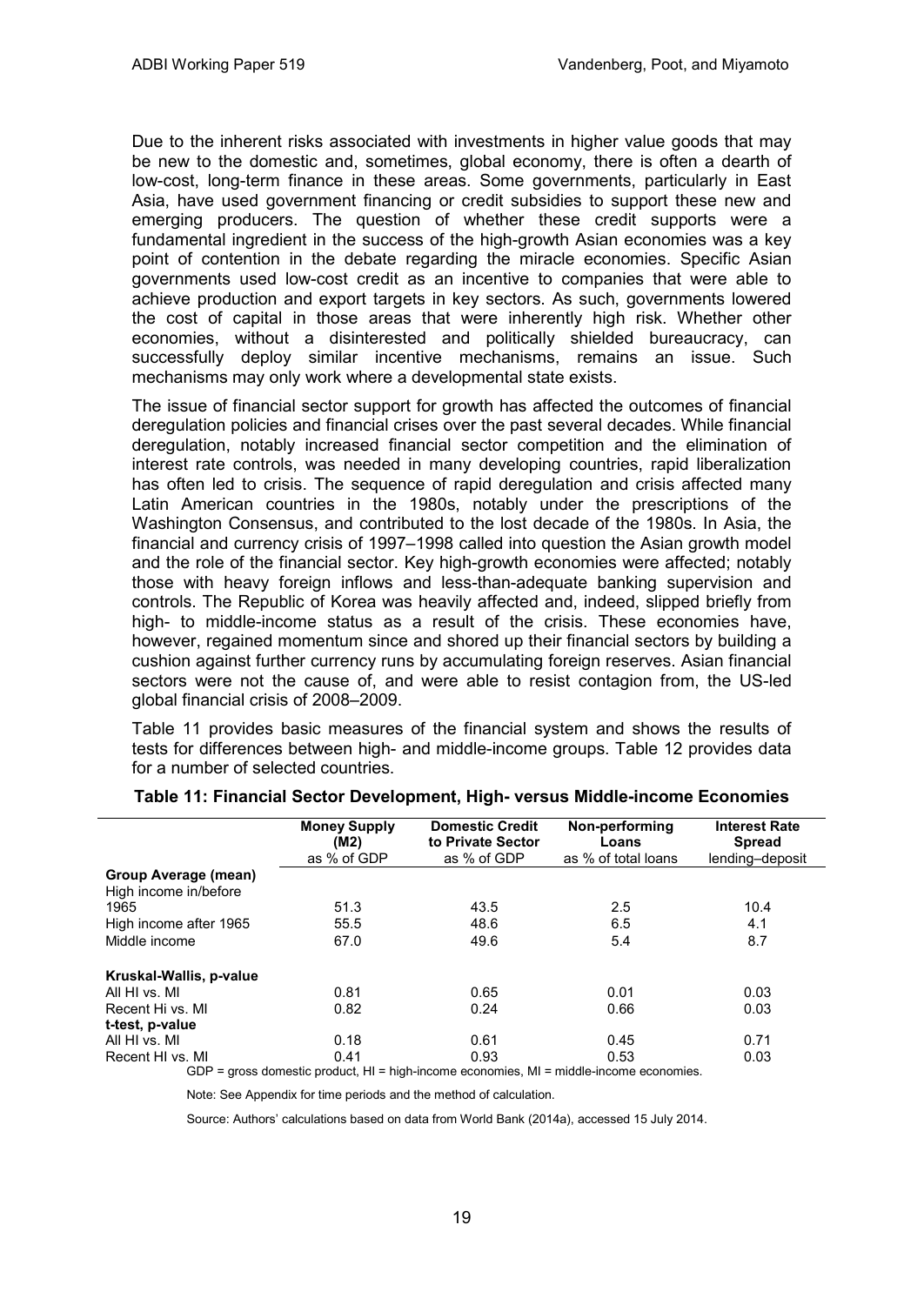|                             | <b>Money Supply</b><br>$(M2)$ as % of GDP | <b>Domestic Credit</b><br>to Private Sector<br>as % of GDP | Non-performing<br><b>Loans to Total</b><br>Loans, % | <b>Interest Rate</b><br><b>Spread</b><br>(lending-deposit)<br>% |
|-----------------------------|-------------------------------------------|------------------------------------------------------------|-----------------------------------------------------|-----------------------------------------------------------------|
| <b>High Income</b>          |                                           |                                                            |                                                     |                                                                 |
| <b>United States</b>        | 67.6                                      | 86.6                                                       | 2.8                                                 | n/a                                                             |
| Germany                     | n/a                                       | 61.4                                                       | 3.2                                                 | 4.8                                                             |
| United Kingdom              | 36.3                                      | 19.8                                                       | 2.7                                                 | 2.0                                                             |
| Norway                      | 49.3                                      | 33.4                                                       | 1.1                                                 | 7.7                                                             |
| Italy                       | 67.4                                      | 60.8                                                       | 9.5                                                 | 6.0                                                             |
|                             |                                           |                                                            |                                                     |                                                                 |
| High Income after 1965      |                                           |                                                            |                                                     |                                                                 |
| Japan                       | 74.9                                      | 80.3                                                       | 2.1                                                 | 3.6                                                             |
| Korea, Rep. of              | 45.6                                      | 43.4                                                       | 0.6                                                 | 0.2                                                             |
| Chile                       | 75.0                                      | 88.2                                                       | 1.7                                                 | 3.7                                                             |
| Russian Federation          | 41.8                                      | 36.5                                                       | 5.6                                                 | 6.0                                                             |
| Poland                      | 45.4                                      | 33.9                                                       | 5.0                                                 | 4.7                                                             |
|                             |                                           |                                                            |                                                     |                                                                 |
| <b>Middle Income</b>        |                                           |                                                            |                                                     |                                                                 |
| <b>Brazil</b>               | 63.0                                      | 46.3                                                       | 3.4                                                 | 35.6                                                            |
| South Africa                | 75.2                                      | 147.6                                                      | 3.8                                                 | 3.9                                                             |
| Malaysia                    | 131.5                                     | 109.1                                                      | 4.7                                                 | 2.8                                                             |
| Philippines                 | 59.1                                      | 30.5                                                       | 4.1                                                 | 4.3                                                             |
| Thailand                    | 116.2                                     | 115.4                                                      | 5.3                                                 | 4.3                                                             |
| China, People's Republic of | 167.7                                     | 121.8                                                      | 3.3                                                 | 3.2                                                             |

#### **Table 12: Financial Sector Development, Selected Countries**

GDP = gross domestic product.

Note: See Appendix for time periods and the method of calculation.

Source: Authors' calculations based on data from World Bank (2014a), accessed 1 November 2014.

For financial depth we consider two measures: the money supply (M2), and domestic credit to the private sector, both measured as a percentage of GDP. For money supply, there is little difference between high- and middle-income economies, as measured by the p-values of the two tests. Indeed, the mean score for middle-income economies, 67%, is slightly above that of the two high-income groups (51% and 56%). Some middle-income economies, such as Thailand and Malaysia, have a large M2 relative to the size of the economy; above 100% in both cases. For most economies, in all groups, the figure ranges from 40% to 70%. The other measure of financial depth credit to the private sector—also does not show significant differences between the economy groups. On average, bank credit averages 43%–50% of GDP.

Middle-income economies have higher levels of non-performing loans (NPLs) than the traditional high-income economies, at 5.4% versus 2.5%. The difference is statistically significant. However, recent high-income economies have slightly higher levels than middle-income economies but the difference is not significant. Malaysia and Thailand have rates of 4.7% and 5.3% respectively, which may be possibly related to the aftermath of the Asian financial crisis and the high credit creation evidenced by the data on related indicators above.

A measure of efficiency and the competitiveness of the financial sector is the spread between interests on loans and deposits. A lower spread provides incentives to savers while containing the cost to borrowers. According to this measure, there is a significant difference better high- and middle-income economies. While the traditional high-income economies have had high spreads (10.4 percentage points), the rate for recent highincome economies (4.1 percentage points) is lower than for middle-income economies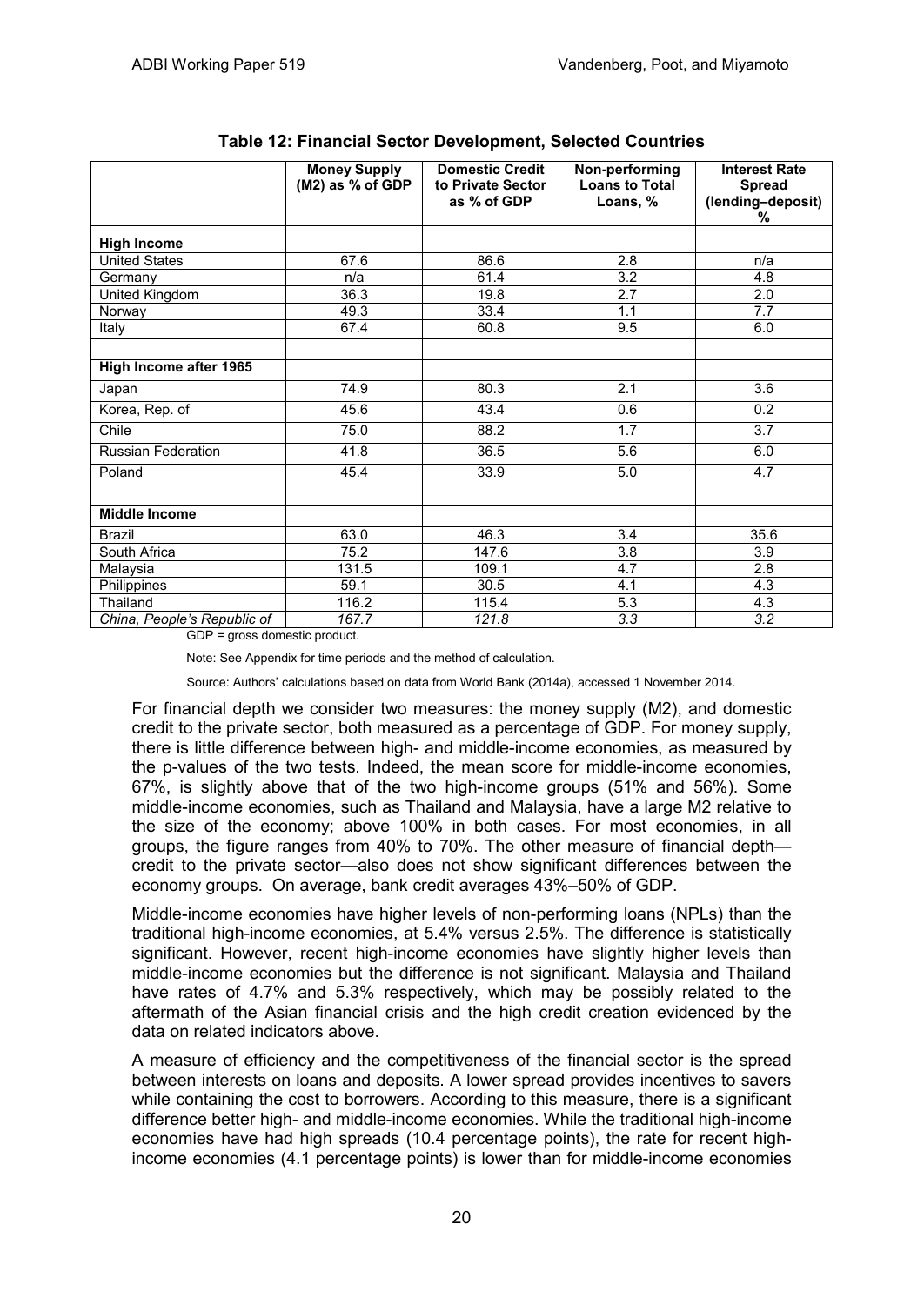(8.7 percentage points). Thus, the lower rate of credit allocated to the private sector in middle-income economies may be accounted for, in part, by a higher cost of credit. From our group of selected economies, Brazil stands out as having a very large spread, averaging 36 percentage points. Other middle-income economies show spreads on par with high-income economies, including the three Southeast Asian economies.

### **4.7 Savings and Investment**

A key ingredient to increasing the productive capacity of an economy is the ability to gather savings and channel them into investment. Broadly, the investment rate does mirror the savings rate. Northeast Asian economies are well known for their high savings rates as a source of building capacity during the high growth decades.

There are considerable differences in savings rate between high- and middle-income economies, as shown in Table 13. High-income economies save around 25% of GDP, on average, while the rate for middle-income economies is lower at 18%. The reduced savings rates translate into investment rates that are 5 percentage points lower in middle-income economies. The differences, in savings, investment, and fixed investment rates, are statistically significant throughout the various tests.

| OUIII pai <del>c</del> u   |                               |                                                                  |                                                                               |  |  |
|----------------------------|-------------------------------|------------------------------------------------------------------|-------------------------------------------------------------------------------|--|--|
|                            | <b>Savings</b><br>as % of GDP | Gross<br><b>Capital Formation</b><br>(investment)<br>as % of GDP | <b>Fixed Capital</b><br><b>Formation</b><br>(fixed investment)<br>as % of GDP |  |  |
| Group Average (mean)       |                               |                                                                  |                                                                               |  |  |
| High income in/before 1965 | 26                            | 27                                                               | 25                                                                            |  |  |
| High income after 1965     | 25                            | 27                                                               | 25                                                                            |  |  |
| Middle income              | 18                            | 22                                                               | 22                                                                            |  |  |
| Kruskal-Wallis, p-value    |                               |                                                                  |                                                                               |  |  |
| All HI vs. MI              | 0.00                          | 0.00                                                             | 0.00                                                                          |  |  |
| Recent HI vs. MI           | 0.03                          | 0.03                                                             | 0.05                                                                          |  |  |
| t-test, p-value            |                               |                                                                  |                                                                               |  |  |
| All HI vs. MI              | 0.00                          | 0.00                                                             | 0.00                                                                          |  |  |
| Recent HI vs. MI           | 0.04                          | 0.02                                                             | 0.04                                                                          |  |  |

#### **Table 13: Savings and Investment, High- and Middle-income Economies Compared**

GDP = gross domestic product, HI = high-income economies, MI = middle-income economies.

Note: See Appendix for time periods and the method of calculation.

Source: Authors' calculations, based on data from World Bank (2014a), accessed 15 July 2014.

The differences can be seen more dramatically in the individual economy data, presented in Table 14. Annual investment rates were reviewed for the 30-year period from 1978 to 2008. The first column in the table shows the number of years in which the investment rate was below 20% of GDP. The second column indicates the years in which it was above 30%. In East Asia, investment fell below 20% for only 2 years in Singapore and not at all in the other three economies, demonstrating very consistent investment patterns. In addition, rates over 30% were achieved frequently in Singapore and the Republic of Korea. In contrast, investment in Latin America was much lower, in part because the 30-year period includes the lost decade of the 1980s. All economies in that region, except Chile, experienced at least 10 years in which investment was below 20% and just over half of the economies were below that level for more than 15 of the 30 years.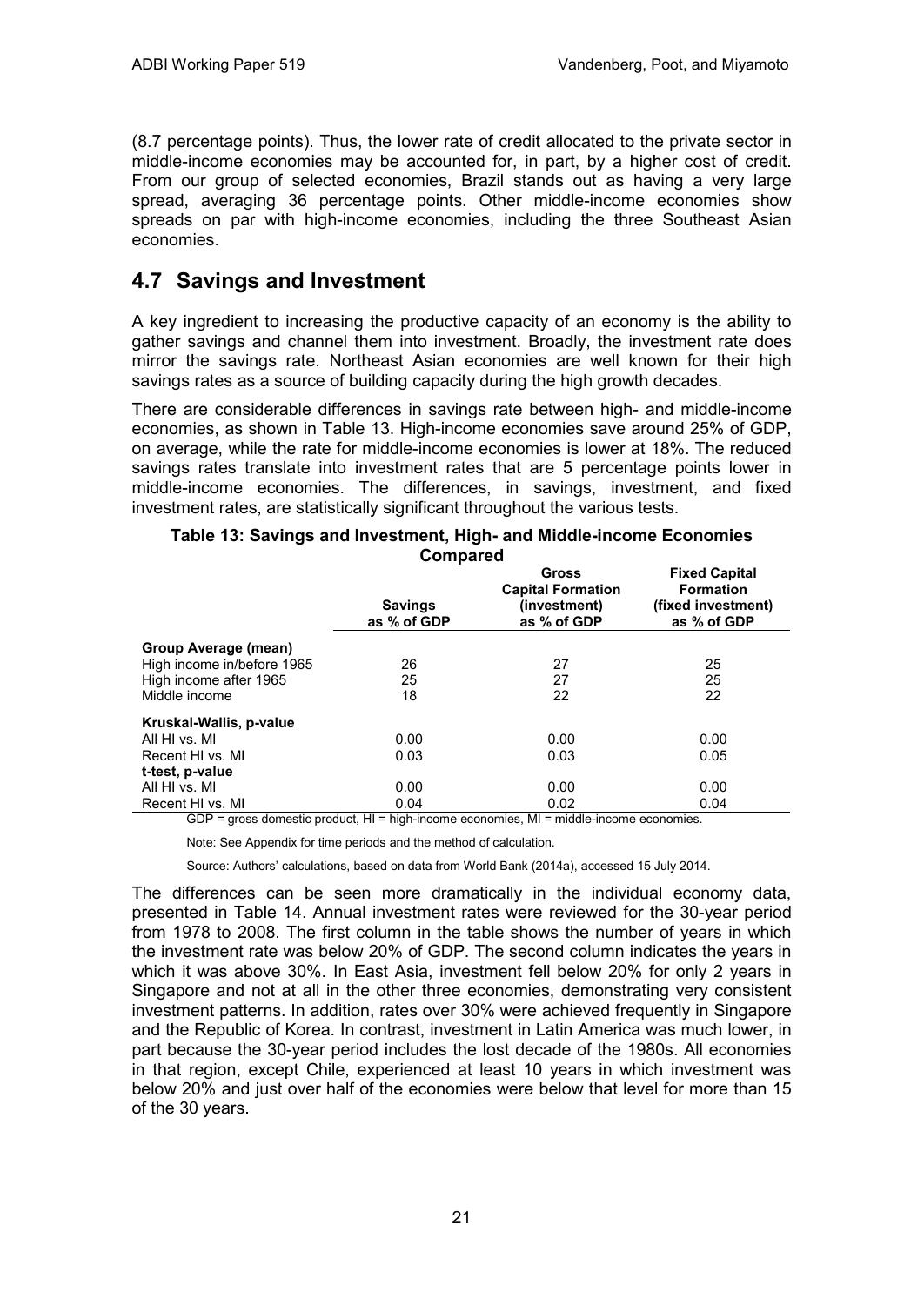|                         | No. of years between 1984-2013 (30 years) that investment as proportion of<br><b>GDP</b> was: |          |                          |       |          |
|-------------------------|-----------------------------------------------------------------------------------------------|----------|--------------------------|-------|----------|
|                         | < 20%                                                                                         | $> 30\%$ |                          | < 20% | $> 30\%$ |
| East Asia               |                                                                                               |          | <b>Latin America, MI</b> |       |          |
| Singapore               |                                                                                               | 19       | El Salvador              | 30    | 0        |
| Korea, Rep. of          | 0                                                                                             | 21       | <b>Bolivia</b>           | 29    | 0        |
| Japan                   | $\overline{2}$                                                                                | 5        | Guatemala                | 25    | 0        |
| Hong Kong, China        | 0                                                                                             | 4        | Brazil                   | 22    | 0        |
|                         |                                                                                               |          | Argentina                | 26    | 0        |
| <b>Southeast Asia</b>   |                                                                                               |          | Costa Rica               | 13    | 0        |
| Malaysia                |                                                                                               | 9        | Dominican Republic       | 13    | ი        |
| Thailand                | 0                                                                                             | 11       | Peru                     | 14    |          |
| Philippines             | 13                                                                                            | 0        | Paraguay                 | 19    |          |
|                         |                                                                                               |          | Mexico                   | 10    | 0        |
| China, People's Rep. of | 0                                                                                             | 30       |                          |       |          |
|                         |                                                                                               |          | <b>Latin America, HI</b> |       |          |
|                         |                                                                                               |          | Chile                    | 3     | 0        |
|                         |                                                                                               |          | Uruguay                  | 28    | 0        |

#### **Table 14: High and Low Investment Rates, 1984–2013**

GDP = gross domestic product, HI = high-income economies, MI = middle-income economies.

Note: See Appendix for time periods and the method of calculation.

Source: Authors' calculations based on data from World Bank (2014a), accessed 15 July 2014.

As well, none of the Latin American economies, with the exception of Brazil, invested more than 30% of GDP in any year during the 30-year period. Thus, the region's capacity to grow has been stifled by its low investment in productive capacity. The three Southeast Asian economies show mixed results. Malaysia and Thailand resemble high-income economies because the investment rate dipped below 20% only once and was frequently above 30%. Note that this period includes the Asian financial crisis years of  $1997-1998$ .<sup>9</sup> The Philippines, however, experienced low investment for 13 of the 30 years and never surpassed the 30% mark.

### **4.8 Inequality**

 $\overline{a}$ 

High income inequality may impede the growth process and limit progress up the income ladder. For middle-income economies, there may be four channels by which this occurs. First, low-income households have limited purchasing power and thus contribute little to domestic demand. Second, high inequality results in low human capital development as decent education and health care are not affordable to a large base of low-income households. As a result, workers from these households are less able to contribute high productivity to the growth process. Instead, they are stuck in low-paid jobs, informal work, or survivalist self-employment and become ensnarled in a poverty trap that is perpetuated across generations.

The third channel is similar to the first but relates to value in the productionconsumption cycle. A thick middle class not only boosts demand generally, it also creates demand for higher value goods and services. These middle-class goods include household appliances, electronics, automobiles, and leisure services. The limited demand for these goods means that they are less likely to be produced domestically. Thus, part of the economy gets stuck in a low-income productionconsumption equilibrium in which low-value goods are produced to supply the demand from low-income households, while the demand for middle- and high-income goods remains stunted. Domestic firms are less likely to invest in the production of higher

 $^{9}$  In Thailand, investment fell to 20% in 1998 and 21% in 1999.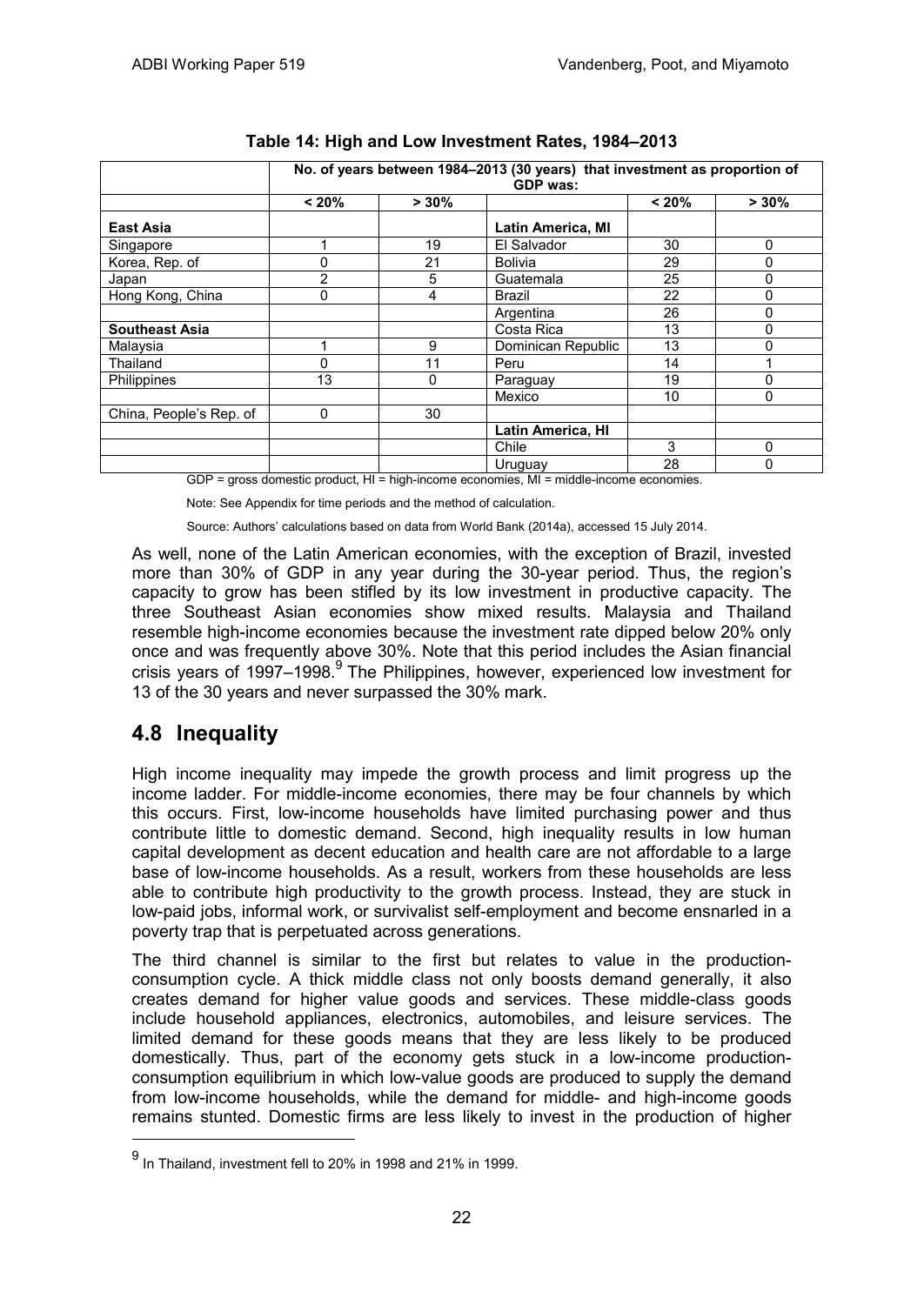value goods and services and are not likely to achieve economies of scale or engage in technological learning. The small middle class resorts to imports to satisfy wants that cannot be satisfied by domestic firms.

Fourth, inequality can hamper investment and growth if it spills over into social unrest. The poor may feel a sense of economic injustice or that policies discriminate against them. They may vent their frustration through protests or armed insurrection. Democratic governments may respond by implementing populist policies that can reduce inequality. However, such policies can also lead to fiscal imbalances and a rising debt burden, as occurred in several Latin American countries in the 1970s and 1980s.

Inequality is much higher in Latin America than other parts of the world and half of the countries in our middle-income group are from that one region. This suggests a possible link between inequality and middle-income stagnation. To determine the possible links between inequality and country income, we tested for differences in the Gini coefficient. As Gini estimates can vary considerably, we averaged the results of various studies in the WIDER (2014) database. This allowed us to smooth out anomalies resulting from the different methodologies employed. Gini coefficients have a possible range of 0 to 1 but in reality tend to range from 0.25 (very equal) to 0.65 (very unequal).

The 14 Latin American countries in our sample had an average Gini of 0.52 over the 10-year period from 1999 onward.<sup>10</sup> This figure exaggerates the region's current level of inequality because inequality has declined somewhat in recent years. By one estimate, the Latin American Gini has decreased by an annual rate of 1.1% over a 7–8 year period beginning in 2000 (Lustig 2010). That decline may be attributed to a fall in the earnings gap between unskilled and skilled labor (which is related to expanded education) and to an increase in targeted government transfers to the poor (Lustig 2010). Nonetheless, inequality in the region is higher than in our middle-income group as a whole and considerably above the average for the recent high-income group of 0.37 (Table 15).

|                                                                                               | Gini coefficient |
|-----------------------------------------------------------------------------------------------|------------------|
| Group Average (mean)<br>High income in/before 1965<br>High income after 1965<br>Middle income | 37<br>37<br>45   |
| China, People's Rep. of<br>Kruskal-Wallis, p-value                                            | 46               |
| All HI vs. MI                                                                                 | 0.00             |
| Recent HI vs. MI                                                                              | 0.00             |
| t-tests, p-value                                                                              |                  |
| All HI vs. MI                                                                                 | 0.00             |
| Recent HI vs. MI                                                                              | 0.00             |

| Table 15: Inequality, Measured by Gini Coefficient |  |  |
|----------------------------------------------------|--|--|
|----------------------------------------------------|--|--|

HI = high-income economies, MI = middle-income economies.

 $\overline{a}$ 

Note: See Appendix for time periods and the method of calculation.

Source: Authors' calculations based on data from WIDER (2014), accessed 15 July 2014.

 $10$  Calculating a Gini coefficient is not an exact science and involves differences in methodology and the data used. The results from different studies for the same year can differ by several percentage points. As a result, we averaged the results from various studies reported in the WIDER dataset. The number of studies in the dataset for each 10-year period can differ greatly. For example, for Australia there are 25 studies between 1961 and 1970, while for Austria, there is only one study for that period.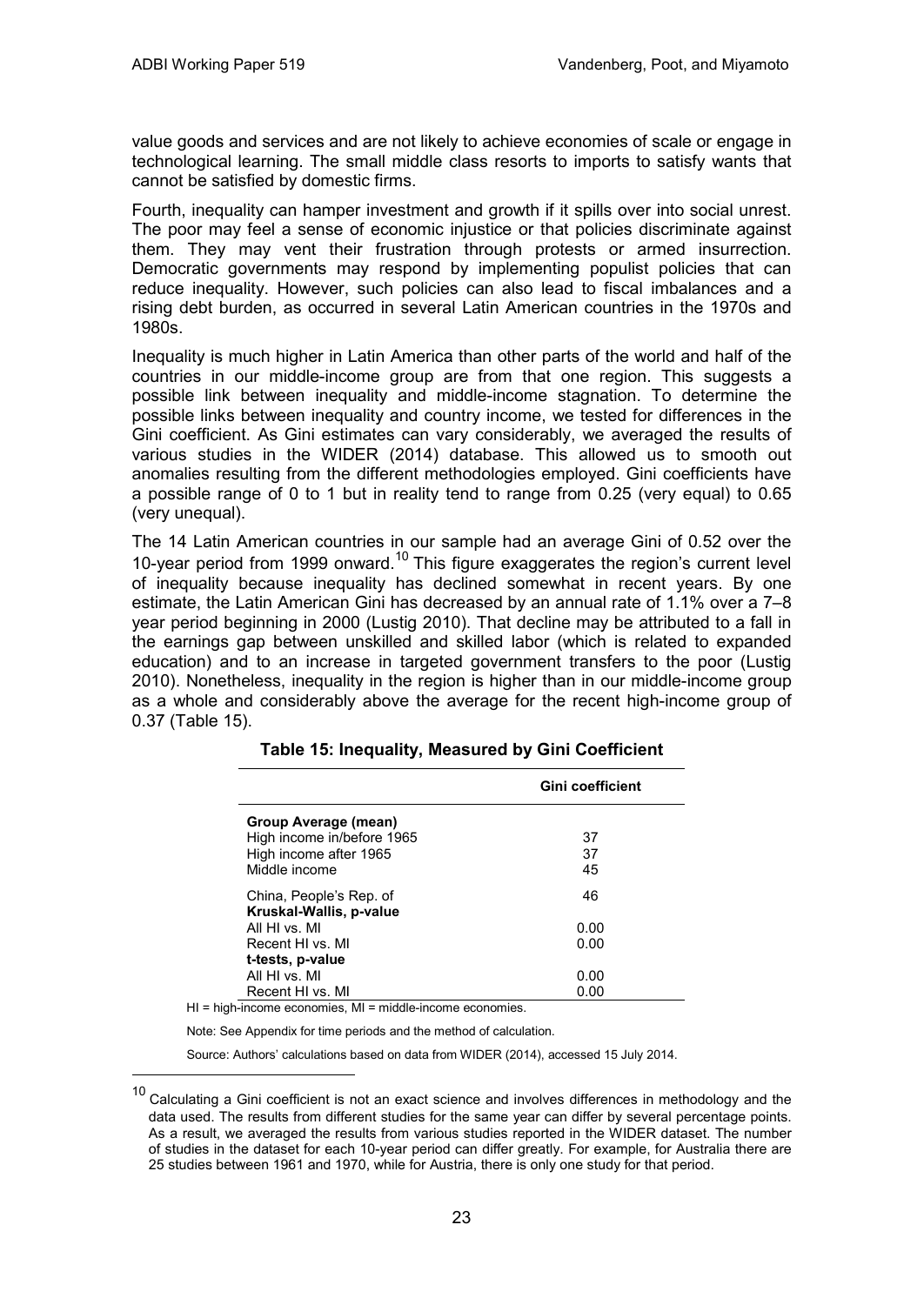Furthermore, our calculations indicate that 11 of 23 middle-income economies had an average Gini above 0.45. This compares to 4 of 32 high-income economies (Table 16). The Philippines, which has a Spanish colonial heritage like many countries in Latin America, also has high inequality at 0.47. Its Asian neighbors are slightly lower at 0.46 for Thailand and 0.42 for Malaysia. It may come as no surprise that our statistical tests show highly significant differences between middle- and high-income groups.

| Economy<br><b>Groups</b> | <b>Gini Coefficient (average)</b> |                |              |    | <b>Economies with Average Gini</b><br>Coefficient at/above 45 |    |
|--------------------------|-----------------------------------|----------------|--------------|----|---------------------------------------------------------------|----|
|                          | Lowest                            | <b>Highest</b> |              |    | <b>Number</b>                                                 | %  |
| Traditional high         |                                   |                |              |    |                                                               |    |
| income                   | Australia/Austria                 | 29             | New Zealand  | 50 | 3 of 17                                                       | 18 |
| Recent high              |                                   |                |              |    |                                                               |    |
| income                   | Czech Republic                    | 26             | Chile        | 52 | 1 of 15                                                       |    |
| Middle income            | <b>Belarus</b>                    | 29             | South Africa | 61 | 11 of 23                                                      | 48 |

Note: See Appendix for time periods and the method of calculation.

Source: Authors' calculations based on data from WIDER (2014), accessed 115 July 2014.

Inequality is a significant concern currently in the PRC where it has increased in parallel with rapid GDP growth. Here again Gini coefficient estimates vary considerably based on the nature of the study conducted, but together provide some picture of the trend. The average Gini was 0.37 for the 12 studies of the PRC conducted between 1999 and 2004 and recorded by WIDER (2014). The two studies for 2004 suggest it was just above 0.45, which is high by international standards.<sup>11</sup>

Inequality is a concern in the PRC because of its potential to ignite social unrest. It may also retard growth, although it does not appear to have had an impact over the past 2 decades when inequality was rising but the growth rate remained very high. Furthermore, a recent study suggests that the increase in equality up to the mid-2000s appears to have leveled off in 2005–2008 (Lin, Zhuang, and Yarcia 2010). In early work on US inequality, Simon Kuznets (1955) suggested that inequality will first rise as a country develops and then fall even as income continues to increase. The PRC may have reached such a "Kuznets turning point," with a possible decrease to be expected in the years ahead. However, it should be noted that the US, with the world's largest economy, registered a Gini of 0.46 in 2004, which is high by international standards. Among the five high-growth Asian economies, there is a mixed record. Hong Kong, China and Singapore have relatively high rates (both at 0.42), although they are below Latin American levels. The larger economies of Japan and the Republic of Korea have lower Ginis at 0.37 and 0.33, respectively, while Taipei,China posted a very equal 0.29. These latter figures are the averages for studies during the 10 years in the run up to graduation.

### **4.9 Education**

-

The education and skills of the workforce are critical to raising productivity and economic growth. Knowledgeable workers are needed at all levels of the economy, from shop floor workers who operate equipment and engineers who invent new processes and products, to government officials who craft and implement policies. A variety of studies demonstrate the link between the level and quality of education and

 $11$  WIDER (2014) provides a figure of 0.469 for 2004; Cain, Hasan, and Magsombol (2010) generate a figure of 0.4725, also for 2004; and Lin, Zhuang, and Yarcia (2010) produce a result of 0.46 for 2005.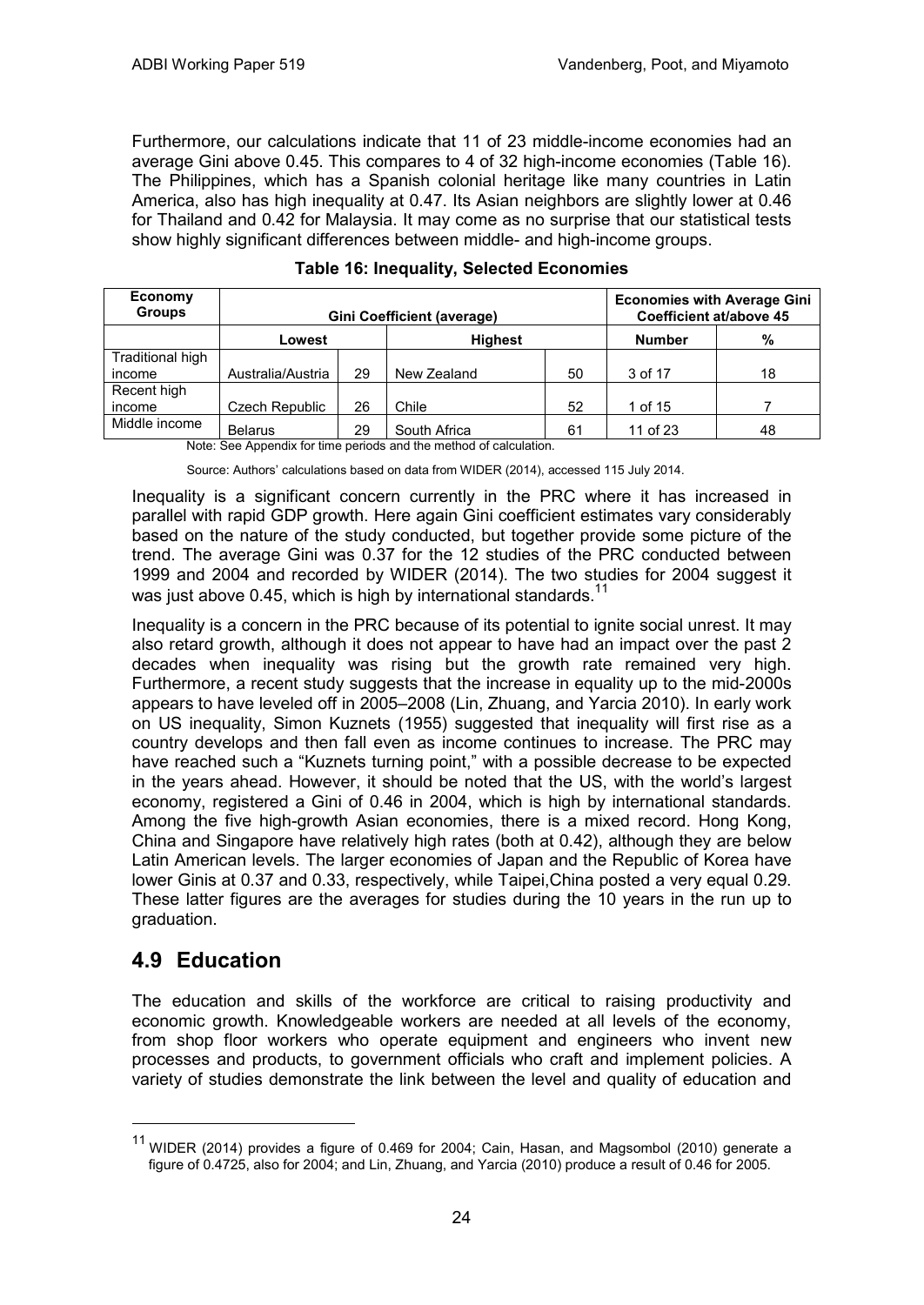GDP growth (Hanushek and Woessmann 2007, 2008, 2009; Atherton, Appleton, and Bleaney 2008; E. Jamison, D. Jamison, and Hanushek 2007).

Tables 17 and 18 provide data on educational attainment, which is a quantitative measure. The category "at least primary" indicates the share of the population aged 15 and above with at least some primary education, that is, it includes all graduates of the primary, secondary, and tertiary levels and those with some primary, secondary, and tertiary education. A similar approach is taken for the other categories. The data are from the Barro-Lee database (Barro and Lee 2010), which provides figures for every fifth year.

|                                     | Percentage of Population Aged 15 or over with: |                                         |                                        |  |
|-------------------------------------|------------------------------------------------|-----------------------------------------|----------------------------------------|--|
|                                     | at least some<br>primary<br>education          | at least some<br>secondary<br>education | at least some<br>tertiary<br>education |  |
| Group Average (mean)                |                                                |                                         |                                        |  |
| High income in/before 1965          | 97                                             | 36                                      |                                        |  |
| High income after 1965              | 89                                             | 53                                      | 8                                      |  |
| Middle income                       | 87                                             | 53                                      | 11                                     |  |
| Kruskal-Wallis, p-value             |                                                |                                         |                                        |  |
| All HI vs. MI                       | 0.00                                           | 0.08                                    | 0.01                                   |  |
| Recent HI vs. MI                    | 0.35                                           | 0.94                                    | 0.12                                   |  |
| t-test, p-value                     |                                                |                                         |                                        |  |
| All HI vs. MI                       | 0.03                                           | 0.11                                    | 0.01                                   |  |
| Recent HI vs. MI                    | 0.71                                           | 0.95                                    | 0.11                                   |  |
| that the fact that the track of the | والمنازل والمستقرين والترافية والمستنقرة       |                                         |                                        |  |

| Table 17: Educational Attainment, High- versus Middle-income Economies |  |  |
|------------------------------------------------------------------------|--|--|
|------------------------------------------------------------------------|--|--|

HI = high-income economies, MI = middle-income economies.

Note: See Appendix for time periods and the method of calculation.

Source: Authors' calculations based on data from Barro and Lee (2010).

#### **Table 18: Educational Attainment, Selected Countries**

|                             | At Least | At Least                         | <b>Tertiary</b> |
|-----------------------------|----------|----------------------------------|-----------------|
|                             | Primary  | <b>Secondary</b>                 |                 |
|                             |          | % of population aged 15 and over |                 |
| High Income in/before 1965  |          |                                  |                 |
| <b>United States</b>        | 98       | 70                               | 17              |
| Germany                     | 98       | 24                               | 3               |
| Sweden                      | 99       | 37                               | 6               |
| Australia                   | 99       | 66                               | 17              |
|                             |          |                                  |                 |
| High Income after 1965      |          |                                  |                 |
| Japan                       | 99       | 41                               | 7               |
| Korea, Rep. of              | 92       | 58                               | 20              |
| Chile                       | 96       | 67                               | 22              |
| <b>Hungary</b>              | 99       | 70                               | 11              |
|                             |          |                                  |                 |
| <b>Middle Income</b>        |          |                                  |                 |
| <b>Brazil</b>               | 86       | 44                               | 6               |
| Malaysia                    | 89       | 69                               | 11              |
| Philippines                 | 95       | 64                               | 26              |
| Thailand                    | 87       | 32                               | 7               |
| China, People's Republic of | 90       | 61                               | 5               |

Note: See Appendix for time periods and the method of calculation.

Source: Authors' calculations based on data from Barro and Lee (2010).

Differences in educational attainment between high- and middle-income economies present a rather mixed picture. Traditional high-income economies have a higher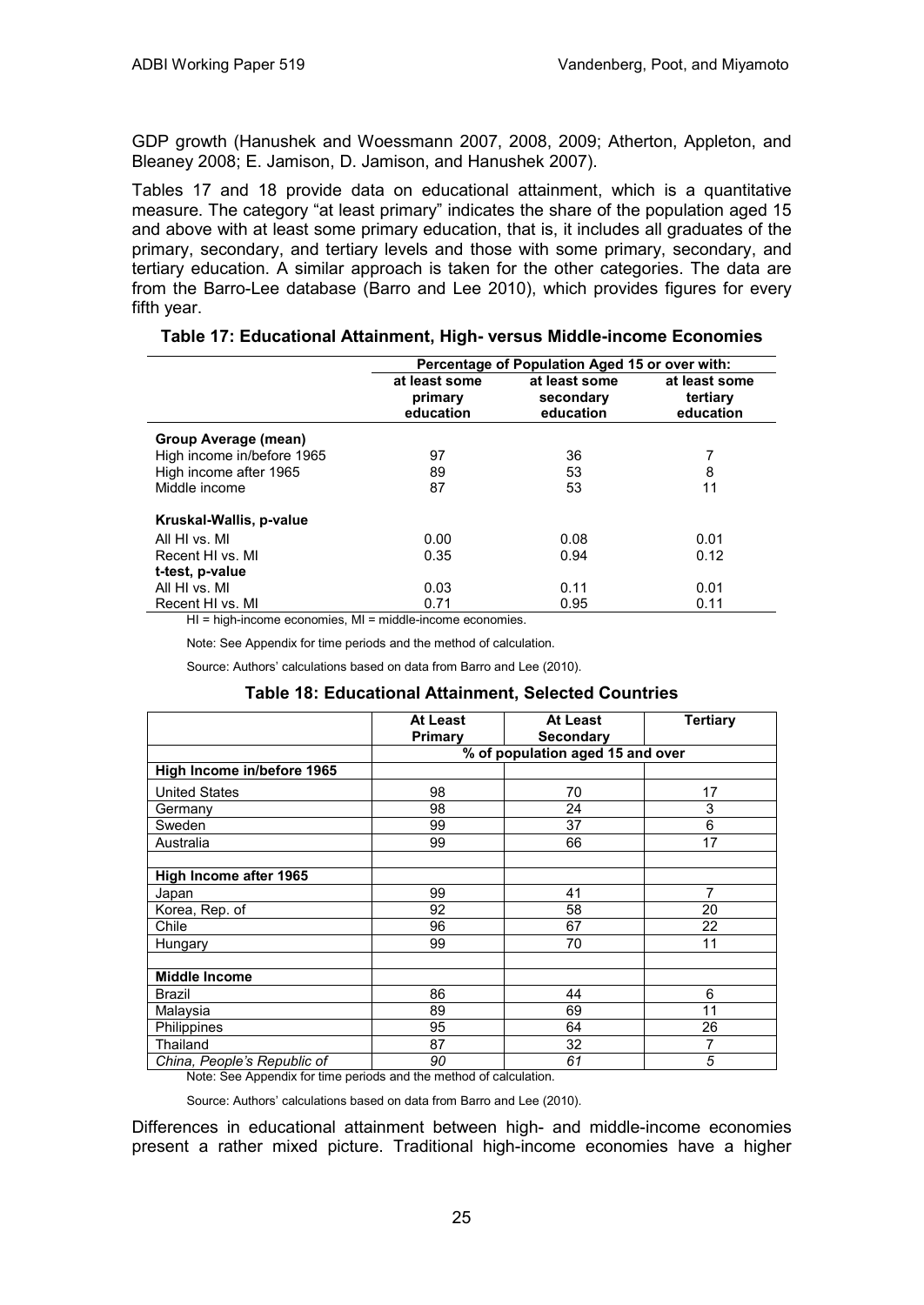average level of primary education but lower levels of secondary and tertiary education. Average attainment for recent high-income economies is, however, similar to that of middle-income economies—for secondary education the averages are, in fact, the same (53% of the population). This may not be so surprising given that access to schooling has expanded around the world in more recent decades and we are using different time periods for the three economy groups.

As a result, the two tests show no significant differences between the recent highincome and the middle-income groups. They do show, however, significant differences between all high-income economies and middle-income economies. These differences for secondary and tertiary education stem from higher educational levels in middleincome economies than in traditional high-income economies. As a result, they run counter to the idea that rich economies have a more educated workforce (or had higher levels in the run up to graduation).

Differences in the quality of education are much more significant and follow the expected intuition. Here we use data on student performance from the triennial survey of the Programme for International Student Assessment or PISA (OECD 2014). The survey assesses the performance of 15-year-olds in science, mathematics, and reading, and provides a basis for making international comparisons. Here we find that high-income economies score much higher than middle-income ones (Tables 19 and 20).<sup>12</sup> In the 2012 survey, the highest performing economy in science was Finland and the other 22 economies that scored above the OECD average of 501 points were all high income.<sup>13</sup>

In mathematics, the Republic of Korea; the PRC (Shanghai); Singapore; and Hong Kong, China were the top performers.<sup>14</sup> Twenty economies with mean performances significantly above the OECD average were all high income. In reading, the PRC was the top performer followed by the Republic of Korea; Finland; and Hong Kong, China. Thirteen other economies, all high income, scored significantly above the OECD average of 493 points.

-

<sup>12</sup> Around 510,000 15-year-old students from <sup>65</sup> economies participated in PISA 2012 (OECD 2014). The following middle-income countries in our sample did not participate: Belarus, Lebanon, Syria, Morocco, South Africa, Philippines, Malaysia, Bolivia, Costa Rica, Dominican Republic, El Salvador, Guatemala, and Paraguay.

<sup>13</sup> Australia; Belgium; Canada; Estonia; Germany; Hong Kong, China; Hungary; Ireland; Japan; Republic of Korea; Liechtenstein; Macau, China; Netherlands; New Zealand; Poland; the PRC; Singapore; Slovenia; Switzerland; Taipei,China; the United Kingdom; and the United States.

<sup>14</sup> For the PRC, only students in Shanghai were tested.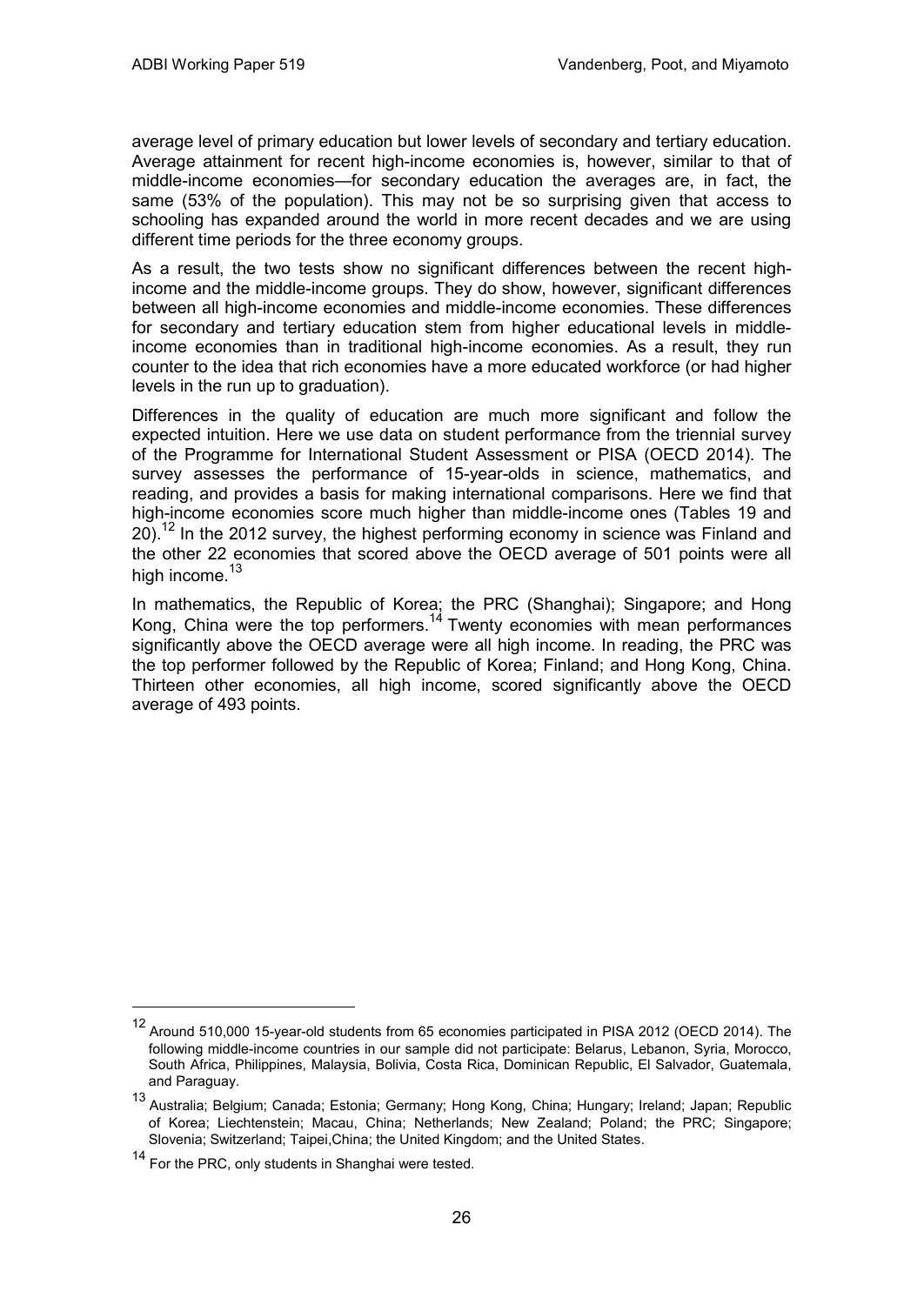|                            |         | Mean PISA Scores, 2012 |         |
|----------------------------|---------|------------------------|---------|
|                            | Science | <b>Mathematics</b>     | Reading |
| Group Average (mean)       |         |                        |         |
| High income in/before 1965 | 508     | 500                    | 504     |
| High income after 1965     | 501     | 497                    | 495     |
| Middle income              | 415     | 403                    | 417     |
|                            |         |                        |         |
| Kruskal-Wallis, p-value    |         |                        |         |
| All HI vs. MI              | 0.00    | 0.00                   | 0.00    |
| Recent HI vs. MI           | 0.00    | 0.00                   | 0.00    |
| t-test, p-value            |         |                        |         |
| All HI vs. MI              | 0.00    | 0.00                   | 0.00    |
| Recent HI vs. MI           | 0.00    | 0.00                   | 0.00    |

#### **Table 19: Quality of Education, High- versus Middle-income Economies**

HI = high-income economies, MI = middle-income economies.

Notes: See Appendix for time periods and the method of calculation. OECD average scores are 501 for science, 496 for mathematics, and 493 for reading.

Source: Authors' calculations based on data from OECD (2014), accessed 15 July 2014.

|                           |                | Mean PISA Scores, 2013 | <b>Percentage of Students</b> |                                                   |  |
|---------------------------|----------------|------------------------|-------------------------------|---------------------------------------------------|--|
|                           | <b>Science</b> | <b>Mathematics</b>     | <b>Reading</b>                | below Proficiency Levels in<br><b>Mathematics</b> |  |
| <b>High Income</b>        |                |                        |                               |                                                   |  |
| Finland                   | 545            | 519                    | 524                           | 12.3                                              |  |
| <b>United States</b>      | 497            | 481                    | 498                           | 25.8                                              |  |
| Canada                    | 525            | 518                    | 523                           | 13.8                                              |  |
| Israel                    | 470            | 466                    | 486                           | 33.5                                              |  |
|                           |                |                        |                               |                                                   |  |
| High Income after 1965    |                |                        |                               |                                                   |  |
| Japan                     | 547            | 536                    | 538                           | 11.1                                              |  |
| Korea, Rep. of            | 538            | 554                    | 536                           | 9.1                                               |  |
| Taipei, China             | 523            | 560                    | 560                           | 12.8                                              |  |
| <b>Russian Federation</b> | 486            | 482                    | 475                           | 24.0                                              |  |
|                           |                |                        |                               |                                                   |  |
| <b>Middle Income</b>      |                |                        |                               |                                                   |  |
| <b>Brazil</b>             | 405            | 391                    | 410                           | 67.1                                              |  |
| Argentina                 | 406            | 388                    | 396                           | 66.5                                              |  |
| Mexico                    | 413            | 424                    | 415                           | 54.7                                              |  |
| Thailand                  | 444            | 427                    | 441                           | 49.7                                              |  |

#### **Table 20: Quality of Education, Selected Economies**

Notes: See Appendix for time periods and the method of calculation. OECD average scores are 501 for science, 496 for mathematics, and 493 for reading.

Source: OECD (2014).

Testing for differences between our economy groups, we find consistently low p-values indicating that the differences between high- and middle-income economies are significant (Table 18). The scores for individual economies also confirm the large disparity in the quality of education between the two groups (Table 19).

### **4.10 Infrastructure**

Infrastructure, notably for transportation and electrical power, facilitates exchange, including moving people and goods to markets, and providing the energy for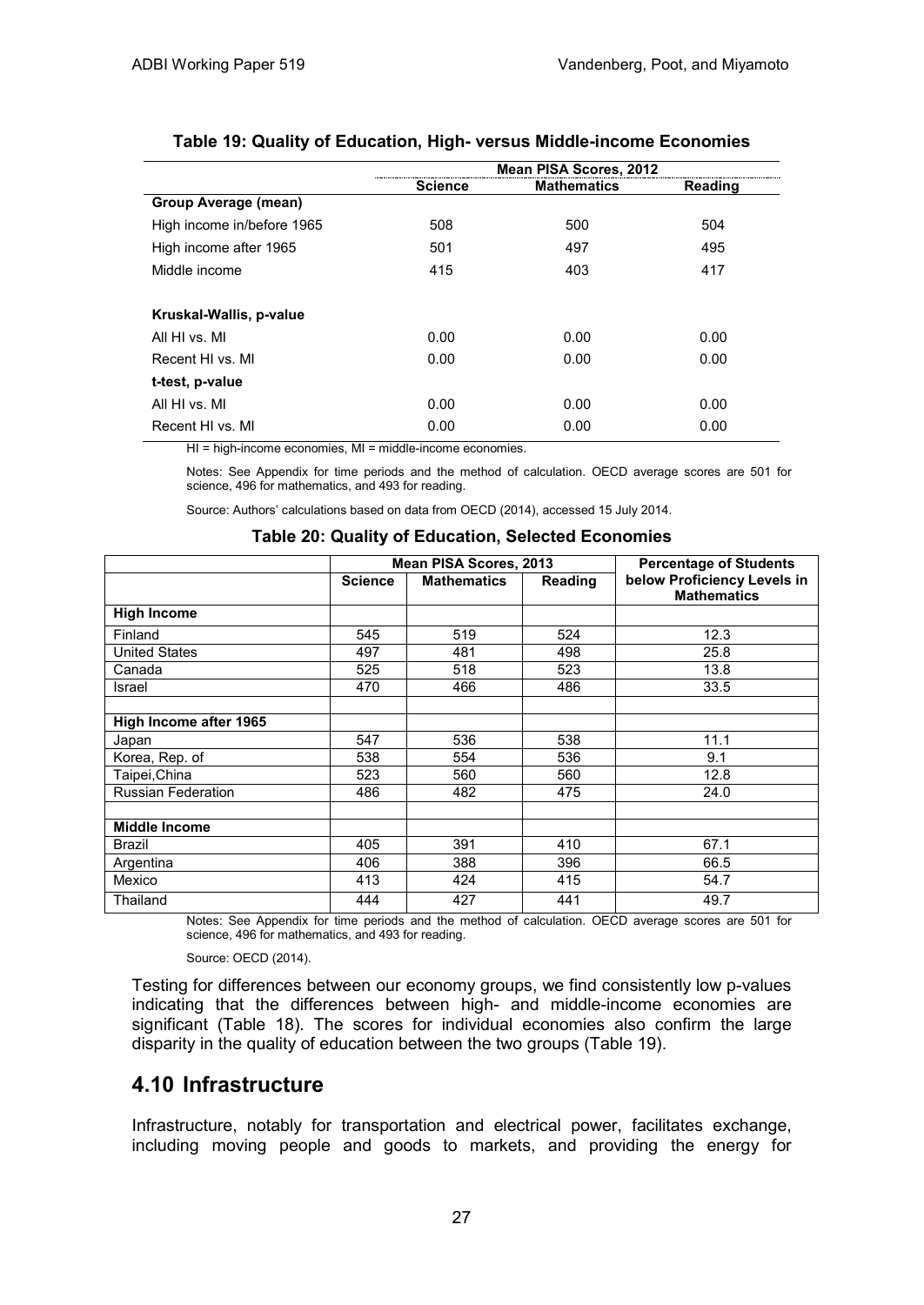production. Infrastructure is an important public good that underlines the industrialization process, but developing countries tend to lack good infrastructure.

Infrastructure has both quantity and quality elements and we assess indicators for both. Three variables relate to the quantity of infrastructure (road density, electricity consumption, and telephone line density) while four other variables provide a measure of quality, including an overall score. The results show that middle-income economies have less infrastructure per population or geographical area and that the infrastructure is of lower quality. This is true for all seven variables. Furthermore, the results of the two statistical tests indicate that all differences are statistically significant (Table 21).

|                            | <b>Quality of</b><br>Overall<br><b>Infrastructure</b><br>Scale of 1-7 | Road<br>Density<br>Km of<br>road per<br>$km2$ of<br>area | Quality<br>оf<br><b>Roads</b><br>Scale of<br>$1 - 7$ | Paved<br>Roads<br>As $%$ of<br>all<br>roads | Electricity<br><b>Consumption</b><br>kWh per 100<br>people | <b>Quality of</b><br><b>Electricity</b><br>Supply<br>Scale of<br>$1 - 7$ | <b>Telephone</b><br>Lines<br>Per 100<br>population |
|----------------------------|-----------------------------------------------------------------------|----------------------------------------------------------|------------------------------------------------------|---------------------------------------------|------------------------------------------------------------|--------------------------------------------------------------------------|----------------------------------------------------|
| Group Average (mean)       |                                                                       |                                                          |                                                      |                                             |                                                            |                                                                          |                                                    |
| High income in/before 1965 | 5.8                                                                   | 149                                                      | 5.5                                                  | 80                                          | 101                                                        | 6.5                                                                      | 46                                                 |
| High income after 1965     | 5.2                                                                   | 127                                                      | 4.8                                                  | 70                                          | 55                                                         | 6.0                                                                      | 37                                                 |
| Middle income              | 4.0                                                                   | 25                                                       | 3.7                                                  | 44                                          | 19                                                         | 4.4                                                                      | 14                                                 |
| Kruskal-Wallis, p-value    |                                                                       |                                                          |                                                      |                                             |                                                            |                                                                          |                                                    |
| All HI vs. MI              | 0.00                                                                  | 0.00                                                     | 0.00                                                 | 0.01                                        | 0.00                                                       | 0.00                                                                     | 0.00                                               |
| Recent HI vs. MI           | 0.00                                                                  | 0.00                                                     | 0.01                                                 | 0.07                                        | 0.00                                                       | 0.00                                                                     | 0.00                                               |
| t-test, p value            |                                                                       |                                                          |                                                      |                                             |                                                            |                                                                          |                                                    |
| All HI vs. MI              | 0.00                                                                  | 0.00                                                     | 0.00                                                 | 0.00                                        | 0.00                                                       | 0.00                                                                     | 0.00                                               |
| Recent HI vs. MI           | 0.00                                                                  | 0.00                                                     | 0.00                                                 | 0.00                                        | 0.02                                                       | 0.00                                                                     | 0.00                                               |

#### **Table 21: Infrastructure, High- versus Middle-income Economies**

HI = high-income economies,  $km =$  kilometer,  $km^2 =$  square kilometer, kWh = kilowatt-hour, MI = middleincome economies.

Note: See Appendix for time periods and the method of calculation. For quality of roads and overall infrastructure, 1 = extremely underdeveloped, 7 = extensive and efficient by international standards. For quality of electricity supply,  $1 =$  insufficient and suffers frequent interruptions,  $7 =$  sufficient and reliable.

Source: Authors' calculations, based on World Bank (2014a), accessed 15 July 2014, and WEF (2014).

Road density in middle-income economies is only about a quarter of what it is in highincome economies. For example, in Japan, which is mountainous, there are 315 kilometers (km) of roads for every square kilometer ( $km^2$ ) of land (Table 22). In the Philippines and Costa Rica, which are also partially mountainous but middle-income economies, the density is far lower, at near 70  $km/km<sup>2</sup>$ . There are economies for which the figures may not be a reliable basis for comparison as they contain large areas that are not suited for human habitation or indeed economic activity aside from resource extraction. They may be cursed with extreme heat, cold, or dryness, or an otherwise inhospitable topography. These areas reduce an economy's overall road density.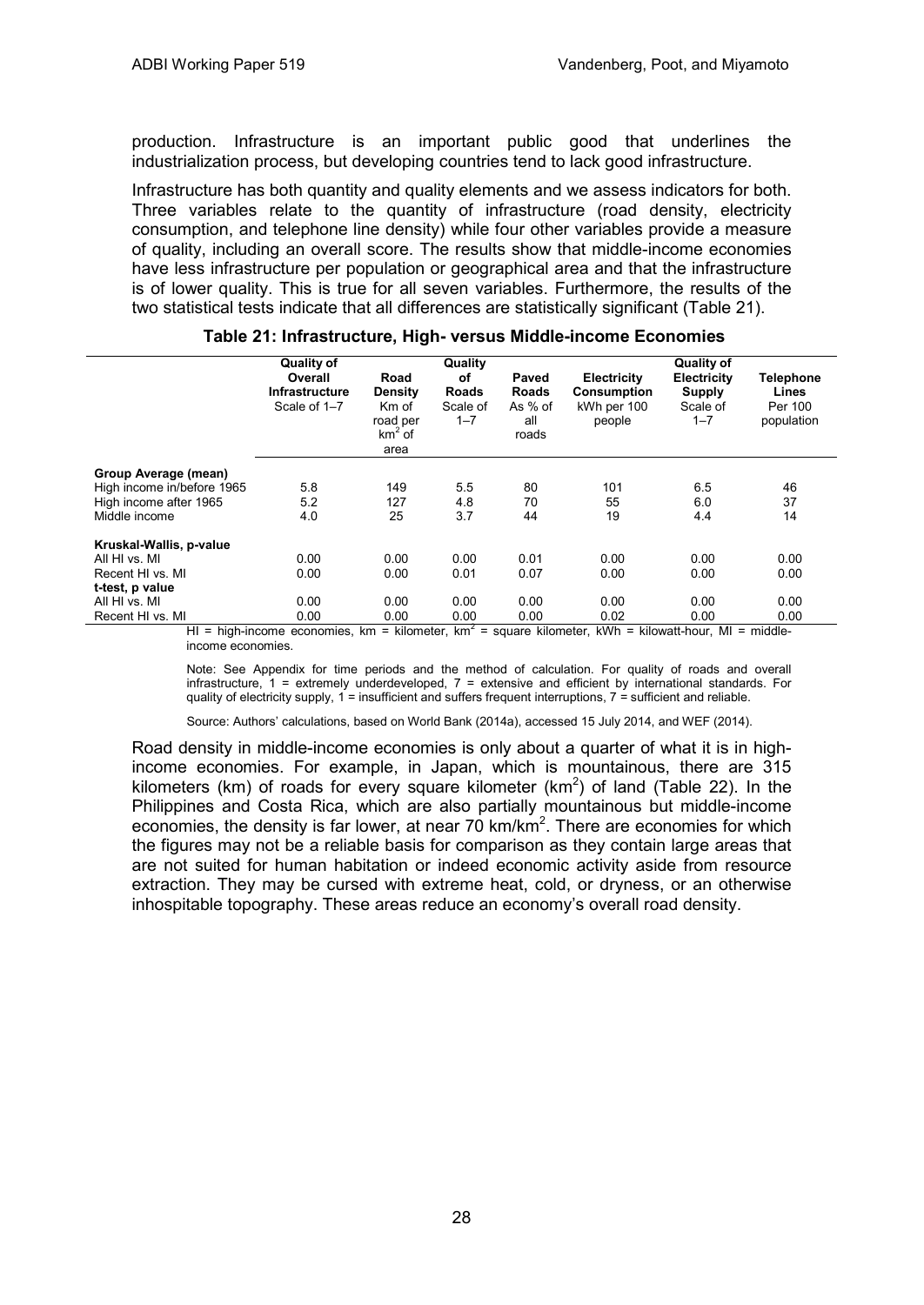|                               | <b>Quality of</b><br><b>Overall</b><br><b>Infrastructure</b> | Road<br><b>Density</b> | <b>Quality of</b><br><b>Roads</b> | <b>Paved</b><br><b>Roads</b> | <b>Electricity</b><br><b>Consumption</b> | <b>Quality of</b><br><b>Electricity</b><br><b>Supply</b> | <b>Telephone</b><br>Lines |
|-------------------------------|--------------------------------------------------------------|------------------------|-----------------------------------|------------------------------|------------------------------------------|----------------------------------------------------------|---------------------------|
|                               | Scale of 1-7                                                 | Km of                  | Scale of                          | As % of                      | kWh per 100                              | Scale of 1-7                                             | Per 100                   |
|                               |                                                              | road per               | $1 - 7$                           | all roads                    | people                                   |                                                          | population                |
|                               |                                                              | $km2$ of<br>area       |                                   |                              |                                          |                                                          |                           |
| <b>High Income</b>            |                                                              |                        |                                   |                              |                                          |                                                          |                           |
| France                        | 6.5                                                          | 192                    | 6.6                               | 100                          | 73                                       | 6.7                                                      | 63                        |
| Belgium                       | 5.9                                                          | 504                    | 5.4                               | 78                           | 80                                       | 6.7                                                      | 42                        |
| <b>United States</b>          | 5.7                                                          | 67                     | 5.7                               | $\cdot$ .                    | 132                                      | 6                                                        | 46                        |
| Sweden                        | 6.1                                                          | 129                    | 5.7                               | 23                           | 140                                      | 6.7                                                      | 47                        |
|                               |                                                              |                        |                                   |                              |                                          |                                                          |                           |
| <b>High Income after 1965</b> |                                                              |                        |                                   |                              |                                          |                                                          |                           |
| Japan                         | 6                                                            | 90                     | 5.8                               | $\cdot$ .                    | 78                                       | 6.5                                                      | 51                        |
| Korea, Rep. of                | 5.9                                                          | 106                    | 5.8                               | 80                           | 102                                      | 6.4                                                      | 60                        |
| Chile                         | 5.5                                                          | 10                     | 5.7                               | 24                           | 36                                       | 5.8                                                      | 19                        |
| Hungary                       | 4.8                                                          | 216                    | 4                                 | 38                           | 39                                       | 5.9                                                      | 29                        |
|                               |                                                              |                        |                                   |                              |                                          |                                                          |                           |
| <b>Middle Income</b>          |                                                              |                        |                                   |                              |                                          |                                                          |                           |
| <b>Bolivia</b>                | 3.4                                                          | 7                      | 3                                 | 12                           | 6                                        | 4                                                        | 9                         |
| Costa Rica                    | 3.6                                                          | 83                     | 2.5                               | 26                           | 18                                       | 5.6                                                      | 22                        |
| Philippines                   | 3.4                                                          | $\sim$                 | 3.1                               |                              | 6                                        | 3.4                                                      | $\overline{4}$            |
| Thailand                      | 4.7                                                          | $\cdot$ .              | 5                                 | $\sim$                       | 23                                       | 5.5                                                      | 10                        |
| <b>PRC</b>                    | 4.2                                                          | $\overline{38}$        | 4.4                               | 53                           | 25                                       | $\overline{5.5}$                                         | 25                        |

| <b>Table 22: Infrastructure, Selected Countries</b> |  |  |
|-----------------------------------------------------|--|--|
|-----------------------------------------------------|--|--|

 $km = kilometer, km<sup>2</sup> = square kilometer, kWh = kilowatt-hour.$ 

Note: See Appendix for time periods and the method of calculation. For quality of roads and overall infrastructure,  $1 =$  extremely underdeveloped,  $7 =$  extensive and efficient by international standards; for quality of electricity supply, 1 = insufficient and suffers frequent interruptions, 7 = sufficient and reliable.

Source: Authors' calculations, based on data from World Bank (2014a), and WEF (2014), accessed 15 July 2014.

The proportion of an economy's roads that are paved may provide a better sense of infrastructure development as it is a quality measure. Again, we find significant differences, with the proportion of paved roads in high-income economies nearly double that in middle-income countries (44% compared to 70%–80%). The quality of roads is also lower, with a mean score of 3.7 out of 7.0 for middle-income economies, compared to 4.8 or above for high-income economies.

A reliable supply for electrical power is also an important input for an industrialized economy. Consumption per person is four times higher in traditional high-income economies, and twice as high in recent high-income economies, as it is middle-income ones. The differences are statistically significant (Table 21). The quality of electrical power, in terms of providing a sufficient and reliable supply, is also significantly lower in middle-income economies. Businesses find it difficult to operate continuous production lines and may induce them to take the costly step of providing their own generation.

Telephone density is also significantly higher in more developed economies. This is interesting given that the comparison is made between high-income economies in previous decades (1960s and 1970s) with middle-income economies today. However, the data is based on landlines and does not account for mobile phones, which have become more popular worldwide over the past 2 decades.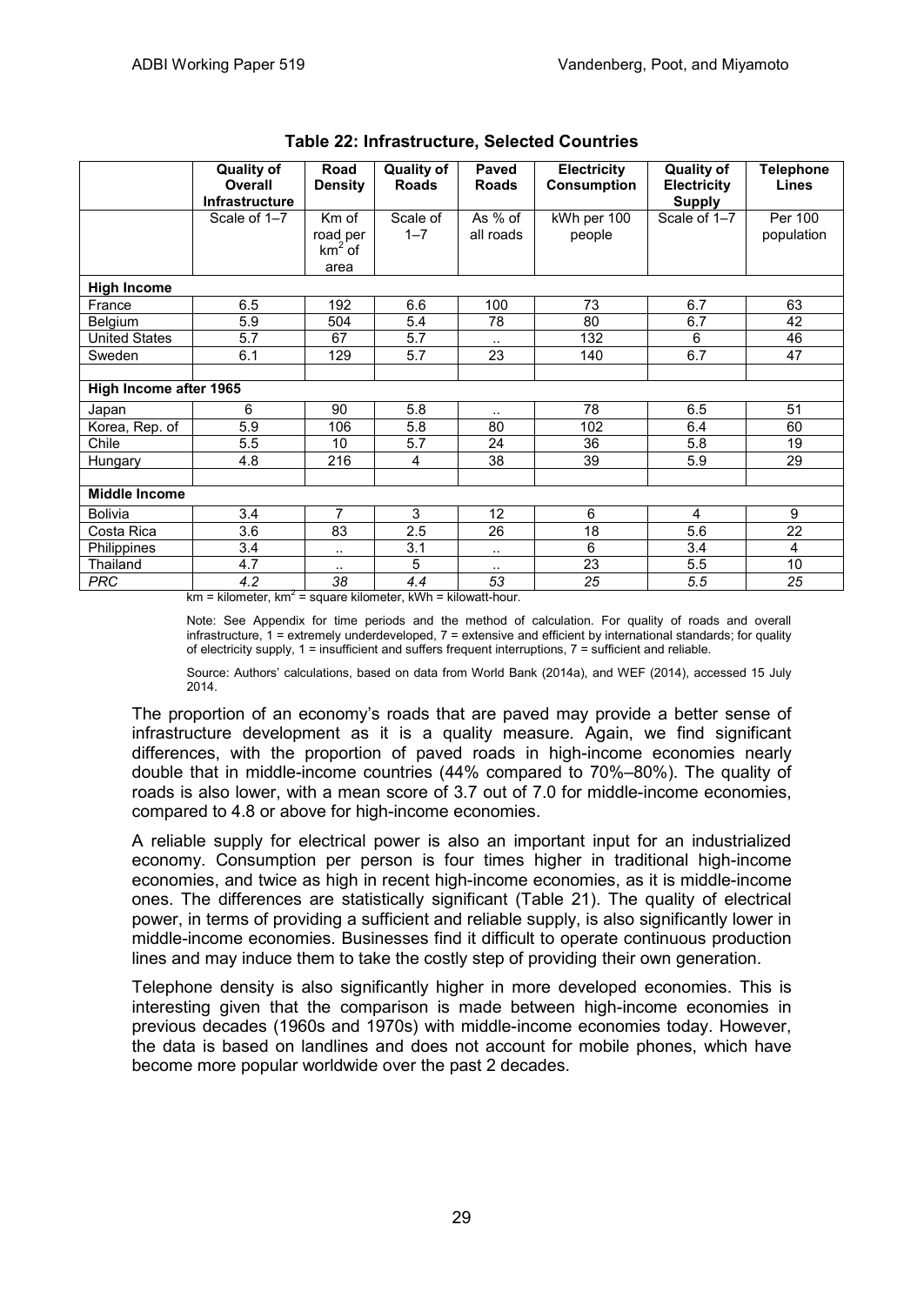-

## **5. OVERALL PICTURE**

The preceding analysis has compared the middle-income and high-income economies across a range of variables. We have discussed the importance of each variable to the growth process and its possible influence on contributing to the middle-income trap. We have not attempted to rank the factors that are most critical to overcoming the middle-income trap. That would require more rigorous statistical manipulation, but could build on the current results. It may also be true that some of the variables that were tested might be seen more as symptoms than causes.

What we can provide, however, are two approaches to see more clearly the differences between the economy groups. The results of the first approach are presented in Figure 1. We calculated the median value for each variable across all economies. Then we calculated the median value for all the values that lie between the median and the lowest value. We call this the "median of the median." From this we were able to classify each economy's result for each variable as either: i) above the median; ii) below the median but above the median of the median; or, iii) below the median of the median. Each result is shaded blue (dark), green (medium), or yellow (light), respectively. Missing data cells are indicated by two black dots. The approach means that there are twice as many blue cells as either green or yellow ones and that the number of green and yellow cells is equal.<sup>15</sup>

The total number of economies is 59, with high-income economies, recent and traditional, constituting over half of the sample (35) and the middle-income economies making up the rest (24). If all of the traditional high-income economies had scored better than all the other economies then the top part of the table would be uniformly blue. It is predominately blue but not uniformly so. Likewise, if the recent high-income economies had scored uniformly better than the middle-income group, the middle section of the figure would be dominated by blues but also include greens. This is generally the case but there are a number of yellows. Similarly, the bottom part of the table should contain all the yellows with some green. What we do see is that yellows dominate but blues and greens also appear.

Five results stand out. First, good governance, savings and investment rates, and R&D follow the expected patterns with higher levels in the high-income economies. This is denoted by the nearly uniform blue blocks in the upper part of the figure and a blue/green combination in the middle part. Second, infrastructure also follows the expected pattern, with the blues and greens falling mostly in the upper portions of the figure and yellows dominating in the lower part. Third, education quantity is an anomaly of the expected pattern, with many blue and green cells in the bottom portion of the figure, while education quality follows the expected pattern. Fourth, FDI is also an anomaly with higher levels found in middle-income economies; we have discussed why this might be so. And fifth, the macroeconomic and financial sector variables show no clear pattern, with blues, greens, and yellows scattered throughout the three parts of the figure.

<sup>&</sup>lt;sup>15</sup> The authors thank Akiko Sakamoto for the idea of presenting the results in a table of this nature and using it as a basis for looking for trends.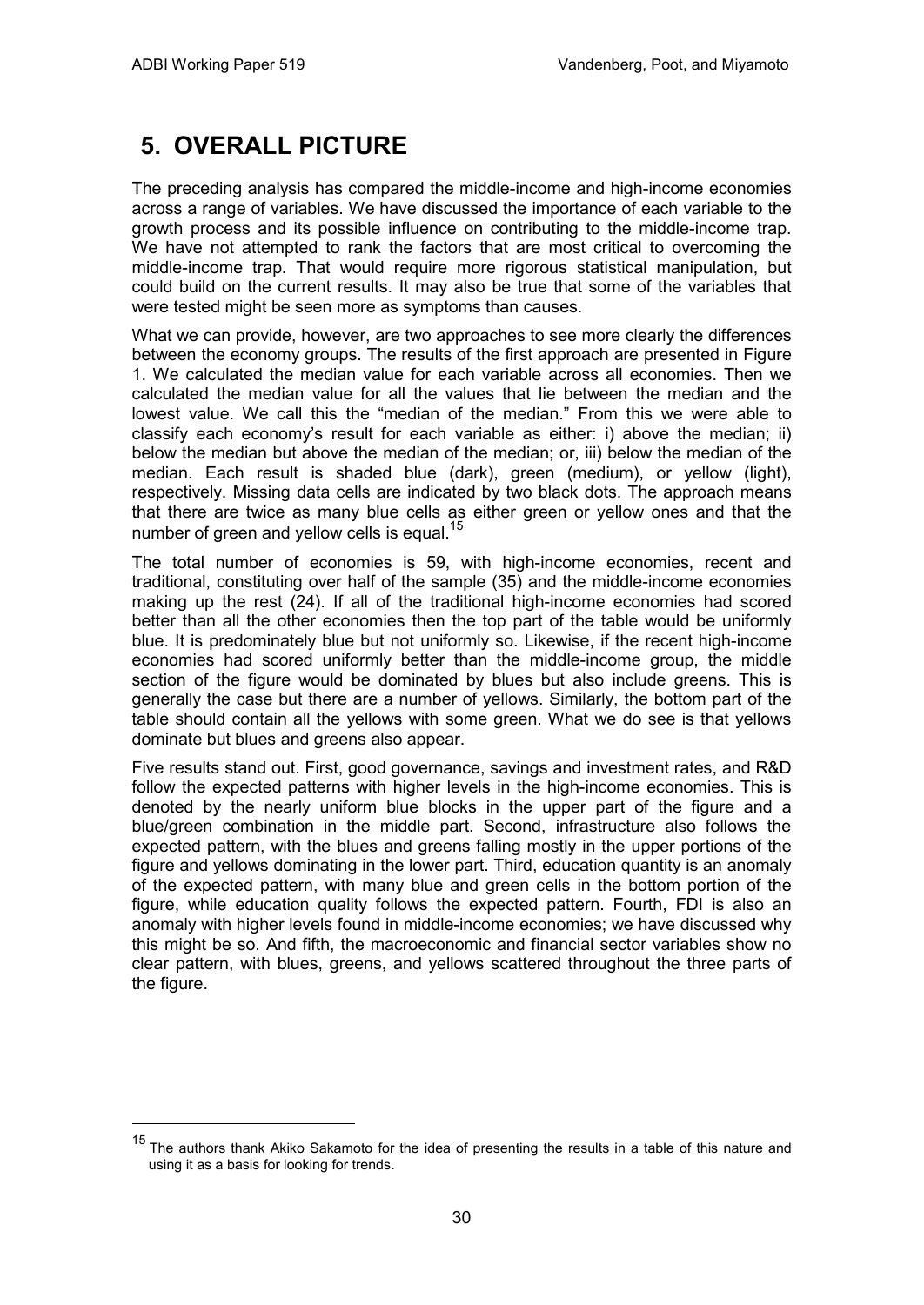

#### **Figure 1: Comparative Indicators**

Source: Authors' calculations.

These results may suggest that for economies to beat the middle-income trap, they need to improve governance, raise R&D, increase savings and investment levels, provide reliable infrastructure, and increase the quality of education.

The results of the second approach are provided in Table 23. In this case, we developed a ranking system based on the medians described above. For each variable, the economy received three points for being above the median, two points for being below the median but above the median of the median, and one point for being below the median of the median. The results were summed and divided by the number of variables for which there were data for each economy. Due to the large number of governance and infrastructure variables, these were treated slightly differently. Governance variables were rated at half of their value in the final summation for each economy (i.e., 1.5, 1.0, and 0.5 points instead of 3, 2, and 1 points). For infrastructure, we removed road quality and the quality of electricity from the summation because they are covered by "overall quality." The number of infrastructure variables was reduced from 7 to 5 as a result.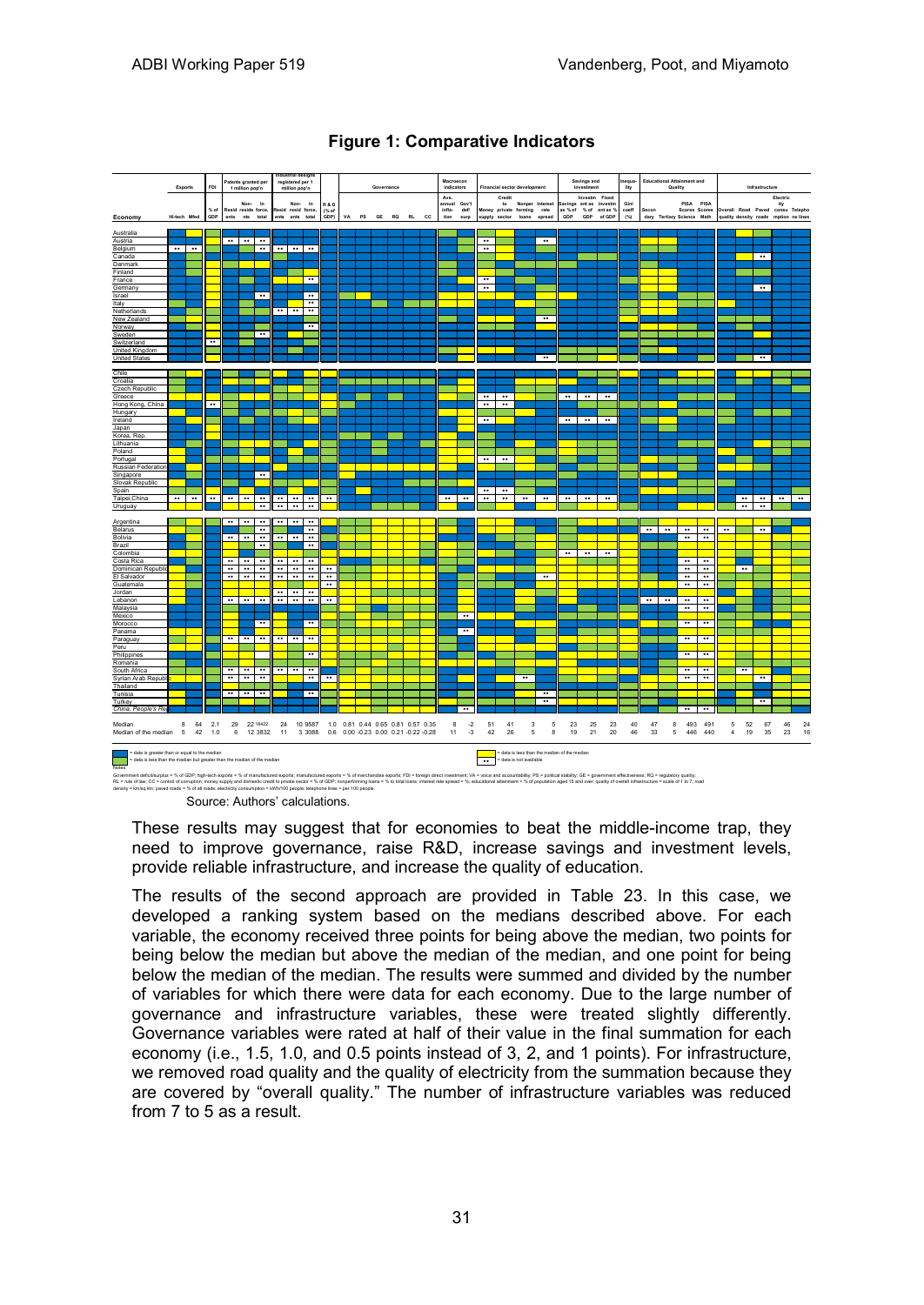| <b>Economy</b>            | <b>Overall Average</b> | Rank           |
|---------------------------|------------------------|----------------|
| Switzerland               | 2.647                  | $\mathbf{1}$   |
| Japan                     | 2.600                  | $\overline{2}$ |
| Korea, Rep. of            | 2.557                  | 3              |
| Germany                   | 2.515                  | $\overline{4}$ |
| Singapore                 | 2.500                  | 5              |
| Canada                    | 2.471                  | 6              |
| Australia                 | 2.457                  | $\overline{7}$ |
| Austria                   | 2.433                  | 8              |
| Hong Kong, China          | 2.422                  | 9              |
| <b>Netherlands</b>        | 2.406                  | 10             |
| <b>Czech Republic</b>     | 2.400                  | 11             |
| <b>United States</b>      | 2.394                  | 12             |
| <b>Denmark</b>            | 2.371                  | 13             |
| China, People's Rep. of   | 2.359                  | 14             |
| Belgium                   | 2.357                  | 15             |
| Sweden                    | 2.353                  | 16             |
| Malaysia                  | 2.333                  | 17             |
| Norway                    | 2.324                  | 18             |
| <b>United Kingdom</b>     | 2.314                  | 19             |
| <b>New Zealand</b>        | 2.294                  | 20             |
| Finland                   | 2.286                  | 21             |
| France                    | 2.273                  | 22             |
| Taipei, China             | 2.250                  | 23             |
| Ireland                   | 2.226                  | 24             |
| <b>Slovak Republic</b>    | 2.200                  | 25             |
| Spain                     | 2.182                  | 26             |
| <b>Israel</b>             | 2.167                  | 27             |
| Poland                    | 2.129                  | 28             |
| Italy                     | 2.088                  | 29             |
| Hungary                   | 2.086                  | 30             |
| Croatia                   | 2.057                  | 31             |
| Chile                     | 2.029                  | 32             |
| Thailand                  | 2.029                  | 33             |
| <b>Morocco</b>            | 2.016                  | 34             |
| Portugal                  | 2.000                  | 35             |
| Lithuania                 | 1.971                  | 36             |
| <b>Russian Federation</b> | 1.971                  | 37             |
| <b>Belarus</b>            | 1.889                  | 38             |
| <b>Costa Rica</b>         | 1.870                  | 39             |
| <b>Mexico</b>             | 1.838                  | 40             |
| Lebanon                   | 1.833                  | 41             |

**Table 23: Overall Average of Scores and Rank**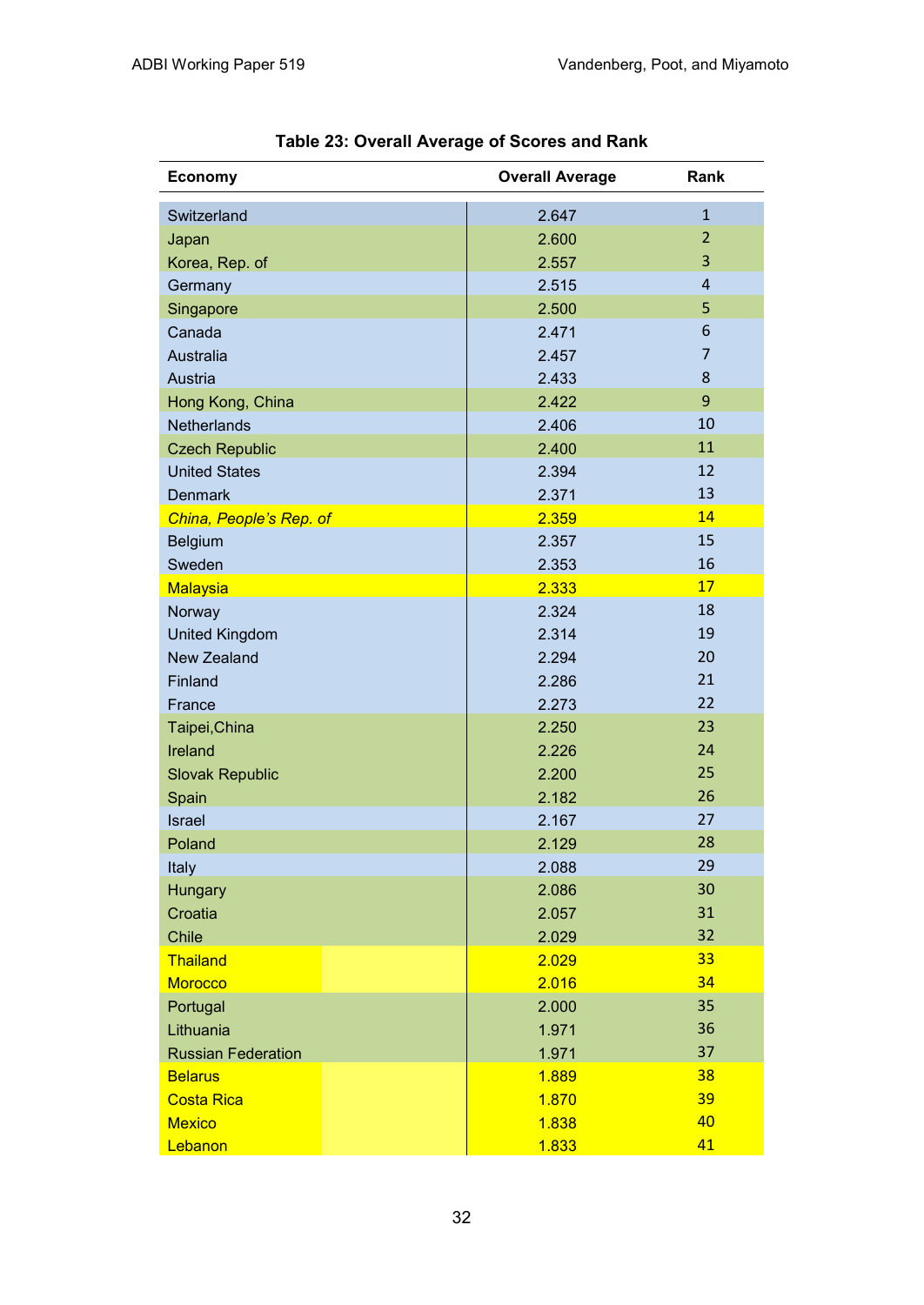| <b>South Africa</b>         | 1.827 | 42 |
|-----------------------------|-------|----|
| <b>Turkey</b>               | 1.818 | 43 |
| Greece                      | 1.800 | 44 |
| <b>Tunisia</b>              | 1.783 | 45 |
| Jordan                      | 1.781 | 46 |
| Panama                      | 1.750 | 47 |
| Romania                     | 1.657 | 48 |
| <b>Brazil</b>               | 1.652 | 49 |
| <b>El Salvador</b>          | 1.640 | 50 |
| Uruguay                     | 1.638 | 51 |
| <b>Philippines</b>          | 1.629 | 52 |
| <b>Bolivia</b>              | 1.556 | 53 |
| Argentina                   | 1.448 | 54 |
| <b>Dominican Republic</b>   | 1.440 | 55 |
| Colombia                    | 1.422 | 56 |
| Peru                        | 1.357 | 57 |
| <b>Syrian Arab Republic</b> | 1.346 | 58 |
| Guatemala                   | 1.313 | 59 |
| Paraguay                    | 1.222 | 60 |
|                             |       |    |

high-income economies in 1965 high-income economies after 1965

middle-income economies

Note: See text for explanation of the method of calculation. Taipei,China has many missing variables (23 out of 35), which may affect its overall ranking.

Source: Authors' calculations.

This second approach provides a single overall measure of the economic, social, and governance attributes of the economies. A color scheme was again used to highlight differences. Blue (dark), green (medium) and yellow (light) were used to highlight traditional high-income, recent high-income and middle-income economies, respectively. The blues and greens are bunched at the top while the yellows are in the bottom half, as we might expect. There are three cases in which economies from the middle-income group rank higher than some high-income economies: Malaysia, Thailand, and Morocco. The PRC is currently a middle-income country but is not considered trapped according to our classification. Nonetheless, it already has many of the characteristics of a high-income economy, which augurs well for its ongoing transformation.

The analysis, in this subsection and the earlier ones on individual variables, suggests that economies that might be caught in the middle-income trap are not deficient in one or two areas only, but perform less well across a range of factors. Certainly many of the variables used in the analysis are related to each other (e.g., more effective governance would affect infrastructure quality; higher patent registration and R&D expenditure would affect export performance). The results do suggest, however, that middle-income economies may need to improve performance in a range of areas if they hope to join the club of rich economies in the coming years.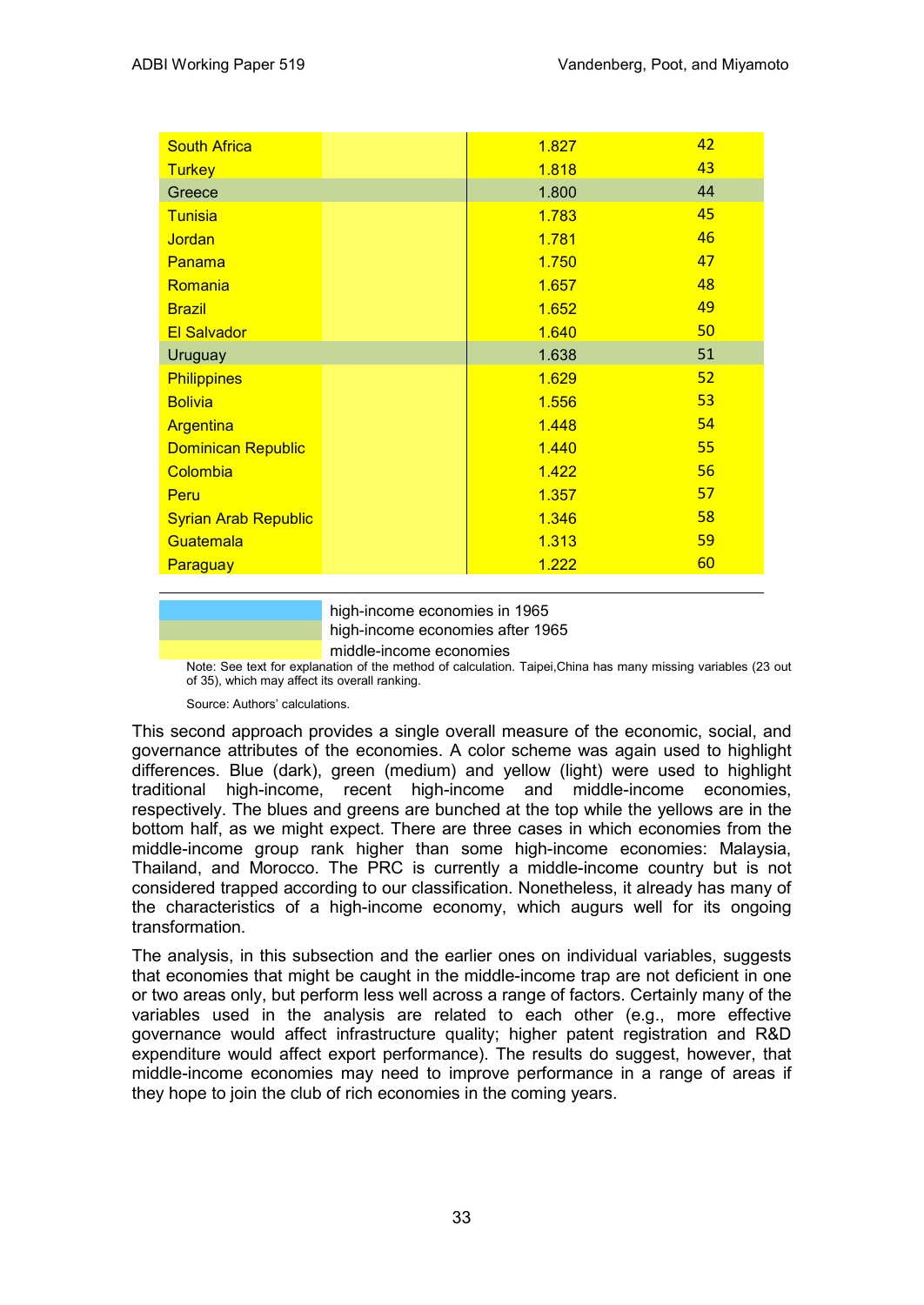# **6. CONCLUSIONS**

Progressing from low to middle income is challenging for many of the world's poorest economies. Exiting the low-income bracket requires that an economy's per capita income rise above \$1,035. The road from middle- to high-income status may, however, require even greater effort, determination, and policy acumen. Only 18 economies have made the latter transition over the past 5 decades. To become a high-income economy, income per capita must rise enormously and surpass \$12,615. The time it will take to grow to the high-income threshold will be counted in decades. For many economies, the possibility of making the transition at all remains a question. These economies may be caught in the middle-income trap.

Why economies might be caught in the trap is a complex question and one that goes to the heart of debates regarding the ingredients for successful economic growth and development. Our basic understanding is that to make the transition involves a structural transformation that allows for an increase in the value of goods and services an economy produces. This requires productive enterprises that are embedded in systems of local innovation and technological adaptation. Economies get caught in the trap when they are no longer competitive in producing low-value goods, and yet do not have the capacity to produce higher value ones. Our analysis suggests that to develop productive capabilities requires a number of supporting factors including: good governance, investment in R&D, high savings and investment levels, an educated workforce, reliable infrastructure, and moderate inequality.

There is no precise definition to determine whether an economy is or is not caught in the trap. Certainly, all middle-income economies are candidates but how long an economy needs to be in the middle-income stage to be considered "trapped" is not clear. The economies in our group were middle income for as far back as our current data shows, which is the early 1960s in most cases—a period of 50 years.

We looked for differences between middle- and high-income economies across a range of variables. For many of these variables, high-income economies performed better than middle-income ones and the differences between these groups were statistically significant. This suggests that there may not be one or two factors that differ between these economies but, rather, that the middle-income trap is a pathology that is connected to many different and related factors, all linked to building productive capacity.

The PRC became a lower-middle-income country in the late 1990s, which is much too recent to consider it as being trapped. It continued to growth rapidly in the 2000s and became an upper-middle-income country in 2010. Growth has slowed recently, however. Based on our analysis it already has many of the characteristics of a highincome country, the key exceptions being governance and possibly inequality.

Research on the common constraints affecting middle-income economies is fairly recent. The term "middle-income trap" was coined only in the late 2000s and there are serious questions about whether economies do indeed fall into a "trap" from which it is difficult to extricate themselves. Instead, it may be more a question of experiencing a growth slowdown. In either case, the factors involved, including the relationship between labor costs and value added, would benefit from further empirical analysis. Such analysis should also grapple with the question of causality, and not merely correlation, which is a key limitation of the current paper.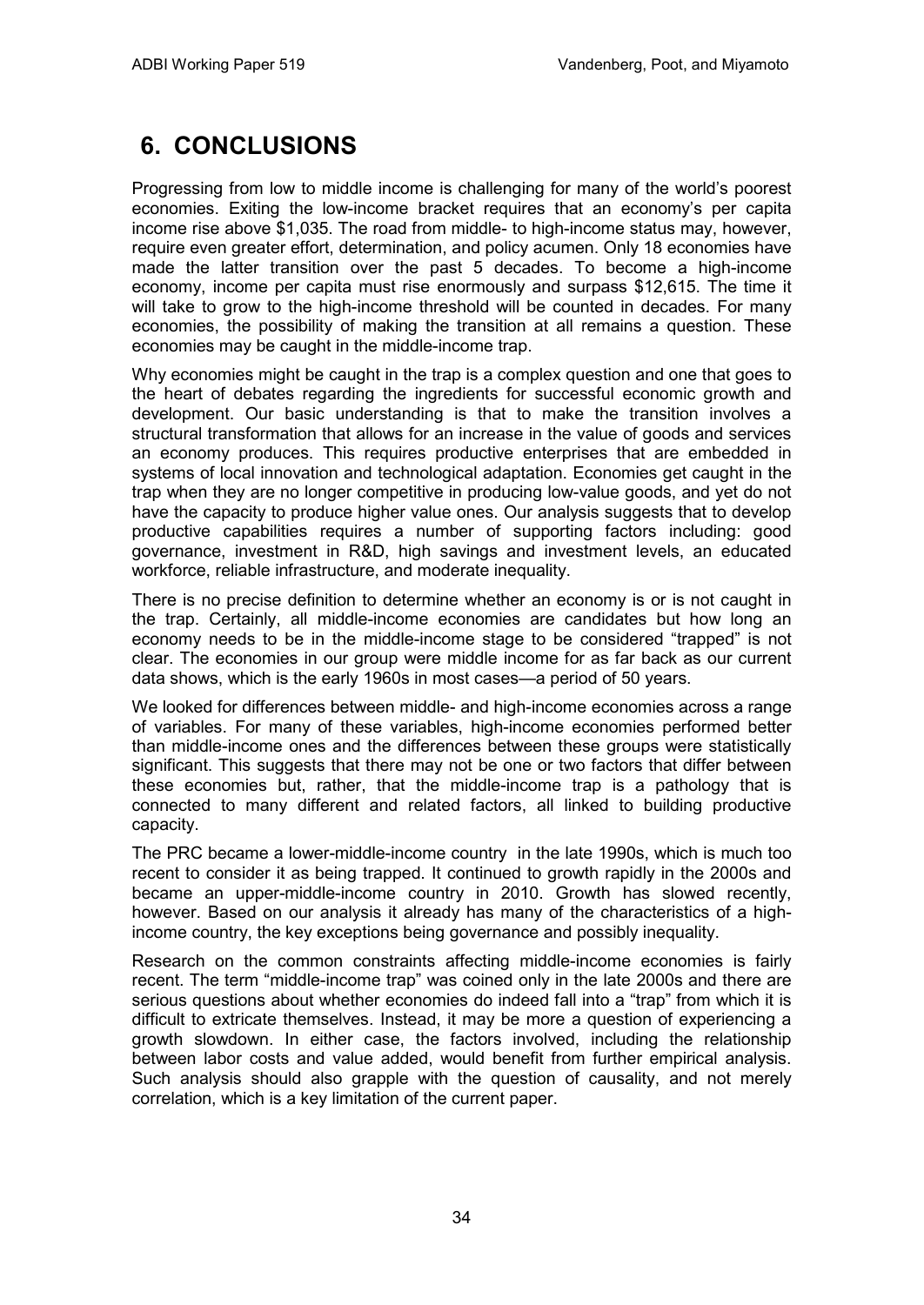# **APPENDIX: DATA ANALYSIS**

### **A. Country/Economy Groups**

Section 2 contains the criteria used to select the sample of economies used in the analysis throughout the paper. The three groups are known as follows:

Group 1 = Traditional high-income economies = HI in 1965 Group 2 = Recent high-income economies = HI after 1965 Group 3 = Middle-income economies = MI

In addition, the two high-income groups are often combined: All HI = Groups 1 and 2

The statistical analysis regularly makes two comparisons: All HI (Groups 1 and 2) versus MI Recent HI (Group 2) versus MI

### **B. Year of Graduation for Recent High-income Economies**

| Ireland                                                             | 1967 | <b>Czech Republic</b>     | 2005 |  |  |
|---------------------------------------------------------------------|------|---------------------------|------|--|--|
| Japan                                                               | 1968 | Slovakia                  | 2005 |  |  |
| Greece                                                              | 1970 | Hungary                   | 2007 |  |  |
| Spain                                                               | 1973 | Croatia                   | 2007 |  |  |
| Singapore                                                           | 1975 | Poland                    | 2009 |  |  |
| Hong Kong, China                                                    | 1977 | Lithuania                 | 2012 |  |  |
| Taipei, China                                                       | 1988 | <b>Russian Federation</b> | 2012 |  |  |
| Portugal                                                            | 1989 | Chile                     | 2012 |  |  |
| Korea, Rep. of                                                      | 1994 | Uruguay                   | 2012 |  |  |
| $\sim$ $\sim$ $\sim$ $\sim$ $\sim$ $\sim$ $\sim$ $\sim$<br><u>.</u> |      |                           |      |  |  |

Source: Authors' calculations. See text.

### **C. Time Periods**

Unless otherwise indicated, we use 10-year annual economy averages for computing means and for the Kruskal-Wallis and t-tests. The 10-year economy averages are averaged to obtain the group averages.

The time periods differ for each economy group. Unless otherwise indicated, the **standard approach** to time periods is as follows:

- Group 1: 1961–1970. This period is used because much of the data is from World Development Indicators (World Bank 2014a), which begins with 1960.
- Group 2: The year in which the economy graduated to high-income status along with the preceding 9 years are used. Thus each period is specific to the economy. The year these economies became high income is provided above.
- Group 3: The most recent 10-year period for which data is available is used, usually 2004–2012.

This periodization allows us to compare middle-income economies today with the characteristics of Group 2 high-income economies in the run-up to graduation and with Group 1 economies in the earliest period for which we have data.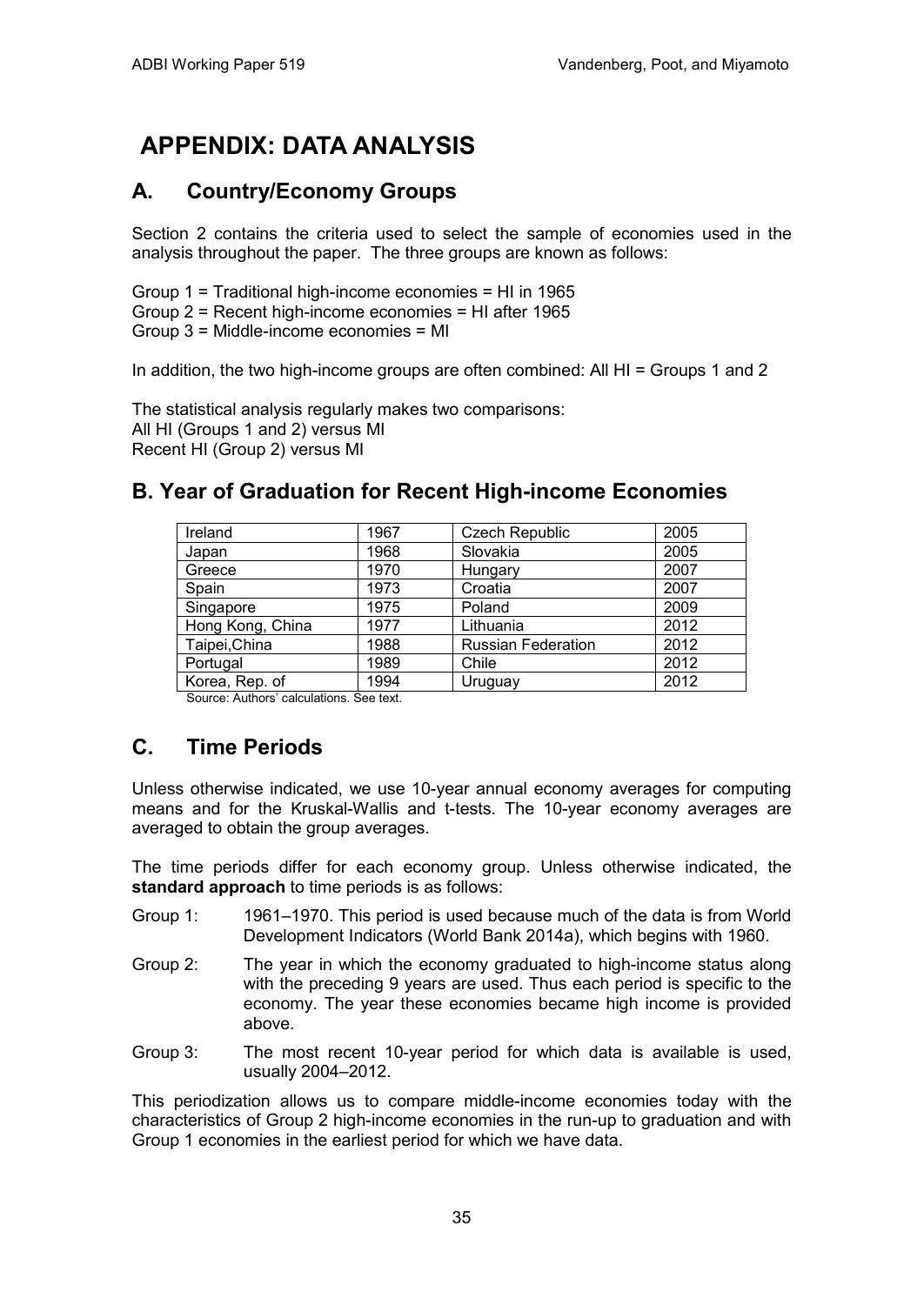| <b>Tables</b> | <b>Subject</b>                    | <b>Standard</b><br>Approach | <b>Exceptions from Standard Approach</b>                                                                                                                 |
|---------------|-----------------------------------|-----------------------------|----------------------------------------------------------------------------------------------------------------------------------------------------------|
| 2, 3          | Exports and foreign<br>investment | Yes                         | High-tech exports of high-income economies use<br>1988-1997 data                                                                                         |
| 4             | Research and<br>development       |                             | 1996-2012 data. High-income economies use<br>earliest available data; middle-income economies<br>use latest available data                               |
| 5, 6          | Patents and designs               |                             | 2012 data for all economies                                                                                                                              |
| 7,8           | Governance                        |                             | Groups 1 and 2: 1996-2005<br>Group 3: 2004-2013                                                                                                          |
| 9, 10         | Macroeconomic<br>stability        | Yes                         | PRC data is for 2000-2013                                                                                                                                |
| 11, 12        | Financial<br>development          |                             | Various, depending on data availability for each<br>economy                                                                                              |
| 13, 14        | Savings and<br>investment         | Yes                         | Group 1: 1965-1974                                                                                                                                       |
|               |                                   |                             | Group 2: standard approach except Spain and<br>Ireland use 1970-1974; Japan uses 1970-1974<br>for capital formation but standard approach for<br>savings |
|               |                                   |                             | Group 3: standard approach                                                                                                                               |
| 15, 16        | Inequality                        | Yes                         | Based on average of the country studies reported<br>by WIDER in 10-year period                                                                           |
| 17, 18        | Educational<br>attainment         | Yes                         | Using average of last two data points, which are<br>at 5-year intervals                                                                                  |
| 19, 20        | <b>Education quality</b>          |                             | 2012 data for all economies                                                                                                                              |
| 21, 22        | Infrastructure                    | Partially                   | Road density: 2004-2013 for all economies                                                                                                                |
|               |                                   |                             | Paved roads: 1999 for all economies                                                                                                                      |
|               |                                   |                             | Electricity consumption: standard approach                                                                                                               |
|               |                                   |                             | Telephone density: standard approach except:<br>Group 1 and Japan, Ireland, and Spain use 1970;<br>Hong Kong, China, 1975-78.                            |
|               |                                   |                             | Overall quality, quality of roads and quality of<br>electricity: 2009-2010 for all economies                                                             |
|               |                                   |                             | For PRC all data for latest year available, which<br>is 2007, 2008, and 2009                                                                             |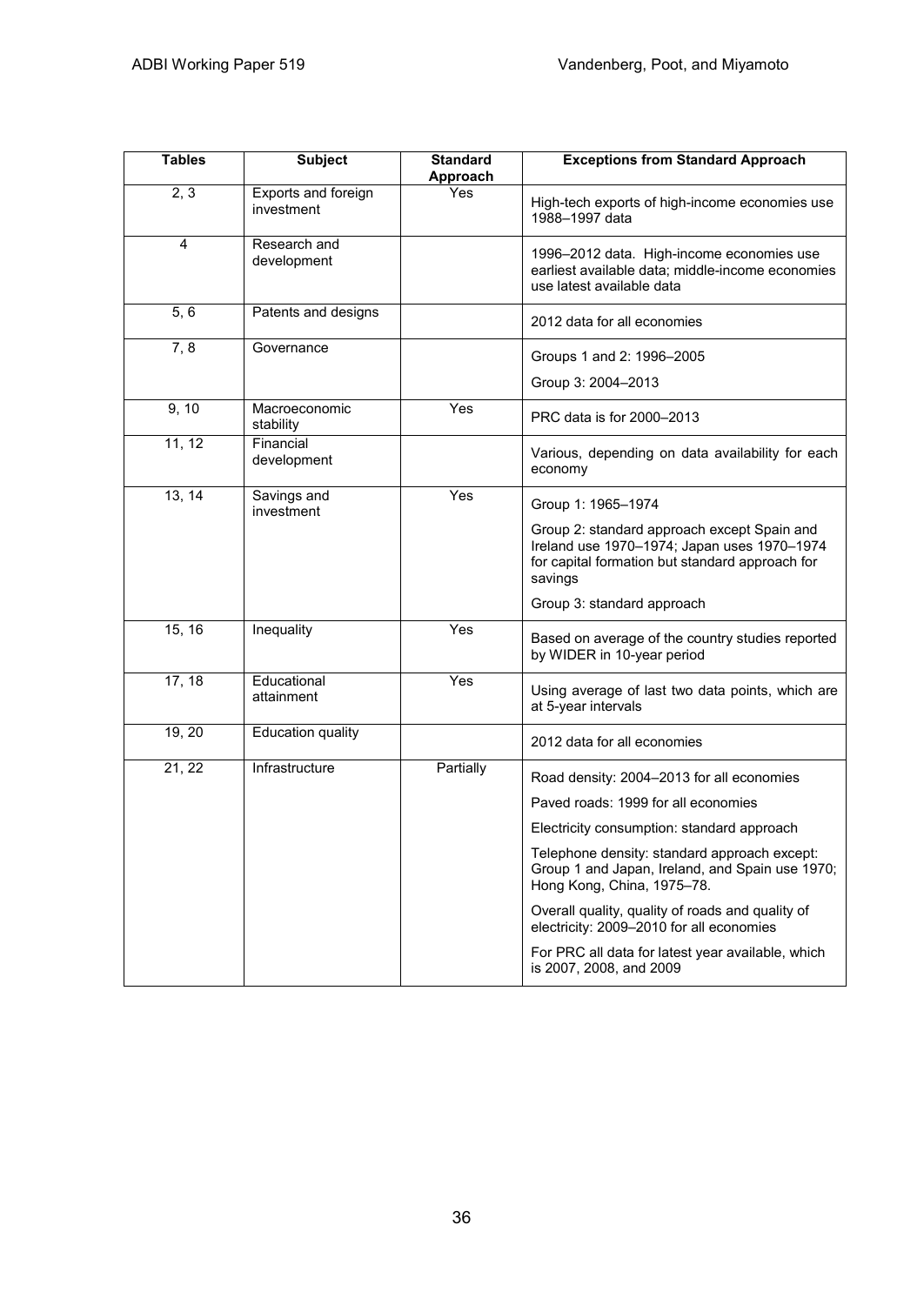## **REFERENCES**<sup>∗</sup>

- Atherton, P., S. Appleton, and M. Bleaney. 2008. International School Test Scores and Economic Growth. [Discussion Papers](http://ideas.repec.org/s/not/notcre.html) 08/04. Nottingham, UK: University of Nottingham.
- Barro, R. and J.-W. Lee. 2010. [A New Data Set of Educational Attainment in the World,](http://www.nber.org/papers/w15902)  [1950-2010.](http://www.nber.org/papers/w15902) NBER Working Paper No. 15902. Cambridge, MA: National Bureau of Economic Research (NBER).
- Cain, J. S., R. Hasan, and R. Magsombol. 2010. Inequality and Poverty in Asia. In *Poverty, Inequality and Inclusive Growth in Asia*, edited by J. Zhuang. London, New York, and Manila: Asian Development Bank and Anthem Press.
- Gill, I., and H. Kharas. 2007. *An East Asian Renaissance: Ideas for Economic Growth*. Washington, DC: World Bank.
- Goel, V. 2010. Innovation and Technology Development for Economic Restructuring. In *Latin America 2040 Breaking Away from Complacency: An Agenda for Resurgence*. Sage/Centennial Group: 187–216.
- Hanushek, E., and L. Woessmann. 2007. The Role of Education Quality for Economic Growth. World Bank Policy Research Working Paper No. 4122. Washington, DC: World Bank.
- Hanushek, E., and L. Woessmann. 2008. The Role of Cognitive Skills in Economic Development. *Journal of Economic Literature* 46: 607–668.
- Hanushek, E., and L. Woessmann. 2009. Do Better Schools Lead to More Growth? Cognitive Skills, Economic Outcomes, and Causation. NBER Working Paper No. 14633. Cambridge, MA: NBER.
- Harrison, A., and A. Rodriquez-Clare. 2009. Trade, Foreign Investment and Industrial Policies in Developing Countries. NBER Working Paper 15261. Cambridge, MA: NBER.
- Hausmann, R., and D. Rodrik. 2003. Economic Development as Self-discovery. *Journal of Development Economics* 72: 603–633.
- Hausmann, R., and D. Rodrik. 2006. Doomed to Choose: Industrial Policy as Aredicament. Paper prepared for the Blue Sky seminar, Center for International Development, Harvard University, 9 September.
- Jamison, E., D. Jamison, and E. Hanushek. 2007. The Effects of Education Quality on Income Growth and Mortality Decline. *Economics of Education Review* 26(6): 71–88.
- Kaufmann, D., A. Kraay, and M. Mastruzzi. 2010. The Worldwide Governance Indicators: Methodology and Analytical Issues. World Bank Policy Research Working Paper No. 5430. Washington, DC: World Bank. [http://ssrn.com/abstract=1682130.](http://ssrn.com/abstract=1682130)
- King, R., and R. Levine. 1993a. Finance and Growth: Schumpeter Might be Right. *Quarterly Journal of Economics* 108(3): 717–737.
- King, R and R. Levine, 1993b. Finance Entrepreneurship and Growth: Theory and Evidence. *Journal of Monetary Economics* 32(3): 513–542.

-

<sup>∗</sup> ADB recognizes China as the People's Republic of China.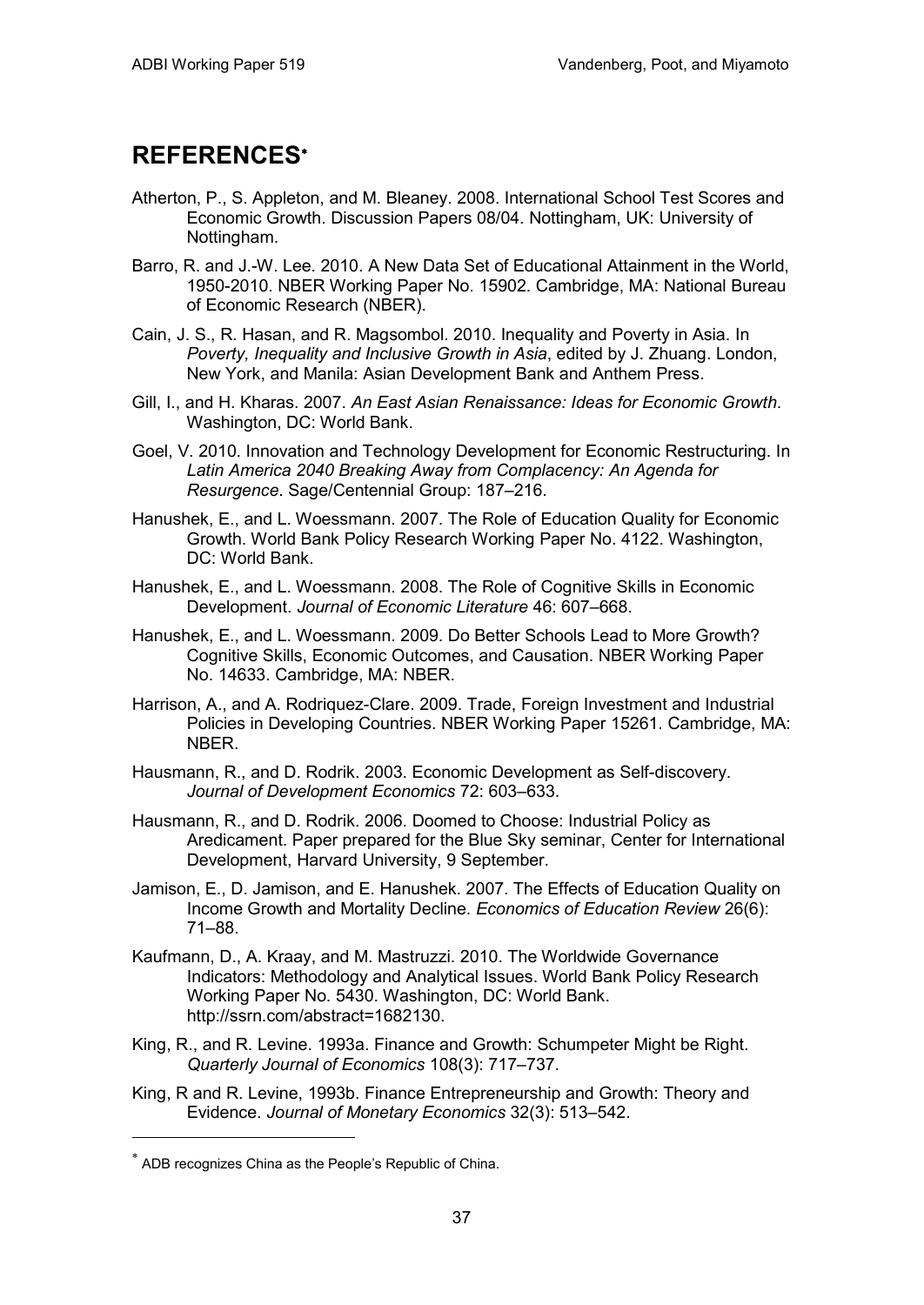- Kuznets, S. 1955. Economic Growth and Income Inequality. *American Economic Review* 45(1): 1–28.
- Le, T. 2009. Trade, Remittances, Institutions, and Economic Growth. *International Economic Journal* 23(3): 391–408.
- Levine, R., N. Loayza, and T. Beck. 2000. Financial Intermediation and Growth: Causality and Causes. *Journal of Monetary Economics* 46(1): 31–77.
- Lin, J, Y, and C. Monga. 2010. The Growth Report and the new structural economics. *World Bank Policy Research Working Paper 5336*.
- Lin, T., J. Zhuang, and D. Yarcia. 2010. Has China Reached its Kuznets Turning Point? Evidence from 1990–2008 Unit Level Data. Mimeo. Economic and Research Department, ADB.
- Lustig, N. 2010. Is Latin America Becoming Less Unequal? In *Vision for Latin America 2040: Achieving a More Inclusive and Prosperous Society*. Prepared for CAF by Centennial Group: 127–150.
- Mavrotas, G. K., and S. Son. 2006. Financial Sector Development and Growth: Reexamining the Nexus. In *Transparency, Governance and Markets*, edited by M. Bagella, L. Becchetti, and I. Hasan. Oxford: Elsevier.
- Organisation for Economic Co-operation and Development (OECD). 2014. *PISA 2012 Results in Focus: What 15-year-olds Know and What They Can Do with What They Know*. Programme for International Study Assessment. <http://www.oecd.org/pisa/keyfindings/pisa-2012-results-overview.pdf> (accessed 15 July 2014).
- Redek, T., and A. Susjan. 2005. The Impact of Institutions on Economic Growth: The Case of Transition Economies. *Journal of Economic Issues* XXX(4): 995–1027.
- Rivera-Batiz, F. L. 2002. Democracy, Governance, and Economic Growth: Theory and Evidence. *Review of Development Economics* 6(2): 225–247.
- Rodrik, D. 2004. Industrial policy for theTwenty-first Century. Harvard University. http://www.hks.harvard.edu/fs/drodrik/Research%20papers/UNIDOSep.pdf
- Stiglitz, J. 2001. From Miracle to Crisis to Recovery: Lessons from Four Decades of East Asian Experience. In *Rethinking the East Asian Miracle*, edited by J. Stiglitz and S. Yusuf*.* New York: World Bank and Oxford University Press, 509– 526.
- Tebaldi, E. and B. Elmslie. 2008. Institutions, Innovation and Economic Growth. MPRA (Munich Personal RePEc Archive) Paper No. 9683.
- World Bank. 2008. *Unleashing Prosperity: Productivity Growth in Eastern Europe and the Former Soviet Union*. Washington, DC: World Bank.
- World Bank. 2014a. World Development Indicators. World Data Bank database. <http://data.worldbank.org/data-catalog/world-development-indicators> (accessed 15 July 2014).
- World Bank. 2014b. World Governance Indicators, 1996–2012 Dataset. World Bank. [http://info.worldbank.org/governance/wgi/index.aspx#home](http://info.worldbank.org/governance/wgi/index.aspx%23home) (accessed 15 July 2014).
- World Economic Forum (WEF). 2014. *Global Competitiveness Report 2013-2014*. http://www3.weforum.org/docs/WEF\_GlobalCompetitivenessReport\_2013-14.pdf